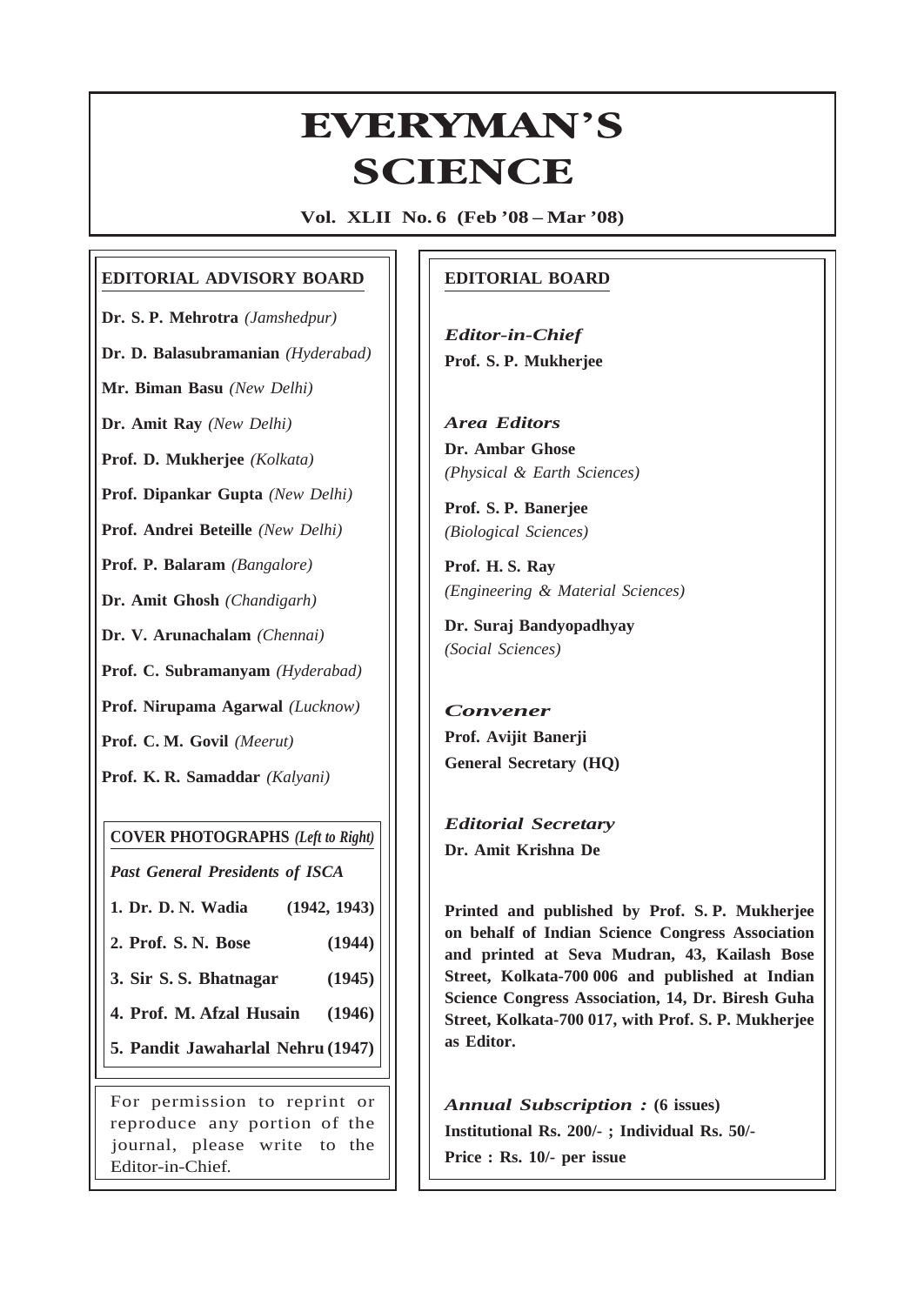# **CONTENTS**

**Everyman's Science VOL. XLII NO. 6, Feb — March '08**

| <b>EDITORIAL:</b>                                                                           | 319 |
|---------------------------------------------------------------------------------------------|-----|
| <b>ARTICLES:</b>                                                                            |     |
| Presidential Address: Science in the Service of the Nation<br>Pandit Jawaharlal Nehru       | 321 |
| O-Tillage in Rice-Wheat Cropping System<br>Avijit Sen                                       | 324 |
| <b>Resource Conservation and Management in Domestic Life:</b><br>A Burning need of the Time |     |
| Shreerup Goswami, Madhumita Das and B.C. Guru                                               | 329 |
| <b>Hydrothermal Vents : Limits to Life</b><br>K. P. Biswas                                  | 339 |
| <b>Scientific Research and Values</b><br>P. K. Nagar and Shipra Nagar                       | 349 |
| <b>Formability of Steel Sheets</b><br>B. Sarkar, B. K. Jha and S. K. Chudhury               | 352 |
| <b>SHORT COMMUNICATIONS</b><br>Why Save the Tiger?                                          |     |
| D. Balasubramanian                                                                          | 356 |
| KNOW THY INSTITUTIONS                                                                       | 360 |
| <b>CONFERENCES / MEETINGS / SYMPOSIA / SEMINARS</b>                                         | 362 |
| <b>S &amp; T ACROSS THE WORLD</b>                                                           | 363 |
| <b>ANSWERS TO "DO YOU KNOW"?</b>                                                            | 364 |
|                                                                                             |     |
|                                                                                             |     |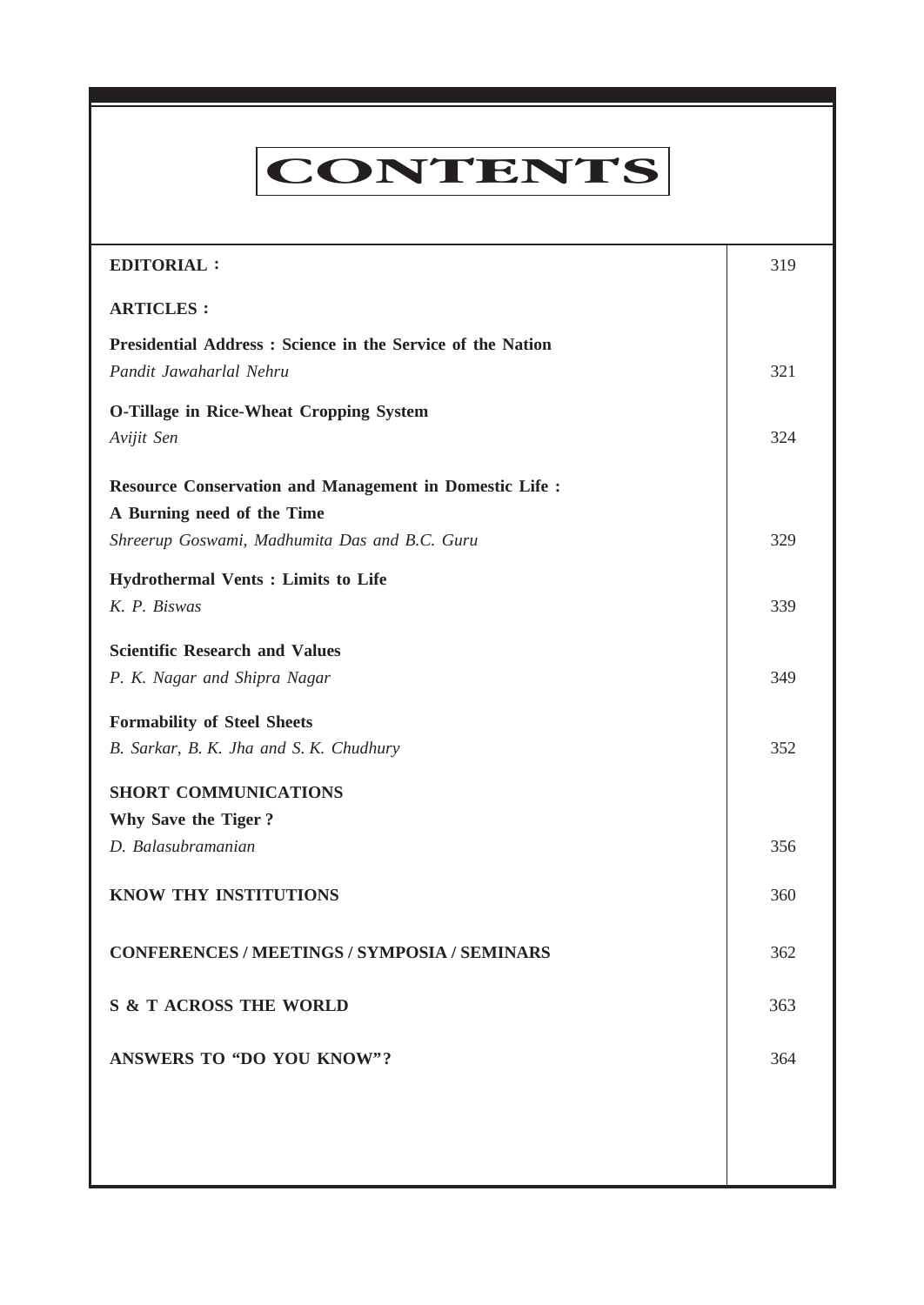# **EDITORIAL**

During last one year, a well–participated international workshop-cum-conference and an intensive workshop-training programme on Social Network Analysis (SNA) were organized respectively by Indian Statistical Institute at Kolkata and National Institute of Science, Technology and Development Studies (NISTADS) of Council of Scientific & Industrial Research at New Delhi. Theoretical and methodological moorings of SNA, its applications in various fields of research, its tools, techniques and software available for use and its potential for future development were in the agenda. It seems, as if, we have become suddenly aware of it ! While it is partly true at the national level of our social science academic activities, but that does not hold at the international level. SNA has become a subject of graduate and post-graduate studies in a number of universities of European continent, U. K. and the U. S. A.

A large body of scholars and researchers is involved in an interdisciplinary organization, the International Network of Social Network Analysis (INSNA) which also publishes a newsletter, Connections. In addition, a journal, Social Network is also being published regularly. Though the notion of social networks was used analytically only in 1954 by J. A. Barnes in 'Class and Committees in a Norwegian island parish (*Human Relations*, **7**, 39-58), the concept has been used in investigating diverse topics of research, such as, from sociology of science, social influence and consensus to the world political and economic system, community, markets, belief systems, social perception or cognition, diffusion and adoption, decision making, exchange and power, bibliometric data, crime, farmers's practices, political movements and conflicts/alliances (including data on Paris Communes), data from archives and so on. Correspondingly, quite a number of significant publications have come out which we may certainly

refer to. For those who are interested in statistical mathematical treatment of SNA, there is *Social Network Analysis : Methods and Applications* ; BT Wasserman S. and Faust K Cambridge University Press, U. K., 1994. A comprehensive compilation of papers on applications of SNA in various fields of research has been made by J. Scott in his ed. *Social Networks Critical Concepts in Sociology. Vol. I-IV* (Routledge Taylor of Francis Group, London, 2002. Besides, a significant collection of papers on application of SNA in economic topics has been edited by Bhaskar Dutta and M. Jackson titled *Networks and Group. Models of Strategic Formation insight,* Springer Verlag, Berlin, 2003. For a thorough insight in the perspectives of SNA, *Networks in the Global Village* edited by Barry Wellman, Boulder Co., Westview, U. S. A. 1997 provides an elaborate base to begin with.

Why has SNA been able to gain so much of momentum in methodology of social research in such a short period ? Because, the concept of SNA and for that matter, that of social network is grounded in the pattern of articulation of a social relationship among a set of objects or actors. The methodology of SNA provides a technique of analysis to study, the pattern of flow of a social relationship from one actor (object) to another. Hence, it is a structural study based on interaction among the constituent units of a network. The articulation of a social relationship means establishing links among those constituent units which may be individual human actors or groups of them, communities or villages, towns, regions, countries, authors, events, book-references, etc. Thus, one comes to find out whether the social relationship has established a tie or link between a pair of units. If yes, it is one, otherwise zero which produces the zero-one model of quantification of distribution of a qualitative relationship. Incidentally, the frequency or quantum of interaction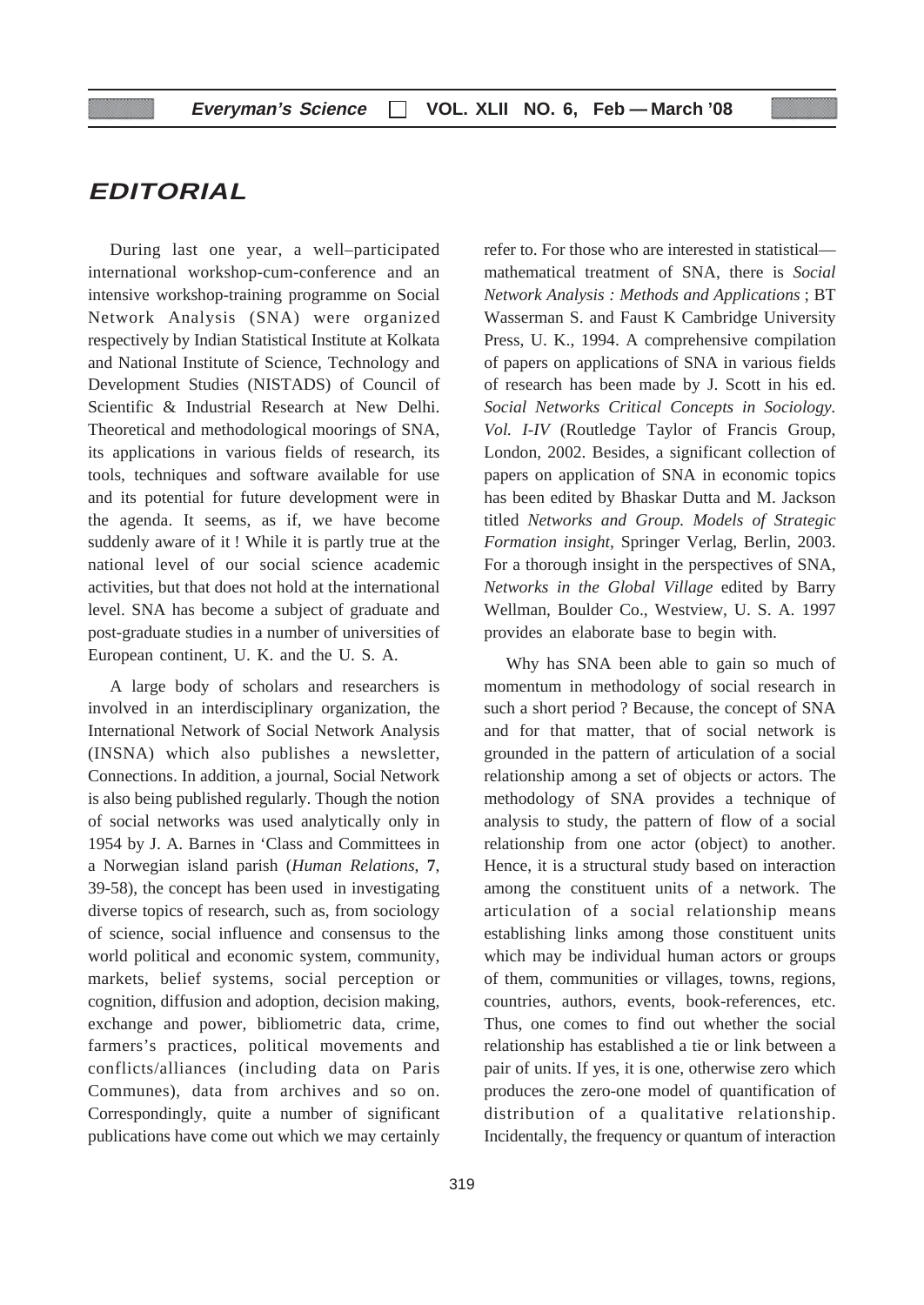can also be considered to draw multiple ties giving a weighted network, where the frequency or quantum is the weight of the flow from one to another. Hence, SNA has enabled researchers to move beyond routine analysis of data, treating individual characteristics as variables to incorporate pair-wise ties of relationship as data.

Diagrammatically a social network produces a di-graph, while it can be arranged as a matrix as well. So, even though the basic parameters are only a few — the number of 'vertices' in graphtheoretic terms (i.e., the number of actors or objects) denoted as N and the number of ties, m, which link the vertices. Various important concepts in social research have become amenable to quantification and to quantitative analysis using appropriate mathematical and statistical methods. Reciprocity, cohesiveness, fragmentation, connectivity, reachability, hierarchicalness, etc., which are commonly used as metaphorical terms in sociological parlance, can now be applied analytically to measure and compare different groups and communities. As for an interesting illustration in this context, we refer to an analysis of social networks of twenty one rain-fed villages of West Bengal : the social networks derived from the articulation of social relation of help and support provided by a household to another at the time of an emergency or a crisis. The image of rural

households in the villages apparently, like little communities helping each other was not at all tenable. On the contrary, the values of graphtheoretic measures of reciprocity obtained from the twenty-one social networks varied widely from the minimum of 0.0% to 99.1% with the median value being 33.3%. For a detailed discussion of data and analysis, see Rao, A. Ramachandra and Bandyopadhyay, Suraj, "Measures of reciprocity in a social network ; *Sankhya*, **49A**, pt2 141-148, 1987.

Social network based deterministic graphtheoretic mathematical derivation of measures relevant for social research which have so far appeared to be 'out of bounds' of quantitative analysis, combined with application of probabilistic approach to modelling of social network data, their analysis and drawing inference for use of social scientists are giving a new look to social science research. In fact, computing methodology, particularly technique of simulation, has now become an integral part of methodology of social science research due to complexities of SNA. We end the present write-up with the following quotation from Goethe ; "Mathematicians are like French men, whatever you say to them they translate into their own language and forthwith it is something entirely different". Mathematicians, then, no doubt included statisticians of today as well.

#### *Suraj Bandyopadhyay*

*"The further backword you look, the further forward you can see.*

*— Winston Churchill*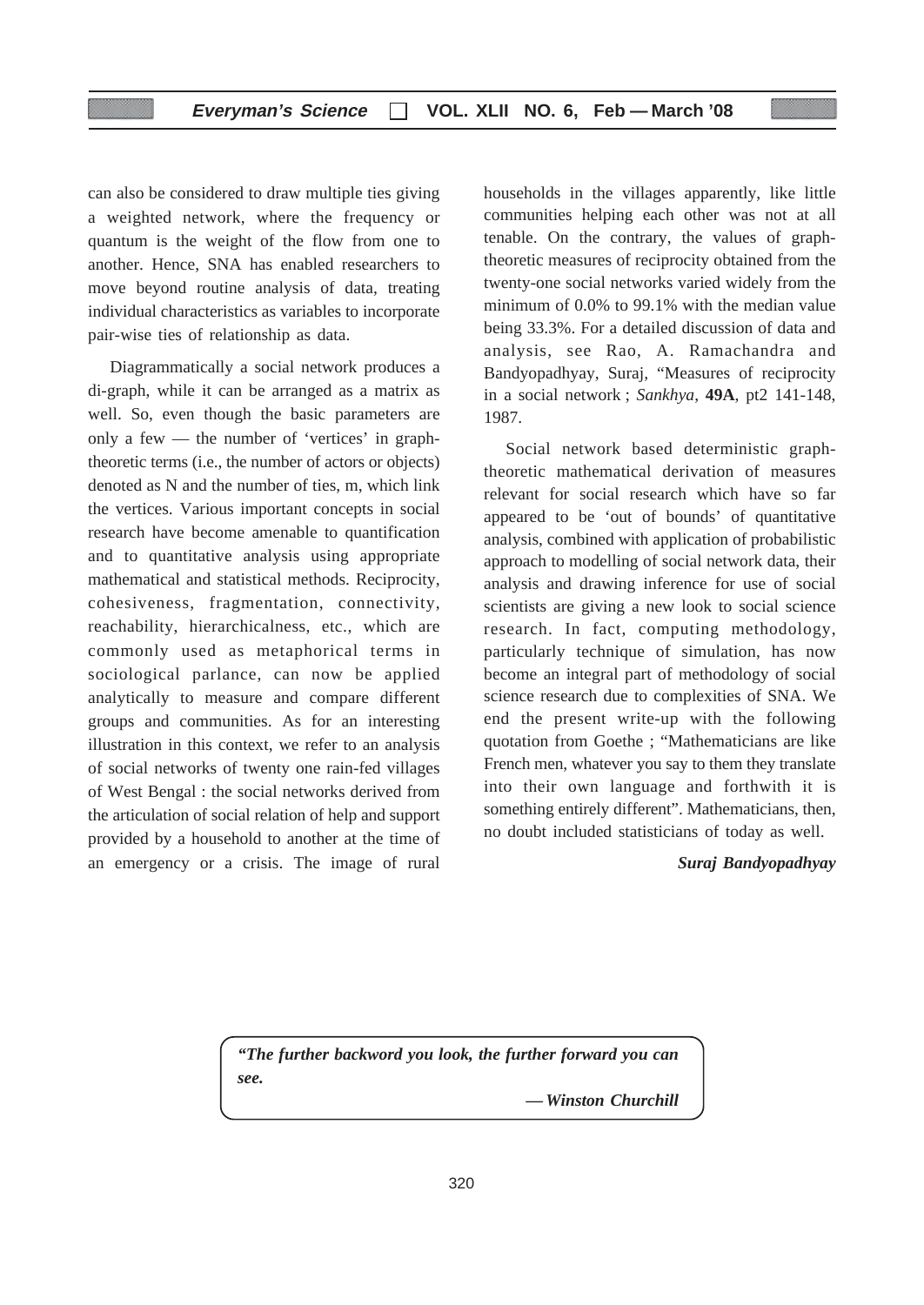# **PRESIDENTIAL ADDRESS**

# **SCIENCE IN THE SERVICE OF THE NATION**

PANDIT JAWAHARLAL NEHRU\*

(Edited version of the material available at the Association)

66<sup>T</sup> should like to assure this Science Congress **L** and our friends who have come from abroad that we want to cooperate with Science abroad in every way to advance the cause of peace in the world, peace and progress of humanity. But while giving that undertaking and pledge, I want to make it perfectly clear that we will not cooperate in the ways of war", said the Hon'ble Pandit Jawaharlal Nehru, Vice-President of the Interim Government, in his presidential address to the 34th session of the Indian Science Congress, which met on January 3, 1947, at the University grounds, Delhi.

Pandit Nehru expressed the hope that now, when India was on the verge of independence and Science in India too was coming of age, it would try to solve the problems of the New India by rapid, planned development on all sectors and try to make her more and more scientifically-minded.

Surely, said Pandit Nehru, Science was not merely an individual's search for Truth. It was something infinitely more than that if it worked for the community. "For a hungry man or a hungry woman, Truth has little meaning. He wants food. For a hungry man, God has no meaning. He wants food. And India is a hungry, starving country and to talk of Truth and God and even of many of the fine things of life to the millions who are starving is a mockery. We have to find food for them, clothing, housing, education, health and so on—all the absolute necessaries of life that every man

should possess. When we have done that we can philosophise and think of God. So, Science must think in terms of the 400 million persons in India. Obviously, you can only think in those terms and work along those lines on the wider scale of coordinated planning."

Pandit Nehru hoped that the Science Congress would devote itself to this task and not wait merely for Government to take action. "Governments may be good and may be bad", said Pandit Nehru, "but Governments normally are very slow and the only thing that moves them is some immediate public outcry which affects their future indirectly. Therefore, I should discourage among the scientists a reliance always on what Government may or may not do."

#### **SCIENTIFIC DEVELOPMENT**

"Naturally, they have a right to expect things from Government, and, speaking just as one member of the present Government of India speaking, may be, partly for my colleagues but largely for myself—I may say that we are intensely interested in scientific development in India and we shall do everything in our power to encourage scientific research. We should like to tap all the latent scientific talent in the country and to give it opportunities for growth and service to the community.

"What the future will bring I do not know, I can neither foretell the future, nor have I any authority to bind my country down to what it may or may

<sup>\*</sup> General President, 34th Indian Science Congress held during 3rd January to 7th January, 1947 at Delhi.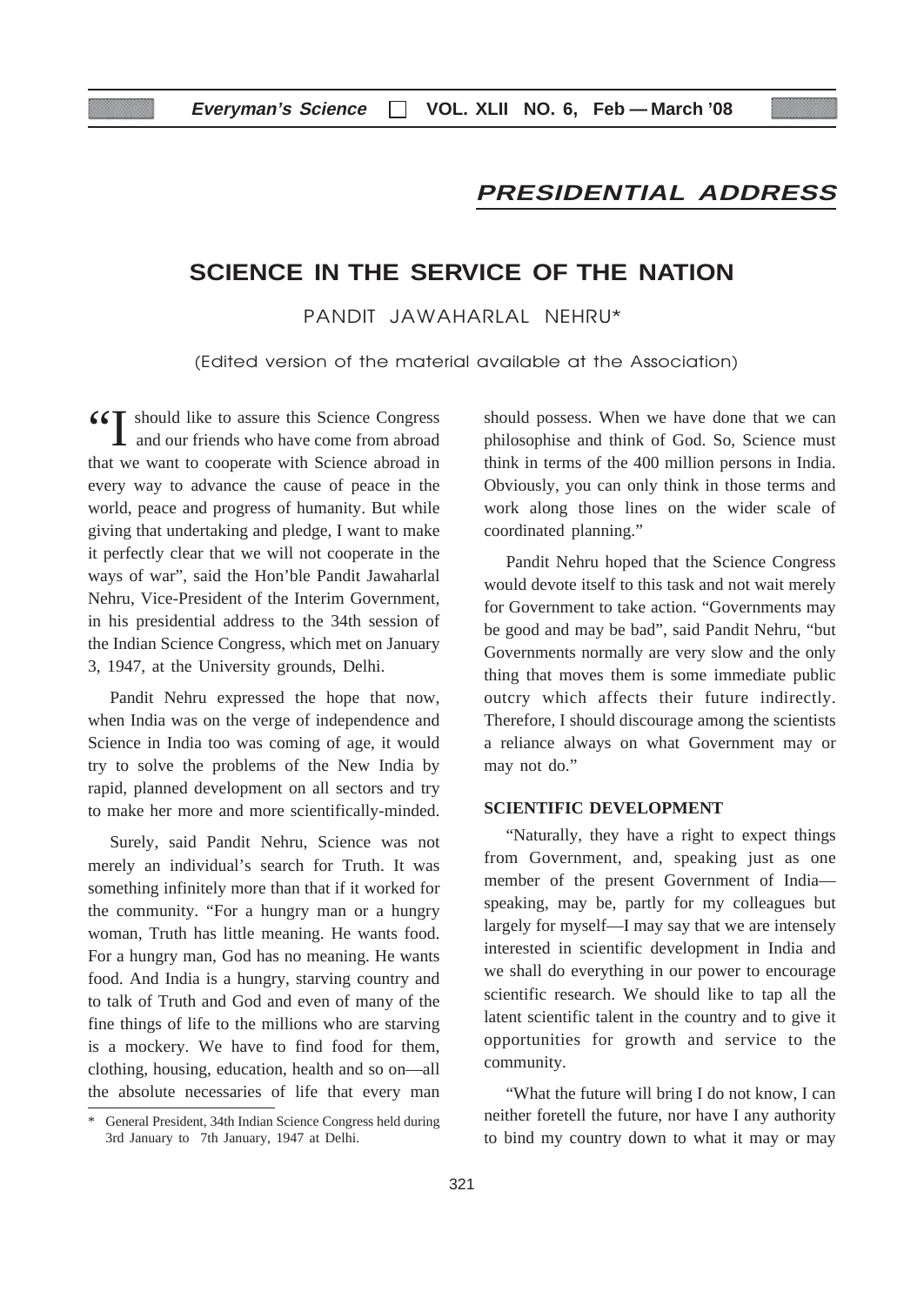not do in future, but in these days, so soon after the last war, when people again think of wars and when scientists are yoked into work in preparation for future wars, I think it is desirable and necessary that men and women of Science should also think about the way they are often misused and exploited for base ends and should make it clear that they do not want to be so exploited.

"Anyway, I do hope that India in future will not allow herself to be dragged into wars which are likely to be far more terrible than any that we have experienced thus far. "I say that, and yet I know how difficult it is for a line to be drawn between scientific work for peace and for war. This great force-atomic energy-that has suddenly come through scientific research may be used for war or may be used for peace. We cannot neglect it because it might be used for war, obviously in India we want to develop it and we will develop it to the fullest. Fortunately, we have eminent scientists here who can do so. We shall develop it, I hope, in cooperation with the rest of the world and for peaceful purposes.

"It is a tragedy that, when these enormous forces are available in the world for beneficient purposes and for raising human standards to undreamt of heights, people should still think of war and conflict and should still maintain economic and social structure which promote monopoly and create differences in standards of wealth between various groups and peoples. It is a tragedy, whatever other people might say about, it, and no man of Science should accept it as a right ordering of events. So in India today, while we are busy with our own political and economic problems, we have inevitably begun to think more and more of the vaster problems that face us and in the decision of which Science must inevitably play a big part.

"I invite all of you who are present here, young men and old in the field of Science in India, to think in these terms of India's future and become crusaders for a rapid bettering of the 400 millions

in India, and crusaders of peace in India and the world and international cooperation for peace and progress".

#### **BOMBING OF HIROSHIMA**

Describing the atom-bombing of Hiroshima as "horrible beyond words", Pandit Nehru said : "Science has its destructive side and constructive, creative side. Both have gone on side by side and both still go on. No one knows which will ultimately triumph. Hiroshima became a symbol of this conflict and, in spite of all the decisions of the Atomic Energy Commission of the UNO—and we welcome those decisions, of course, in so far as they go—the doubt remains in one's mind as to where we are speeding.

"On the other hand, apart from the atomic bomb aspect of it, we are obviously on the threshold of a new age in the sense of enormous power resources being put at the disposal of humanity and the community. Will this new age change and I think it will change—enormously the whole structure of society ? My mind goes back to the time when gunpowder burst upon the world. Gunpowder at any rate pushed the Middle Ages away completely, and fairly rapidly, in course of time, brought or helped to bring about a new political and economic structure.

"Of course, there were many forces at work. Nevertheless, gunpowder did produce that powerful effect on society and ultimately out of the feudal order a new capitalist order gradually developed. Now I wonder whether this so-called atomic bomb is not also the herald of a new age, of a new structure of society, which has to be established in order to fit in with present conditions. I myself am convinced that there is going to be no very great progress either in Science or in other ways unless certain fundamental changes take place in the social structure."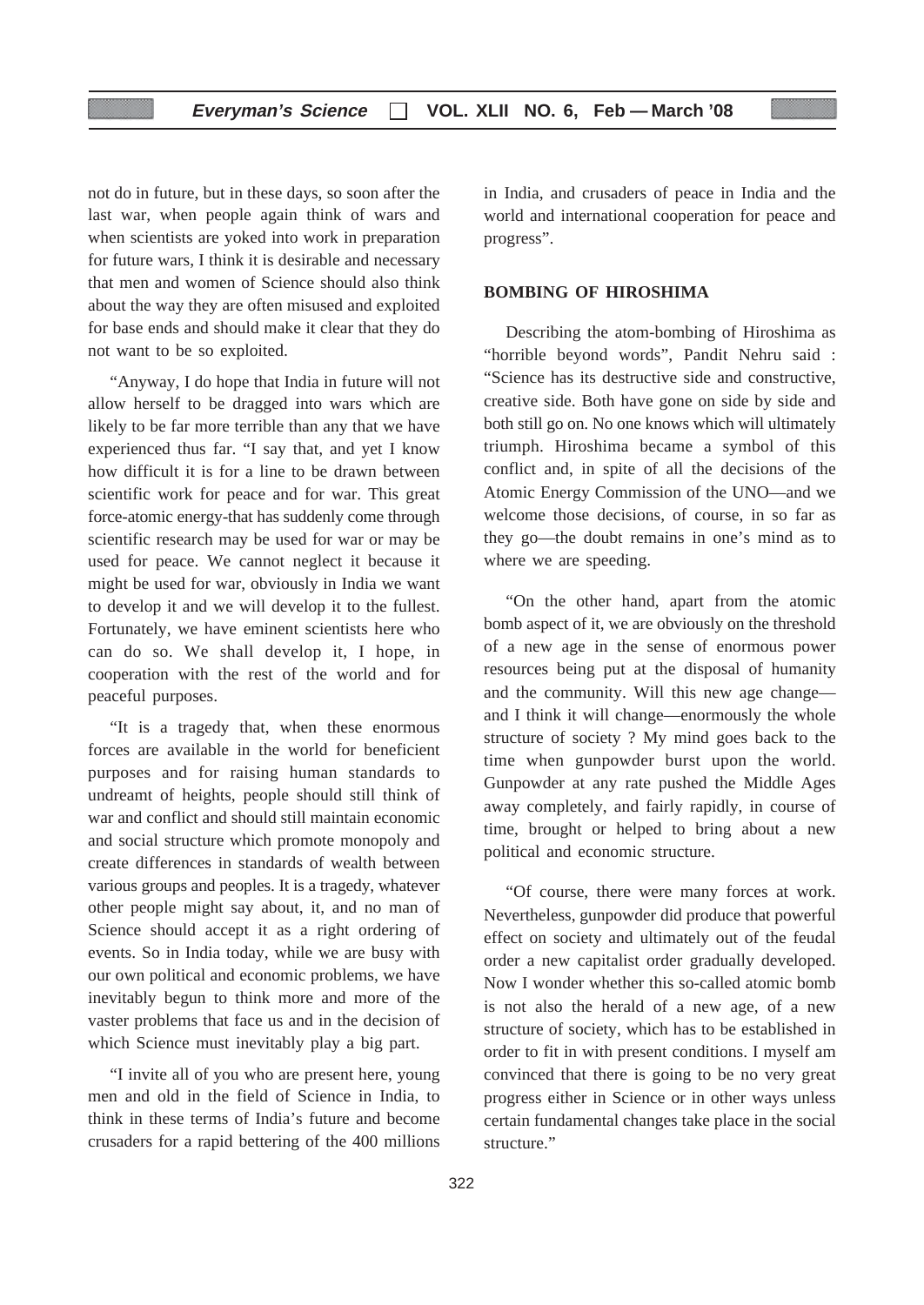#### **COMMUNAL DISTURBANCES**

Referring to the communal disturbances, Pandit Nehru said : "Many of us are naturally tremendously worried with some events that are happening in India. Many of our friends from abroad must also have their minds filled with the picture of conflict in India because that conflict, bad as it is in India, is magnified a hundred-fold when it crosses the seas and people seem to think that the sole or main occupation of the people in India today is to cut each other's throat.

"While conditions are in some respects not at all good, still when we think of the brighter picture of India, whose people, after having been largely static for many years, are in motion today, then those conflicts become rather petty in their perspective. When a whole people are on the move, they go astray here and there, but the main thing is the vitality they possess and, even if they go astray, they will come back to the right path.

"That is the real thing, the encouraging thing, that makes one certain that India has a tremendous future in store for her and that, as soon as we get over our present troubles, there will be a flowering

of Science and other activities in India which will probably astonish the world.

"The first objective, it seems to me, from any point of view and more especially from the point of view of Science, is to help in the building of a free and self-reliant India. India today has made its mark in the world of Science, more especially in Theoretical Physics and some other departments also. We have done well when we have hardly tapped the talent in India. We have only scratched the barest surface of the Indian people, and yet we have done tolerably well, and now, when I think of what we can do, and will do no doubt when we open the doors of opportunity to a large number of people in India, then the kind of picture I see rather overwhelms me. If we could tap, say even five per cent of the latent talent in India for scientific purposes, we would have a host of scientists in India".

Pandit Nehru welcomed the foreign delegates present and concluded : "I hope this Science Congress, meeting at a time which in India's history is a very significant time, will prove also very significant in the development of Science in India."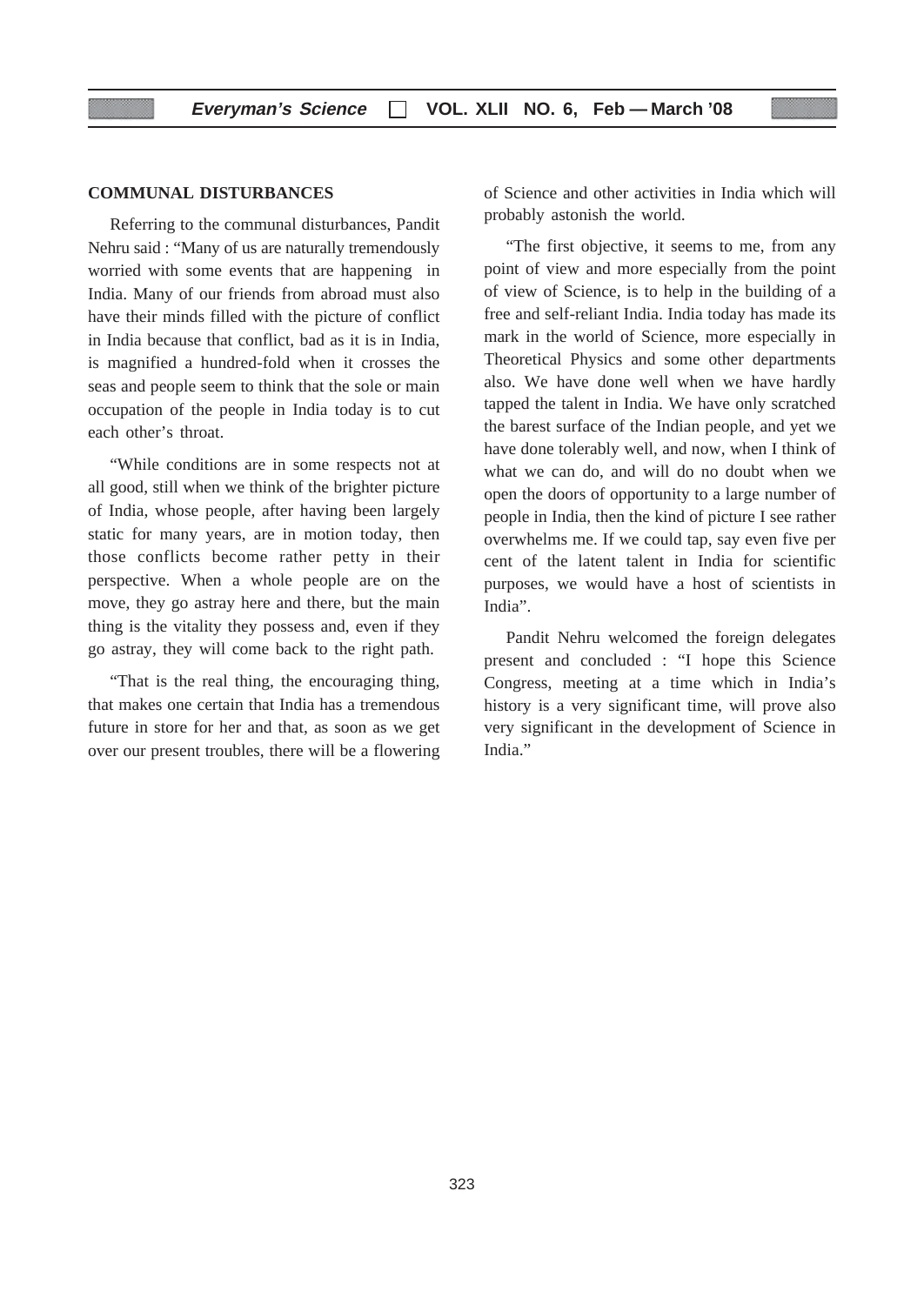# **O-TILLAGE IN RICE-WHEAT CROPPING SYSTEM**

Aviiit Sen\*

**m involved. The two main problems of late sowing and high tillage cost of the cropping system can The author describes various conventional tillage practices of rice-wheat and the problems be solved by conservation tillage.**

#### **INTRODUCTION**

In ontribution of rice and wheat, which was about 55% just prior to Green Revolution era, has now gone up to 77% of the total food grain kitty of India. Out of the 30 major cropping systems identified by ICAR, rice-wheat occupies the first place both in terms of area (11 m.ha) and production (more than 150 m tones) and spreads over gangetic alluvial soils of Punjab, Haryana, Uttarakhand, Uttar Pradesh and Bihar. In 25% of the total rice area of the country, it is grown in rotation with wheat which is likely to increase further in near future with the introduction of photoperiod nonsensitive wheat varieties of varying duration<sup>1</sup>.

Less favourable climatic condition of the eastern part of the Indo-gangetic plains results in the lower yield of wheat in U. P. and Bihar. Among various reasons, rice-wheat cropping system of U. P. suffers mainly from late sowing of wheat which reduces the yield to a considerable extent. Delay in wheat sowing beyond late November in warmer areas results in grain yield loss of  $1\%$  ha<sup>-1</sup> day<sup>-1</sup>. Moreover, pre-sowing tillage operations are also very expensive. These twin problems of late sowing and high tillage costs of wheat can be overcome by conservation tillage (zero tillage) which is reported to have several advantages over conventional tillage practices. According to Soil Conservation Service

of USA (1984), conservation tillage is referred to as any tillage and planting system in which at least 30% of the surface is covered by residues after planting with a view to reducing soil erosion by water, whereas any system that maintains at least 1120 kg/ha of small grain residues equivalent on the surface during critical wind erosion period is qualified as conservation tillage. In rice–wheat cropping system one way of increasing wheat yield is by advancing the sowing after harvesting of rice component so that wheat will be able to exploit the winter to its fullest extent.

Phillips2 *et al*. defined no-tillage system as planting of the crops either entirely without tillage or with just sufficient tillage to allow placement and coverage of the soil to enable the seed to germinate and emerge. Usually, no further tillage/ cultivation is done before harvesting. In the notillage method, application of herbicides, planting and harvesting are the operations which are to be taken care of. Its success depends on soil condition at sowing time and subsequent residue management of field. Apart from being economical, time saving and energy efficient it manages weeds, conserves moistures and advances sowing time also. In addition to this no-tillage has been found to have the following beneficial effects.

(a) Turn-around-time between the harvesting of paddy and sowing of wheat delays the sowing of wheat crop and thereby reducing the wheat yield

<sup>\*</sup> Department of Agronomy, Institute of Agricultural Sciences, Banaras Hindu University, Varanasi–221005.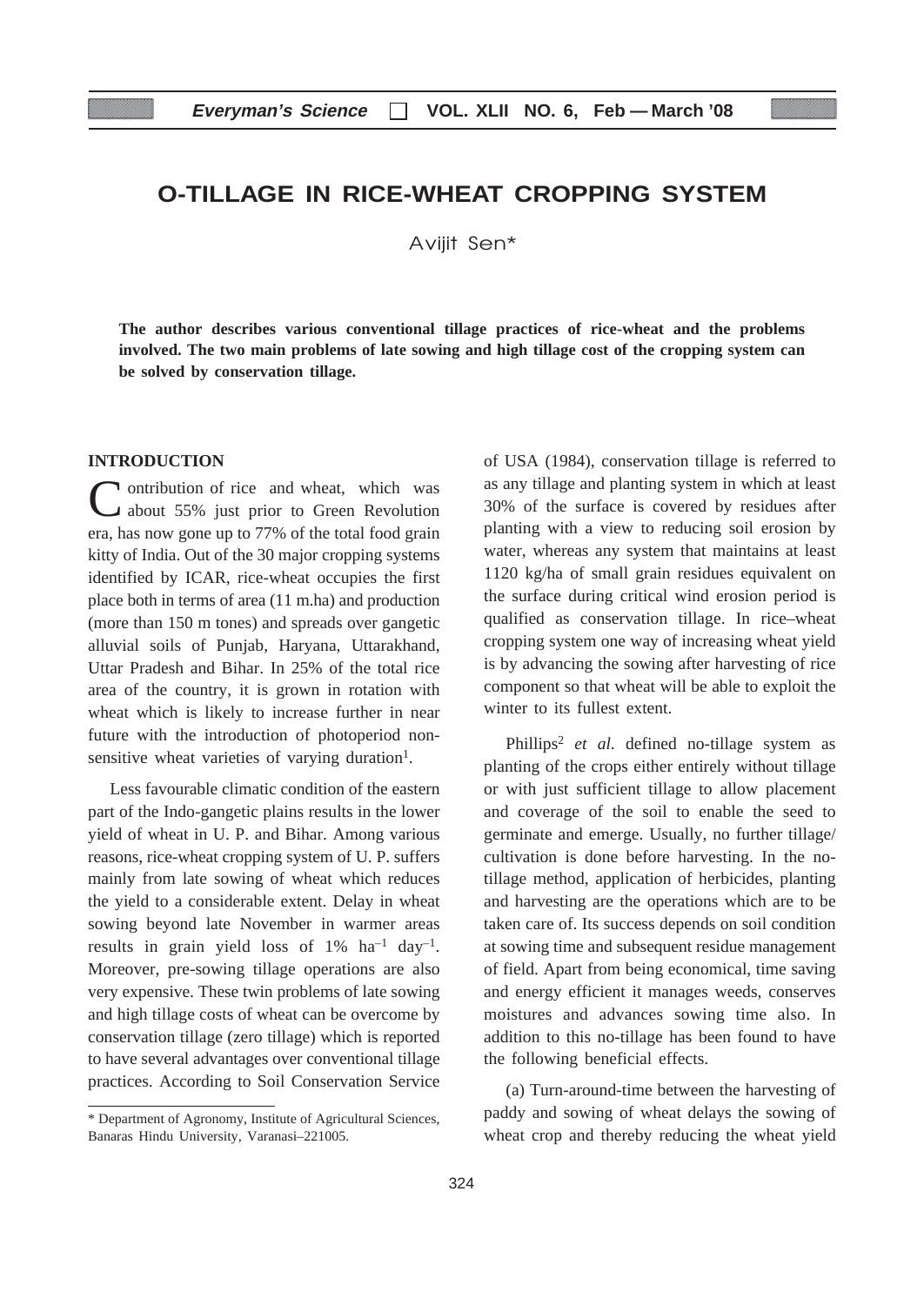particularly after the late harvesting of long duration rice. Zero tillage reduces this time.

(b) Due to relatively higher clay content of rice soils, the quality of tilth does not become optimum even after 8-10 passes of heavy tractor for sowing of wheat by normal seed drill. Zero-till drill does not have to face these problems.

(c) Because of the sub optimal condition of soil the farmers are forced to sow the wheat by broadcasting method which results in uneven distribution and germination. Zero-till drill on the other hand ensures line sowing, proper establishment of crop and resultant higher productivity.

(d) Blind puddling of rice fields makes the soil uneven and un-uniform in moisture content which also delays the tillage operation. Under zero tillage this situation can be avoided.

(e) In the uneven field due to stagnation of water after first irrigation in wheat, the yellowing of leaves takes place. Under zero tillage this situation does not develop.

(f) Rice-wheat cropping system requires about 1200 mm of water as a whole for its sustenance. Hence places having 1100 mm of rainfall cannot afford to grow these two crops continuously without depleting ground water reserve. Consequently, in long term this is likely to have a deleterious effect on the soil moisture health. Against this scenario zero tillage can play an important role and address the problem by conserving the moisture and reducing its requirement.

#### **PROBLEMS OF RICE-WHEAT CROPPING SYSTEM**

In rice-wheat cropping system, rice residue management seems to be a big problem for the sowing of wheat and its establishment under zero tillage system. There are various practices for rice harvesting and varying amount of rice stubbles are left in the field after harvest. In combine harvesting, the height of rice stubbles left in the field also varies. In an experiment conducted at Pantnagar where wheat was sown with ZTD at varying heights of standing rice stubbles (10, 20, 30 cm) left in the field and hand harvested close to ground, it was observed that germination, growth and yield of wheat was uniform irrespective of the height of rice stubbles. However, problem arises with loose rice straw which impedes the proper movement and functioning of the drill. Care is to be taken to see that the loose rice straw is either removed manually or by machine which incidentally has been developed by GBPUAT.

It has been estimated that a crop producing 5 t of rice, removes from the soil about 155 kg nitrogen, 20-25 kg phosphorus, 140 kg potassium and 25-30 kg of sulphur. About 75% of potash, 30% of nitrogen and sulphur and 25% of phosphorus are retained by the straw3. At present most of the rice areas of Punjab, Haryana and western Uttar Pradesh are harvested by combine and 75% of the combine harvested leftover rice stubbles/straw is burnt, which not only pollutes the atmosphere but leads to a significant loss of renewable nutrient and organic matter of the soil also. Hence, burning of crop residue in the zero tilled field is strictly prohibited and machine which can operate smoothly in the combine-harvested fields is required to be developed.

#### **ZTD MACHINE**

Zero till drill machine was originally introduced in our country from New Zealand through CIMMYT and was further modified at GBPUAT, Pantnagar. It is a modified form of simple tractor drawn seed drill and very easy and convenient to handle. The machine is used to sow the crop directly into the uncultivated field just after the harvest of previous crop (rice) by eliminating the tillage operations. The furrow openers are of inverted 'T' type spaced at 20 cm row spacing.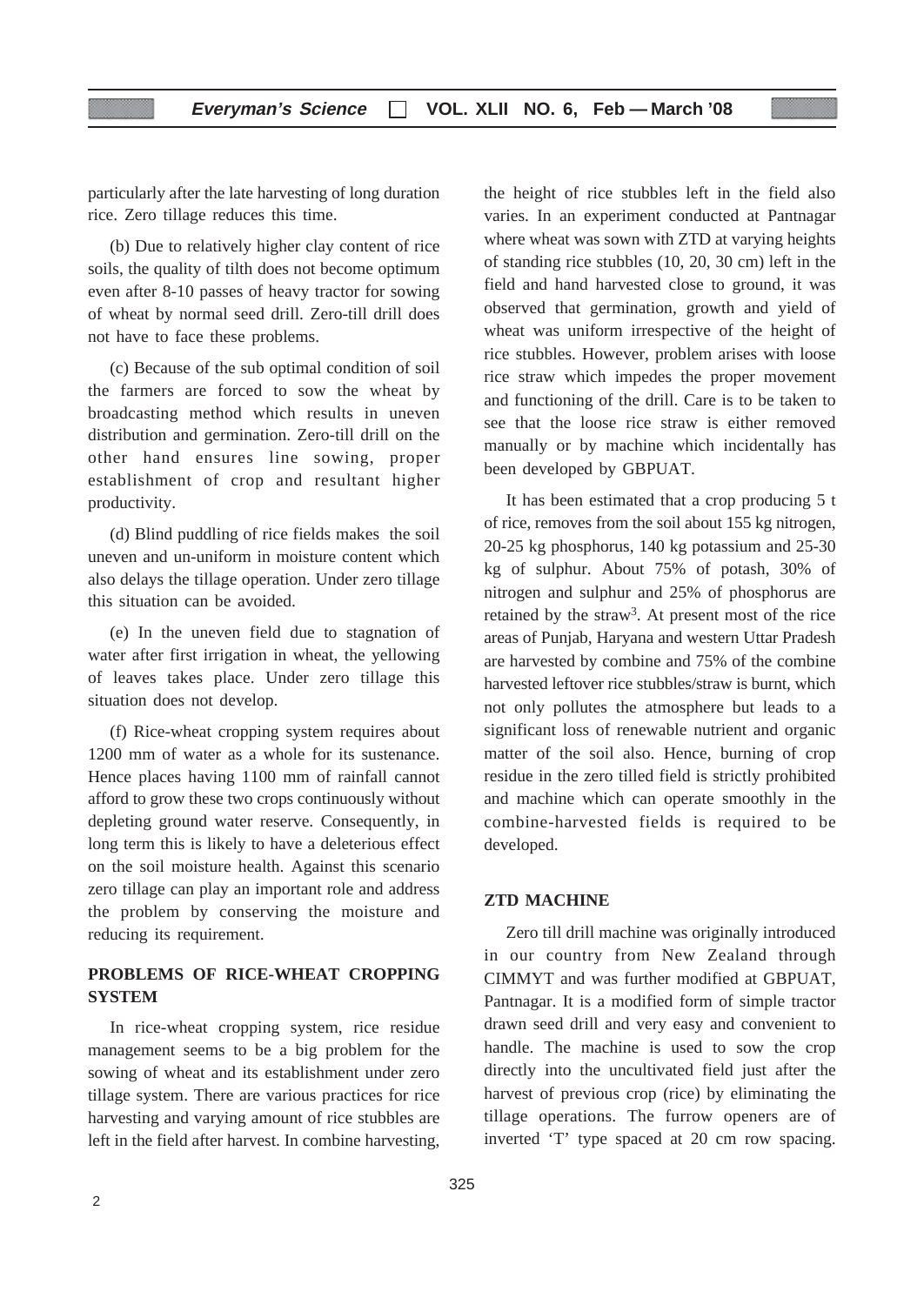| Type                         | Tractor mounted                                                                                                                                   |
|------------------------------|---------------------------------------------------------------------------------------------------------------------------------------------------|
| Power requirement            | $45$ hp $(33.6 \text{ kw})$ tractor                                                                                                               |
| Size $(L \times W \times H)$ | $1800 \times 600 \times 1100$ mm                                                                                                                  |
| Frame                        | Rectangular-Mild steel<br>box section $70 \times 70$ mm.                                                                                          |
| Number of furrow openers     | $9/11$ - spaced 200 mm<br>with provision for<br>changing the row<br>spacing                                                                       |
| Type of furrow openers       | Inverted 'T' type                                                                                                                                 |
| Seed metering device         | External fluted feed<br>of<br>rollers<br>die<br>aluminium, number of<br>flutes $= 10$                                                             |
| Fertilizer metering device   | Gravity type with<br>adjustable hole and<br>vertical rotor agitator/<br>variable holemesh type                                                    |
| Transmission system          | Sprocket chain drive                                                                                                                              |
| Ground drive wheel           | Front mounted floating<br>type with lugs on                                                                                                       |
|                              | wheel periphery,<br>diameter = $380$ mm,<br>width<br>105<br>mm,<br>number of lugs $= 10$ ,<br>height of lugs $= 30$ ,<br>lug angle = $90^\circ$ . |
| Overall weight               | 250-260 kg.                                                                                                                                       |
| Unit cost                    | Rs. $11,000 - 15,000/-$                                                                                                                           |

The machine is having the following specifications.

Among other things, the main advantage of using this machine lies in its low energy consumption which makes it more eco-friendly and sustainable. Rautaray<sup>4</sup> reported that as compared to convention tillage, it is more time saving, fuel efficient, etc.

| Parameters                 | Zero     | Conventional | $\frac{0}{0}$ |
|----------------------------|----------|--------------|---------------|
|                            | till     | sowing       | saving        |
|                            | drilling |              | due           |
|                            | of wheat |              | to            |
|                            |          |              | <b>ZTD</b>    |
| Time of sowing (hr./ha)    | 3.5      | 11.5         | 69.6          |
| Diesel requirement (l/ha)  | 14.0     | 38.3         | 63.5          |
| Operational energy (MJ/ha) | 810.9    | 2177.0       | 62.8          |
| Cost of seeding $(Rs/ha)$  | 665      | 1865         | 64.3          |

#### **ZERO TILLED CROP ESTABLISHMENT METHODS**

With 80% germination, zero tilted crop faces 4–5% failure where the germinated seeds failed to grow and emerge as seedling. Compared to conventionally sown wheat, the germination and emergence percentage in zero-till drilling have been found to be little less for which higher seed rate (120 kg ha<sup>-1</sup>) is applied to take care of it<sup>5</sup>.

Infiltration rate in the zero tilled field during rabi season following different crop establishment methods of rice in the preceding kharif season remains higher where zero tillage is adopted for wheat in the puddled and cultivated rice field than the zero tilled rice field (Fig. 1). It has been observed that Zero-tillage with plot weeed in 30 cm strips along the maize rows leaving 60 cm unweeded and 5 tonnes/ha dry weed cut and spread over inter-row space as live mulch prior to the



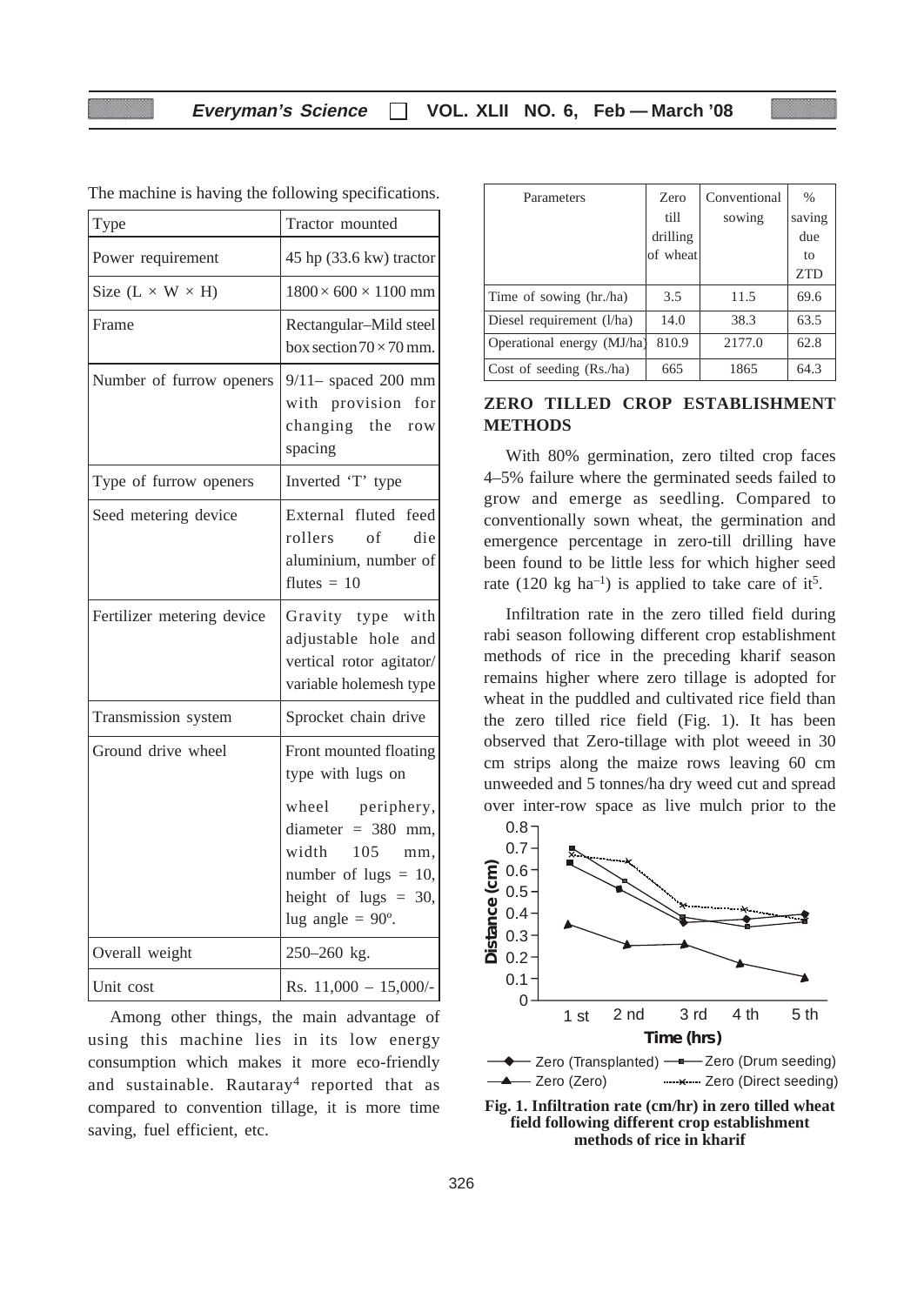seedling reduced run-off from 48 to 22% and soil loss from 12 to 3 tonnes/ha/year and increased the yield of successive wheat from 7 to 12 tonnes/ha at Dehra Dun, Uttarakhand<sup>6</sup>.

Conservation tillage generally increases soil strength by developing particle to particle contact, and helps in conserving soil moisture by reducing evaporation loss : Compaction from conservation tillage increases thermal conductivity of soil due to decreased porosity and increased contact between particles. Residues on the surface reduce the soil temperature also. In the nutrient cycle, conservation tillage immobilizes the applied nitrogen, increases the heterotrophic bacteria, and activity of denitrifiers. Favourable effect of soil fungi on the formation and stability of soil aggregates is long well established, although specific mechanism involved in it is yet to be fully understood. One of the theories relates to the aggregating and stabilizing effect of glomalin a glycoprotein that comes off the hyphae of mycorrhizal fungi which live in a symbiotic association with roots of many plants. Experiments have clearly established higher aggregate stability and glomalin content in the notilled plots than conventional tilled field7.

#### **HERBICIDES AND TILLAGE OPERATIONS**

Dramatic progress in the development of herbicides has decreased the necessity of soil manipulation for weed management, and even if tillage is reduced to minimum, some soil still retains desirable physical properties. Hence, in such soils primary tillage operations are not required at all.

In zero-tillage consistent and satisfactory performance of herbicide becomes a prerequisite as cultivation cannot be taken up to destroy vegetation that escapes herbicides. Before sowing initial vegetation present in the field can be managed by herbicides having relatively short residual effect e.g. Paraquat, Glyphosate, etc. During the subsequent growth highly selective and persistent herbicides are required to reduce the potential crop weed competition. Selection of suitable crop is also an important technique for weed mangement in long term zero tillage system. Crops with slow seedling growth or a long ripening phase can be grown only under persistent and highly selective herbicide treatments, otherwise fast growing and weed suppressing crops which remain competitive even during late growth stages are to be preferred. Tillage system influences weed seed distribution in different soil micro environments soil aggregates. In the upper layer of soils, conventional tillage incorporates seeds more uniformly among various soil aggregating classes, whereas in reduced tillage, weed seeds tend to accumulate in the deeper unaggregated soil fraction. In wheat the most obnoxious weed is *Phalaris minor*.\_Lower *Phalaris* population and dry weight has been observed under zero tillage as compared to conventional tillage. The less *P. minor* problem under zero tillage system is due to less soil disturbance. The compact soil inhibits germination of seed which are pushed to the lower layer of soil during puddling for the preceding rice and remain there till the time of wheat seeding.

During early nineties *P. minor* took a menacing proportion in the wheat field in Punjab and Haryana where under severe infestation the yield losses were found to go  $up^8$  to 80%. Along with that it developed resistance to Isoproturon and crossresistance to some of the herbicides like Diclofop. The situation came to such a pass that the farmers were forced to harvest their green wheat crop as fodder in many parts of Haryana and Punjab. Under these circumstances, Zero tillage came as a blessing and the weeds could be brought under manageable control by this practice.

#### **ADVANTAGES OF ZERO TILLAGE**

Overall trials conducted in the experimental stations and farmers fields on zero tillage in the rice-wheat growing areas of Indo-gangetic plains established certain advantages as given below.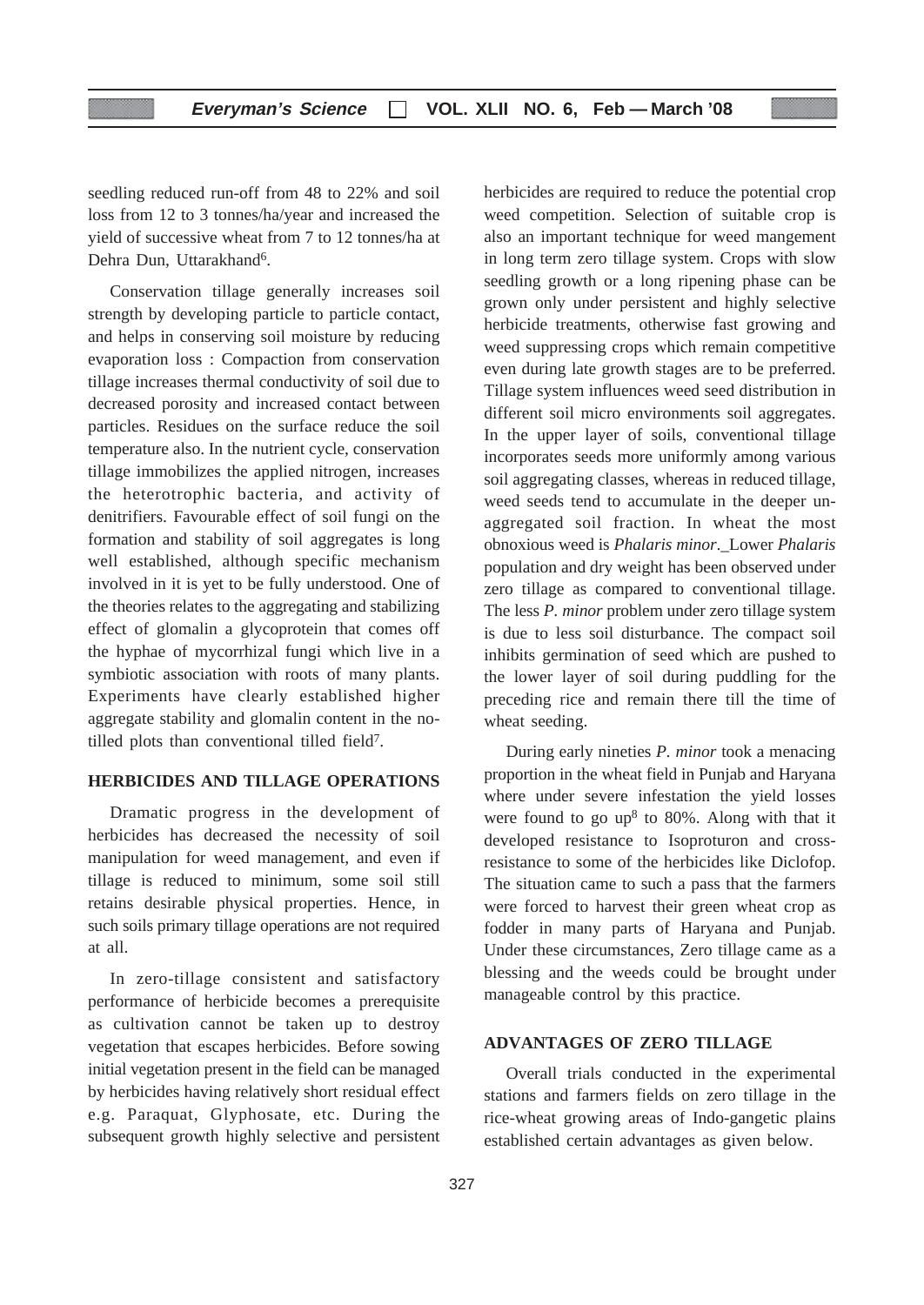(1) Zt advances wheat sowing by 10-15 days resulting in higher wheat yield over conventional tillage (CT). Increase in yield is round 10% which in certain situations can go up to 50%.

(2) The cost of preparatory tillage of wheat is reduced by Rs. 1500 to 2000 per hectare.

(3) The energy/fuel requirement of ZT is about 1/10th of the conventional tillage. Thus on a large scale it can lead to considerable saving of energy/ fuel with beneficial effect on the environment.

(4) Considerable tractor time is saved by ZT thereby increasing its efficiency by many times.

(5) In ZT field emergence of crop is earlier than CT.

(6) Weed growth particularly *P. minor* is much restricted in ZT, but broad leaf weeds like *Rumex spp.* is more.

(7) After rice harvest sowing of wheat can be done with residual moisture and in certain cases pre sowing irrigation can be safely avoided.

(8) The amount of water required for first irrigation in wheat under ZT is much less than CT. Adverse effect of first irrigation in wheat under ZT is not found.

(9) ZT can be followed in fields having low soil moisture content and in such cases first irrigation is to be advanced.

(10) Under, ZT system due to placement of fertilizers at proper depth of soil, the use efficiency of fertilizers is likely to increase.

(11) Use of O-tillage in the same piece of land for prolonged period reduces soil erosion, induces more water infiltration and retains more moisture in the field leading to higher productivity. Reports (2001) from the Institute of Agricultural Engineering (Bhopal), PAU, HAU, Pantnagar and Banaras Hindu University (2002) indicate that zerotill drilled crop performs better than conventionally sown wheat in the rice-wheat cropping system.

It has been reported in the 74th Annual General meeting of the ICAR Society held on July 16, 2003 that adoption of zero tillage in more than 3.75 lakh ha of wheat (following rice) has saved Rs. 100 crore during the last calendar year (TOI, New Delhi, July 16, 2003).

#### **REFERENCES**

- 1. Y. Singh, P. I. report presented in Annual Workshop of NATP project held at RAUARI, Patna from September 4-6, 2000, pp. 7-11.
- 2. R. E. Phillips, R. L. Blevius, G. W. Thomas, W. W. Frye, and S. H. Phillips, *Agriculture Science,* **208**. 1108-1113, 1980.
- 3. S. D. Dhiman, Hari Om, K. Hemant and Sunil Kumar Conservation tillage for wheat crop establishment. CCSHAU Rice Research Station, Kaul Pub. pp. 85, 2001.
- 4. S. K. Rautaray, Annual Workshop of NATP subproject conservation tillage in rice-wheat system at PAU Ludhiana. 24-26 September, 2001.
- 5. S. D. Dhiman, Hari Om, D. K. Sharma, Vijaya Rani and Suresh Kumar Mechanization in ricewheat cropping system. CCSHAU Rice Research Station, Kaul Pub. pp. 79, 2002.
- 6. V. N. Sharda and G. P. Juyal, Conservation Technologies for Sustaining Natural Resources In Hand Book of Agriculture, ICAR, New Delhi, 2006.
- 7. S. F. Wright, J. L. Starr and I. C. Platineanu. *Soil Sci. Soc. Amer. J.* **63**, 1825-1829, 1999.
- 8. R. K. Malik, A. Yadav, V. K. Garg, Y. S. Balyan, R. S. Malik, S. Singh and R. Dhawan, *Extn. Bull.* CCSHAU, Hisar, India. p. 37, 1995.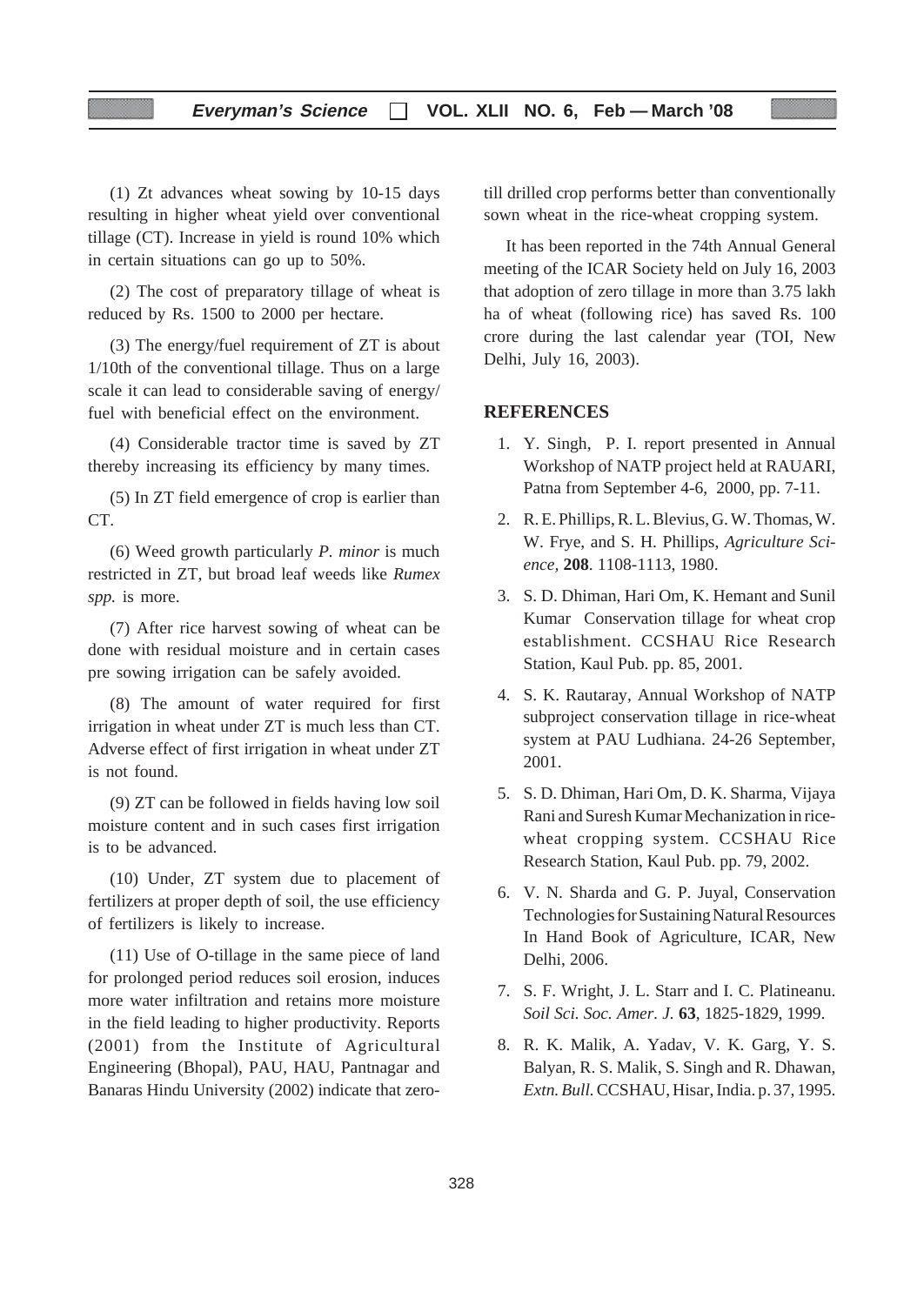# **RESOURCE CONSERVATION AND MANAGEMENT IN DOMESTIC LIFE : A BURNING NEED OF THE TIME**

Shreerup Goswami\*, Madhumita Das\*\* and B. C. Guru\*\*

**Each individual should understand the importance of precious water, mineral energy and bioresources. Conservation is the most cost effective and environmentally sound way to reduce our demand for water, energy, plant and animal products. Thus some simple steps to conserve water, energy and biodiversity at individual level are enumerated in this article. If we all practise these steps, we really can change the world and sustainable development at all levels can be achieved.**

#### **INTRODUCTION**

**T** onservation always leads to a prosperous life.<br>  $\angle$  However, conservation of resources is However, conservation of resources somewhat different from the concept of preservation. Conservation of resources means their best possible utilization. It is the method of keeping life evergreen. Thus, we must consume resources judiciously to provide maximum possible access to the resources for both the present and future generations.

Our goal is that each and every person should know the value and importance of resources. By applying simple techniques and creating awareness at domestic level, all of us can take part in conservation process.

#### **WATER CONSERVATION**

Out of the total water (both surface and ground water) on earth, only less than one percent is useful for human use. Ground water level is rapidly depleting throughout the world. Heavy withrawal of groundwater by accentuated pumping of a large number deep tube wells for agricultural, domestic and industrial uses causes critical hydrogeological conditions in urban areas. As a result, ground water troughs with lowest elevation of few metres from the mean sea level have formed in many urban areas. This trough, along with reversal of natural hydraulic gradient, defunctness of deep tube wells, diminishing yields of deeper aquifers and unproductive nature of shallow aquifer, causes cumulative environmental impact on the ground water regime.

Therefore, each individual should understand the importance of the valued ground water and surface water resource. Conservation of water is the most efficient and eco-friendly way to reduce our demand for water. Using less water puts less pressure on the ground water. Another important solution to this acute problem is rain water harvesting, an old technology that is gaining popularity in a new way which is the principle of collecting and using rain water from a catchment surface. Rooftop collection and roadtop collection of rainwater should be carried out at individual levels to partially solve the acute problems arising due to over exploitation of ground water. Harvesting rainwater should be a common responsibility of the general public for sustaining the secure life as

<sup>\*</sup>P. G. Department of Environmental Sciences, Fakir Mohan University, Vyasa Vihar, Balasore-756019

<sup>\*\*</sup>P. G. Department of Geology, Utkal University, Vani Vihar, Bhubaneswar-751004, Orissa. goswamishreerup@gmail.com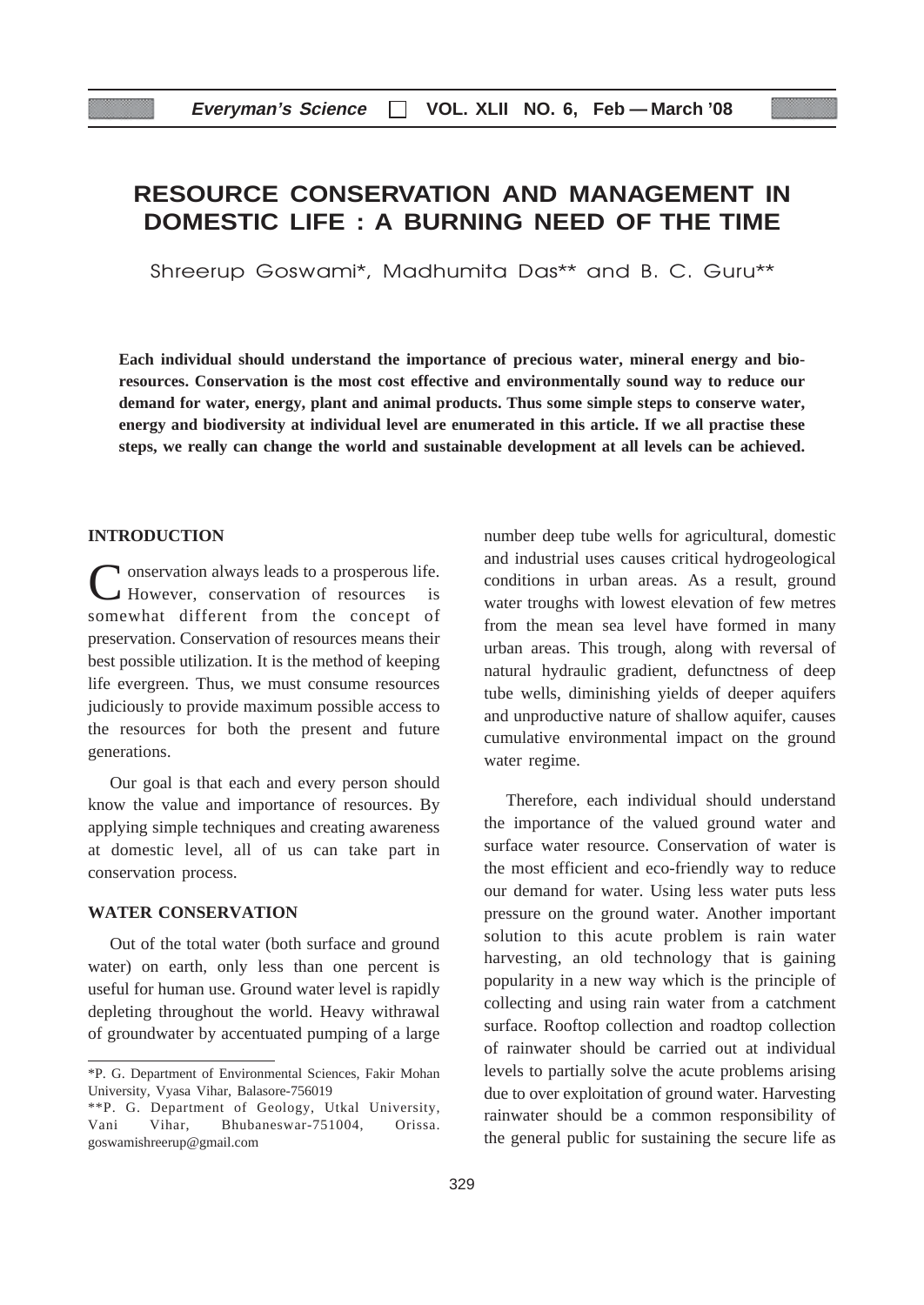#### **Everyman's Science VOL. XLII NO. 6, Feb — March '08**

it will provide drinking water, domestic water, water for livestock, and small irrigation. It provides a way to replenish ground water levels and it provides to arrest sea water intrusion in the coastal area.

Each individual must know the importance of this precious water resource. By applying the following simple techniques or awareness at domestic level all of us can take part in water conservation process.1-5

- Do not let water flow unnecessarily while brushing teeth or shaving. Fill the mug with a few inches of water to rinse your razor. Save 5 liters each day.
- Turn on the tap slowly ; use water with a slow flow. Use water-conserving appliances such as, low flow showers, low flush toilets and aerated faucet (a device with a hand-operated valve for regulating the flow of a liquid from a pipe)
- Install an ultra low-flow toilet that requires only 6 liters per flush. Avoid flushing the toilet unnecessarily.
- Put a plastic bottle or a plastic bag weighted with pebbles and filled with water in your toilet tank. Displacing water in this manner allows you to use less water with each flush. Save 5 to 10 liters a day.
- Put dye tables in your toilet tank and wait to see if the color appears in the bowl (without flushing). If it does, you have a leak! It should be repaired immediately. Save 300 liters a month.
- Use a bucket of water instead of shower for bathing. A 10-minute shower wastes many liters of water as compared to using water from a bucket. Otherwise shorten your showers. Even a one or two minute reduction can save up to 700 liters per month.
- If you have a geyser and you are taking a shower, do not waste cold water while waiting

for hot water to reach the showerhead. Catch that water in a container to use on your outside plants or to flush your toilets. Save 300 to 400 liters a month.

- Close the taps properly after use so that not a single drop of water goes waste.
- When you drink water, take as much as you need to avoid wastage.
- Wash clothes with as much of water as needed. Run only full loads in the washing machine and dishwasher. Save 400 to 800 liters per month.
- Drive your car/bike/scooter/bicycle on to lawn to wash it. Rinse water can help water the grass. Tell your children not to play with the garden hose. Save 10 liters a minute.
- Do not run the hose while washing your bike and car. Use a bucket of water. A quick hose rinse at the end saves 150 liters each time. For a one bike/car family that's up to 1,200 liters a month.
- Wash vegetables, fruits etc in a pan of water instead of washing them under running water. Save 250 to 350 liters a month.
- Do not throw away water that has been used for washing vegetables, rice, etc. Use it to water the plants and to clean the floor.
- Sock the dishes before washing them to reduce water and detergent usage.
- Groundwater contamination is by household chemicals is a growing concern. While washing dishes by hand, use the least amount of detergent. This minimizes water needed for rinsing. Save 50 to 150 liters a month.
- Do not defrost frozen foods with running water. Plan ahead by removing frozen from the refrigerator overnight. Save 200 to 400 liters a month.
- The water coming out of kitchen can be reused to water plants, which also helps in recharging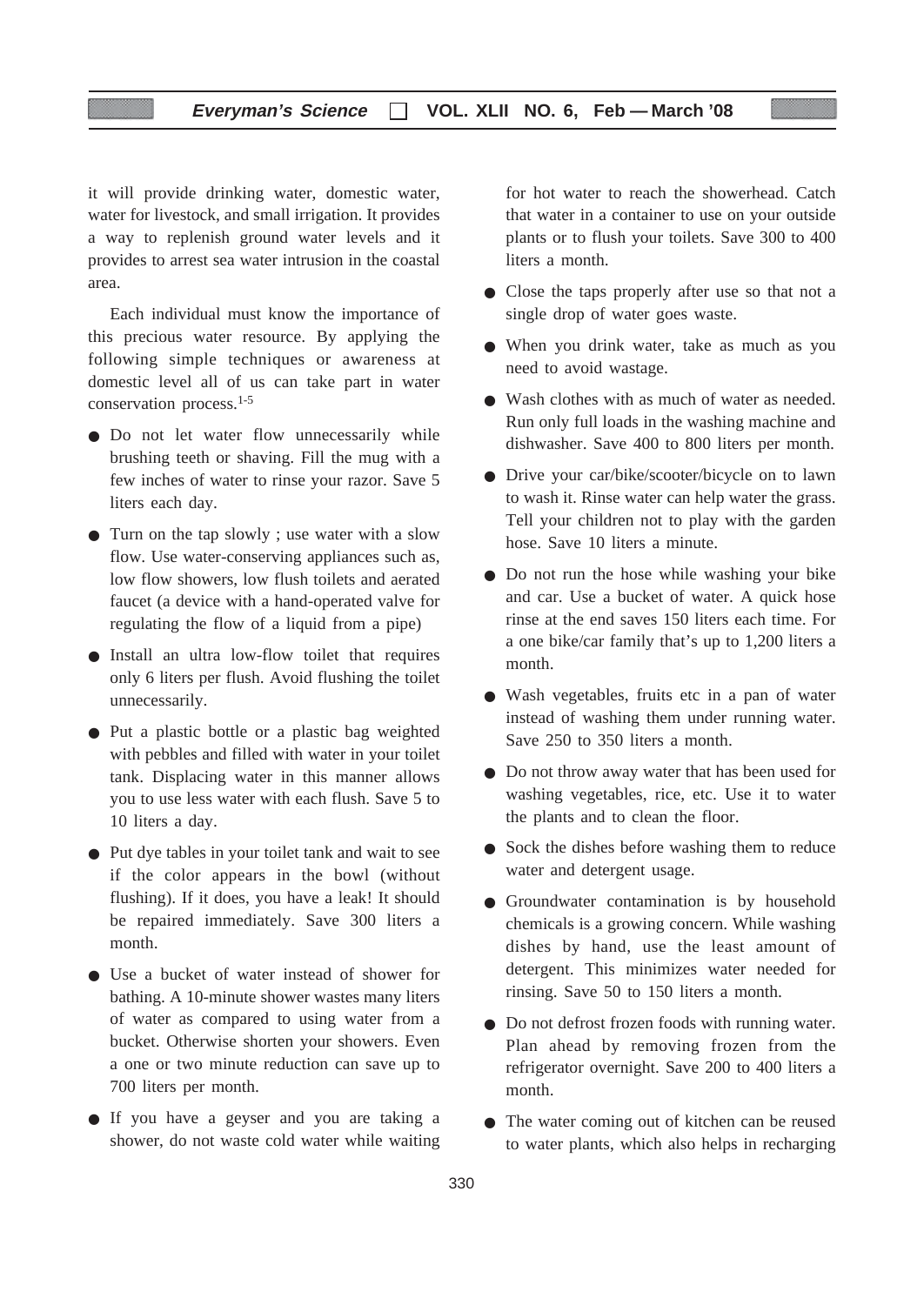of water table. Likewise, water coming out of bathroom can be reused for the same purpose.

- Collect rainwater in your garden by digging a pit. Collection of water can be done directly and also by drawing collected water from top roof through pipes to that pit in a suitable manner. This water can be used to water the plants or clean the floor. This also helps in recharging water table underground.
- Water plants before 8 A. M. or after 5.30 P. M. to minimize evaporation.
- Cut down watering on cool and overcast days and do not water in the rain. Adjust or deactivate automatic sprinklers. You can save up to 400 liters each time.
- Water in several short sessions rather than one long one. For example, three ten minute sessions spaced 30 minutes to an hour apart will allow your lawn to better absorb moisture than one straight 30 minute session.
- Only water when your lawn is thirsty. Over watering promotes shallow root growth making your lawn less hardy. To determine if your lawn needs to be watered, simply walk across the grass. If you leave footprints, it's time to water. If it springs back, when you lift your foot, it doesn't need water.
- Sprinkler methods of irrigation should be utilized. Check sprinkler system valves periodically for leaks and keep the heads in good repair. Adjust the timer on automatic sprinklers according to seasonal water demands and weather conditions. Install a rain shutoff device on automatic sprinklers to eliminate unneeded applications.
- Avoid sprinklers that spray a fine mist, which increases evaporation.
- Install a drip irrigation system for watering gardens, trees and shrubs. Drip irrigation provides a slow, steady trickle of water to

plants at their roots through a network of hidden pipes and hoses. The systems are regulated by a controller that can be adjusted for different levels of watering according to the needs of the plants. Drip irrigation systems reduce over watering, inefficient watering and weed growth.

- Have an evaporative air conditioner ? Direct the water drain line to a flowerbed, tree base or a lawn.
- If you have a pool or small pond, use a pool/ pond cover to cut down on evaporation. It will also keep your pool/pond cleaner. Save 1000 liters a month.
- Locate your master water shut-off valve so that water can be saved if a pipe bursts.
- Show children how to turn off the faucets completely after each use.
- Complain to the authority for any waste of water in public places.

You can do family water audit to see whether water is used wisely or not (Table-1).

**Table 1 : Family Water-Audit**

| Personal habits $\downarrow$   | Often          | Sometimes Never |   |
|--------------------------------|----------------|-----------------|---|
| Marks allotted $\rightarrow$   | $\overline{4}$ | 2               | 0 |
| Use a bucket of water in       |                |                 |   |
| stead of shower for bathing.   |                |                 |   |
| Avoid taking bath in a bathtub |                |                 |   |
| frequently.                    |                |                 |   |
| Flush the toilet only when     |                |                 |   |
| necessary.                     |                |                 |   |
| Turnoff the water while        |                |                 |   |
| brushing your teeth            |                |                 |   |
| Fill the mug with a few        |                |                 |   |
| inches of water to rinse your  |                |                 |   |
| razor, while saving.           |                |                 |   |
| Use a bucket and mug when      |                |                 |   |
| washing the bike, bicycle and  |                |                 |   |
| car.                           |                |                 |   |
| Turn water faucet off tight    |                |                 |   |
| Put water in the kitchen sink  |                |                 |   |
| to wash and rinse dishes       |                |                 |   |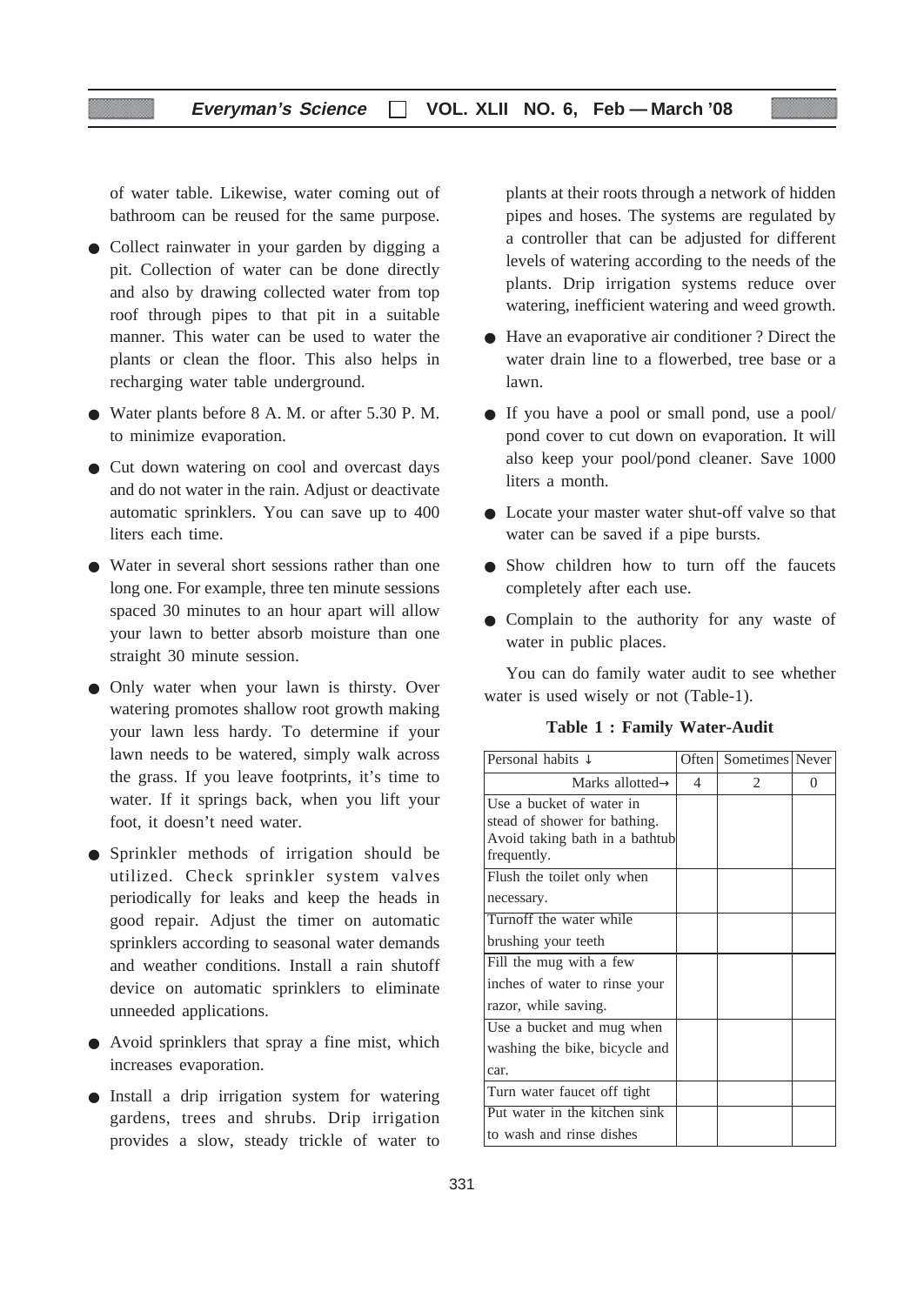| Personal habits $\downarrow$    |   | Often Sometimes Never         |  |
|---------------------------------|---|-------------------------------|--|
| Marks allotted $\rightarrow$    | 4 | $\mathfrak{D}_{\mathfrak{p}}$ |  |
| Run the washing machine.        |   |                               |  |
| only when it is full.           |   |                               |  |
| Wash vegetables, fruits etc. in |   |                               |  |
| a pan of water instead of       |   |                               |  |
| washing them under running      |   |                               |  |
| water. Don't throw away water   |   |                               |  |
| that has been used for washing  |   |                               |  |
| vegetables, rice etc.           |   |                               |  |
| Install rainwater tank in your  |   |                               |  |
| home.                           |   |                               |  |

If your score is 20 to 30 : Great job ! You are on your way to saving hundreds of liters of water a month.

If your score is 10 to 20 : You are off to a great start ! Learn more easy ways ; you can save hundreds of liters of water a month on indoor water usage.

If your score is 0 to 11 : You have a lot of room for improvement. You learn how to save hundreds of liters of water a month.

#### **ENERGY CONSERVATION**

Coal, petroleum and other mineral resources which have accumulated in nature over millions of years and cannot be replaced. The interaction between the natural resources and the population has to be maintained at a balance in order to ensure the continuity of the human race.

When we look around us at all the machines/ appliances (lights, fans, bikes, cars etc.) that are running, we simply cannot imagine life without all these. However, can we ever imagine the amount of energy that is being used to run all these ? India's overall consumption of energy is very low, but compared to its gross domestic production its relative consumption is very high. Fortunately people are becoming aware of the problem of consuming too much energy. Thus they are making a conscious effort to conserve it. Hence at an individual level, every one of us should follow

some of the small steps to conserve energy as enumerated hereunder.1,2,6,7,8,9

- Use fuel in an economic way.
- Walk or use bicycle rather than drive whenever possible. Because, it occupies less space, releases no pollutant and provide healthy exercise.
- Avoid using car or scooter or bike for short distances. Use public transport as much as possible. Use pool cars.
- Switch off your car/bike/scooter engines, if stopping is more than two minutes.
- Make a habit of using non-conventional energy resources (solar, wind, geothermal, biomass energy) as much as possible instead of using conventional energy sources (coal, petroleum and natural gas).
- Get your car or scooter serviced regularly to keep the petrol consumption low. Heavy vehicles specially need regular servicing to reduce fuel consumption and reduce pollution levels.
- Plan your trips and routes before setting out. It will save the unnecessary fuel consumption.
- Organized cooking activity can save about 20% energy. Plan and keep things ready before you start cooking. Soak rice, pulses etc. before cooking to reduce cooking time and save fuel.
- Keep vessels closed while cooking and always use small, narrow mouthed vessels to conserve energy and cook on low flame to save 6 to 10% energy.
- Use right quantity of water required for cooking, use the lowest possible heat to maintain boiling or steaming and reduce consumption of gas or kerosene. Pressure cookers use much less energy than ordinary pots and pans. Use pressure cookers with separators for cooking.
- Use solar cooker or biogas for cooking instead of natural gas and save cost of two LPG cylinders annually.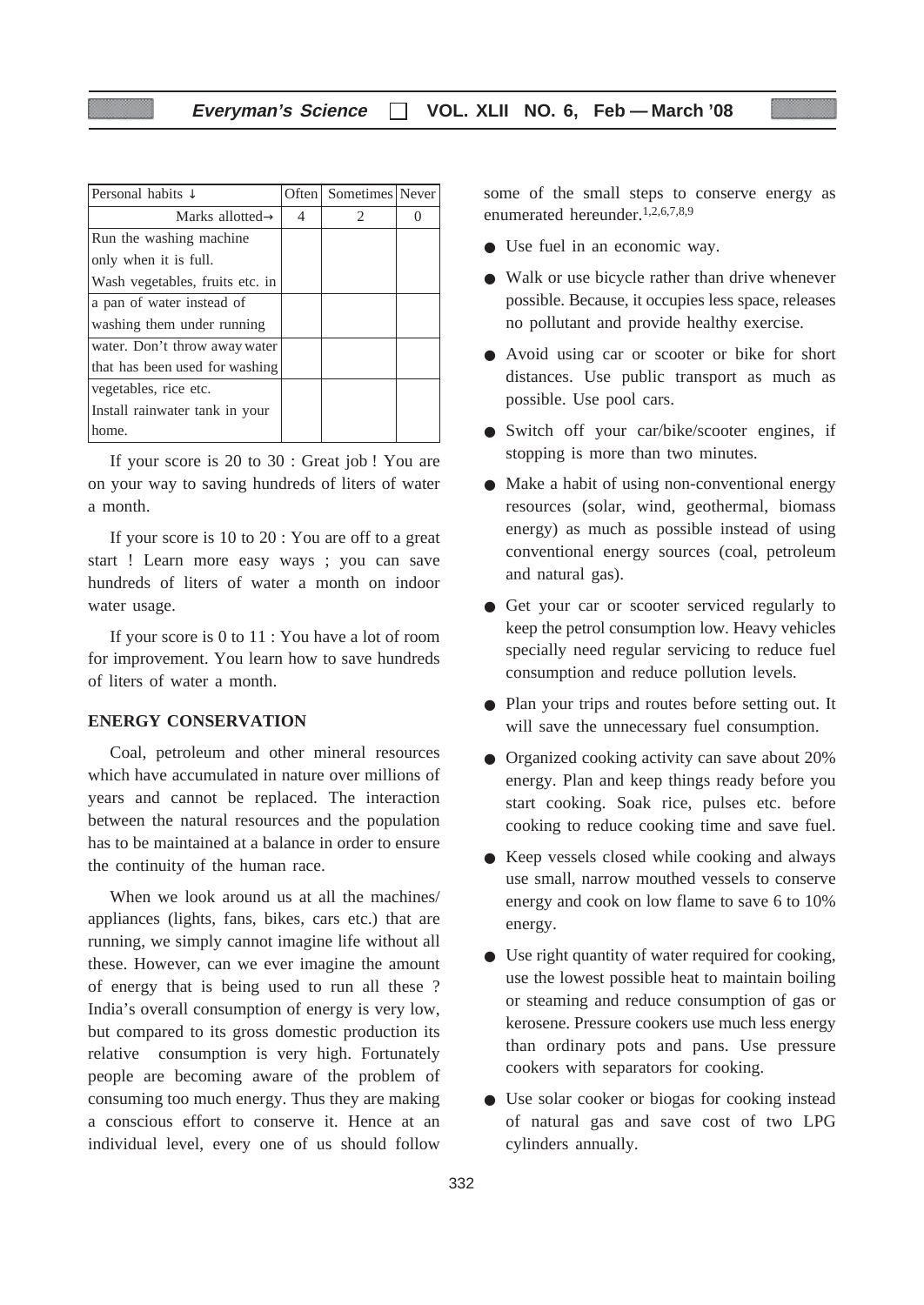### **Everyman's Science VOL. XLII NO. 6, Feb — March '08**

- When the food is almost cooked, switch off the gas/stove and keep the vessel closed. It will get completely cooked with the steam already present inside.
- Use flat and wide bottom pans for best contact with the heat, with tight-fitting lids to keep the steam in the pan.
- Get your family to eat together to avoid repeated warming of food ; it will save fuel used for re-heating. It also preserves the nutritional value of food.

#### **Electricity Conservation**

- Switch off fans and lights when not in use.
- Use tube lights instead of bulbs. Tube lights consume less power. Moreover prefer slim tube lights which give better light and consume less electricity.
- When possible, use one large bulb rather than several smaller ones. Keep bulbs/tubes clean.
- Use low voltage lights particularly prefer energyefficient compact fluorescent light to yellow bulbs (incandescent light bulbs). Since no heating is involved, a compact fluorescent lamp requires 20 per cent of the electrical energy used by an incandescent bulb to produce the same amount of light. Oxides of nitrogen, particulate matter (dust) and mercury<sup>3</sup>.
- Avoid using halogen lamps as they consume a lot of electricity.
- In daytime, keep windows and doors open and do not put on lights at daytime. Use natural daylight as much as possible.
- Position your reading tables near the windows and cut down on your electricity bill by reading in natural light.
- Select a light shade of paints for walls and ceilings, as it will reflect more light and reduce electrical consumption.
- Defrost the refrigerator regularly. Do not open the refrigerator too often. Also, do not open it for too long. Avoid putting food in the refrigerator when it is still hot.
- Keep your refrigerator temperature at 3ºC. Freezer temperature should be maintained at –12ºC. Check your refrigerator/freezer door gasket periodically for signs of deterioration.
- Vacuum or brush the cooling coils (in back) of your A/C at least every six months. If your room air conditioner is more than 10 years old, it could be doubling your cooling costs. Clean or replace your air conditioner filter monthly so your A/C runs efficiently. Use ceiling fans to circulate air. Do not forget to turn fans off when you leave the room. Avoid heat-producing activities like ironing and cooking, when A/C is on.
- Plug on your iron only after you get all your clothes together.
- Use your microwave oven in place of ordinary oven whenever possible. When you have to use your oven, cook more than one item at a time. Preheat oven only 5 to 8 minutes when baking ; do not preheat oven for roasting.
- Self-cleaning ovens have thicker insulation and will retain heat, making these models more energy-efficient than regular ovens. Use the self-cleaning feature on your oven only when absolutely needed.
- Dry your clothes in the sun instead of using the dryer in the washing machine. Maximize use of natural heat.
- The electricity consumption by your geyser can be considerably reduced if the members of your family bathe in quick succession and switch it off as soon as it is no longer required.
- Avoid switching in of heavy duty appliances during peak hours, i.e., 6 a.m. to 9 a.m., and 5 p.m. to 8 p.m.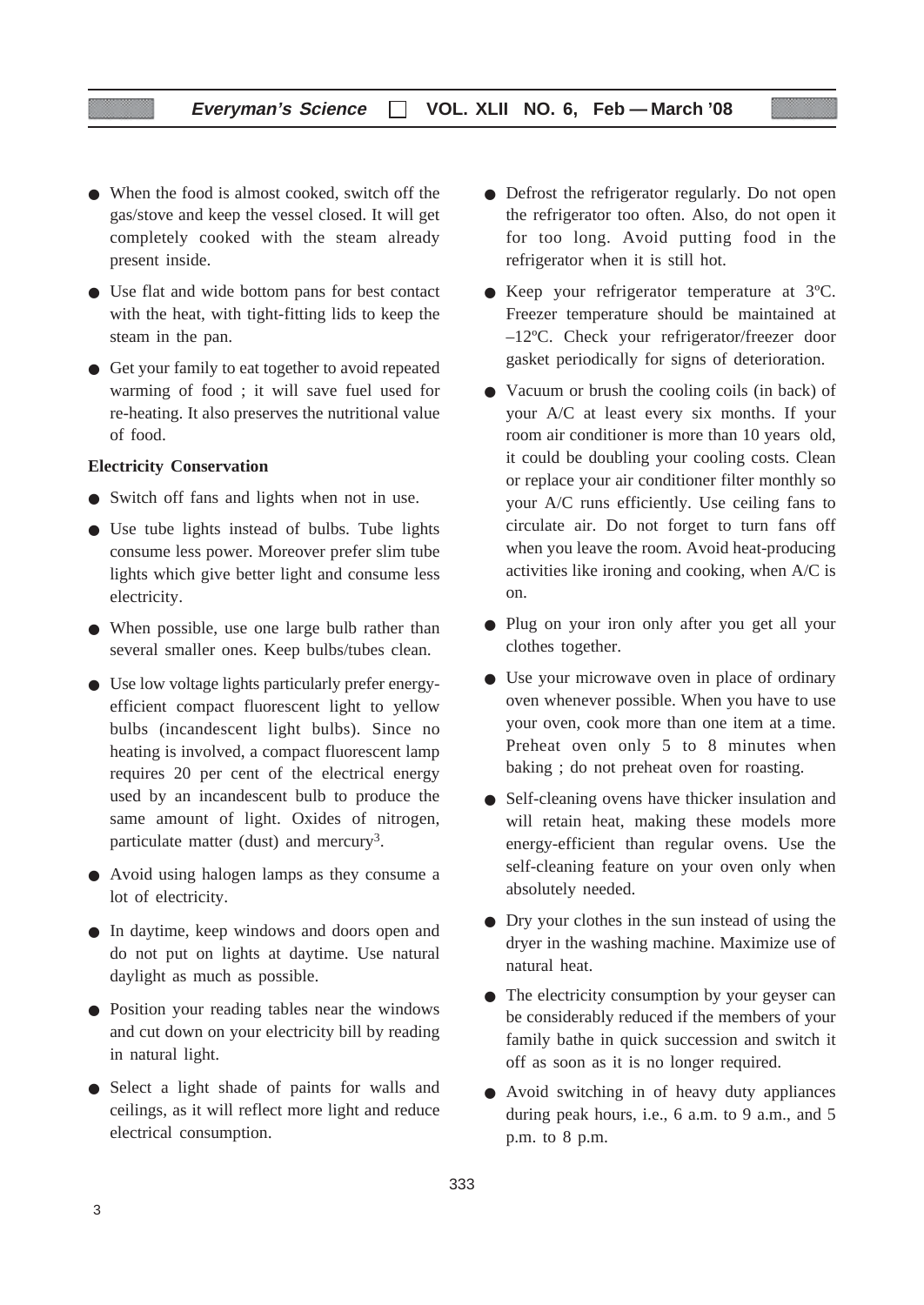- Use small cooking applinces (electric fry pans, toaster ovens, etc.) whenever possible.
- When you search for a new washing machine in the market, buy a high efficiency model that will use an average of 30% less water and 40-50% less energy.
- Use of solar lanterns and solar street lighting system must be encouraged. It saves electricity to a great extent.
- Install a solar water heater instead of electric heater. It is very economical.
- We must complain to the authority for any waste of electricity in public places.

If we shall practise few of these simple steps, we can save up to  $30\% - 50\%$  on our electricity bill. Consumption levels of some commonly used appliances are given in **Table–2**. Thus we can do family electricity audit so that we can use electricity efficiently without any waste.

| Table 2: Consumption levels of some                   |                                         |                      |  |
|-------------------------------------------------------|-----------------------------------------|----------------------|--|
| commonly used appliances                              |                                         |                      |  |
| Appliance                                             | Capacity                                | Consumption          |  |
| Instant geyser                                        | 3000W                                   | 3 units/hour         |  |
| Immersion rod                                         | 1000W                                   | 1 unit/hour          |  |
| Air conditioner                                       | 1500-2500W                              | 8.5-14.5 units/day   |  |
| Air cooler                                            | 170W                                    | 1.7 units/day        |  |
| Fan                                                   | 60W                                     | 0.6 unit/day         |  |
| Refrigerator                                          | 200W                                    | 2 unit/day           |  |
| Electric kettle                                       | 1000-2000W                              | 1-2 units/hour       |  |
| Hot plate                                             | 1000-1500W                              | $1-1.5$ units/hour   |  |
| Oven                                                  | 1000W                                   | 1 unit/hour          |  |
| Toaster                                               | 800W                                    | $0.8$ unit/hour      |  |
| <b>Iron</b>                                           | 750W                                    | 0.65-0.75 unit/hour  |  |
| Incandescent bulb                                     | 100/60/40 W                             | 0.5/0.3/0.2 unit/day |  |
| Fluorescent lamp                                      | 40/20 W                                 | 0.28/0.15 unit day   |  |
| Slim tube                                             | 36 W<br>0.26 unit/day                   |                      |  |
| Compact fluores-                                      |                                         |                      |  |
| cent lamp                                             | 7/9/11/13/15W<br>$0.66 - 0.09$ unit/day |                      |  |
| Source : Energy Management Centre, Ministry of Power, |                                         |                      |  |
| Government of India                                   |                                         |                      |  |

#### **SOIL CONSERVATION**

Recent researches reveals that some 75 billion tones of 'top soil' (the fertile layer) are eroded away every year by different geological agents and converted to wasteland. More usually, when new soil is formed from parent rocks, 1 cm of soil may take from 100 to 1000 years to build up. Soil is no longer a renewable resource. Only the top thin layer of the soil with humus is vital to grow food and is sustaining the entire civilization. Every year 27 mha of valuable fertile and productive land out of total 3200 mha world's potentially food producing land is being lost by desertification. Every minute a chunk of fertile agricultural land of the size of a tennis court is being converted into wasteland<sup>1</sup>.

Thus, loss of soil i.e. soil erosion is an age old problem. To face this problem soil conservation techniques are being applied. Soil conservation is the protection of soil against excessive loss of fertility by natural, chemical or artificial means. All of us can take part in this conservation process. There are many ways that each of us can help in solving this environmental problem at domestic level. Some of the steps to be followed are given herewith $1,2$ .

- Do not leave any patch free of plants or grasses in your premises.
- Do not let your garden or field soil naked and avoid the coming of it in contact with direct wind. For this, high rate of vegetation is the best solution.
- Do as much vegetation as you can in your garden. Because more plantation means more binding of soil. Hence soil loss will be minimized to a great extent.
- Do not water soil with a great force and in a haphazard way. It erodes the top soil layer.
- If you plan to plant on a steep slope in your farm or garden, the soil can be conserved by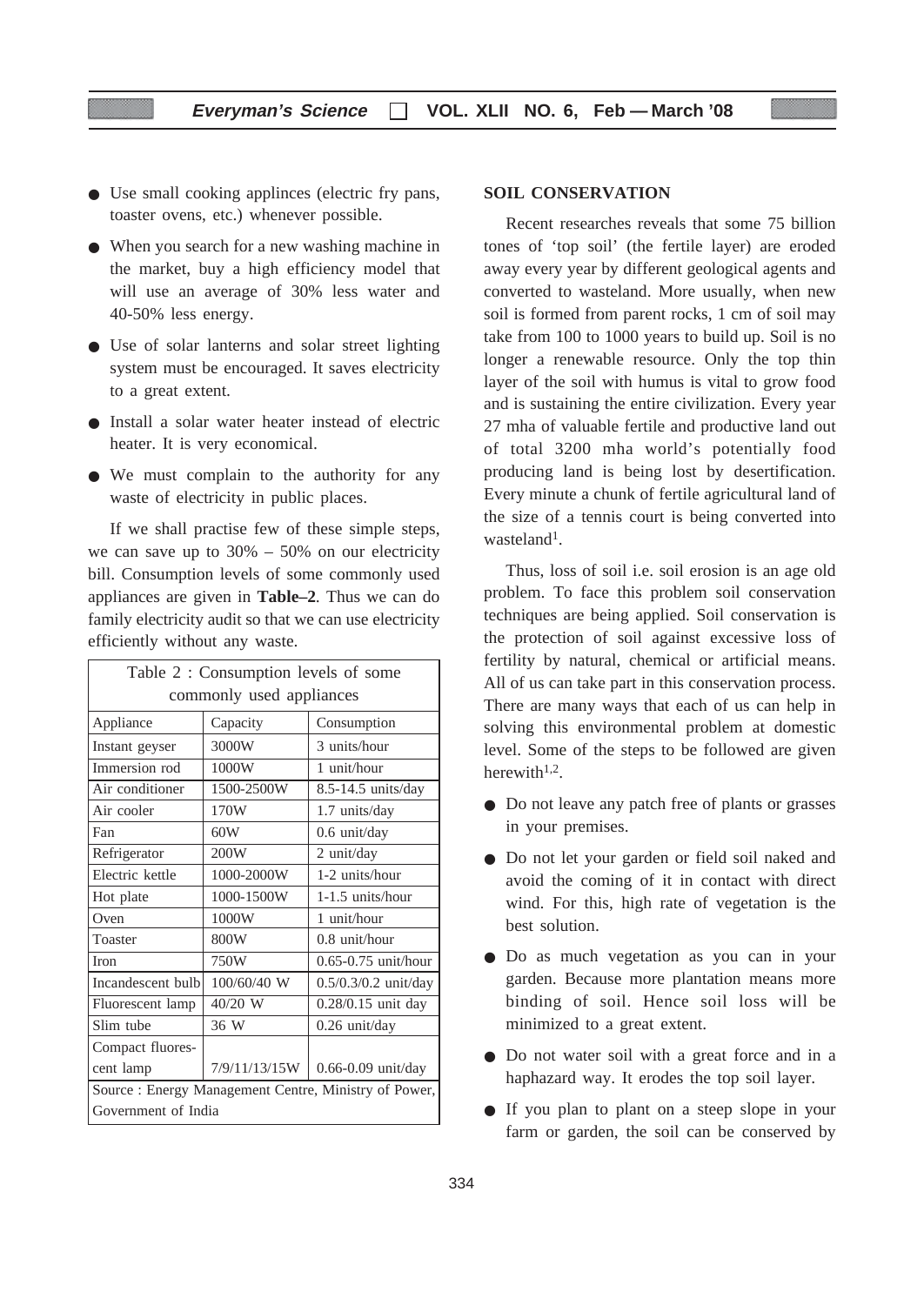terracing the area. It helps in slowing the rain water flowing down as water soaking will take place rather than carrying soil away.

- Avoid removing the cut grass, live it on the lawn. Cuttings serve as moisture-retention mulch and a natural fertilizer.
- Cover the soil in your farm or garden with a layer of mulch to prevent soil erosion in the rainy season and to conserve soil moisture. Mulch can be made from grass clippings or leaf litter.
- Compost from kitchen scarps, from poultry and cow sheds acts as organic matter, which enrich the soil naturally. Use them.
- Support environmental campaigns in your state and community against cutting down of trees.

#### **BIODIVERSITY CONSERVATION**

Each year, around 17-18 million hectares of tropical forests and woodlands are eliminated from the face of the earth. Similarly 4.5 million hectares of rain forest are depleted for timber, paper, fuel wood and for clearing land for fodder to export to meat producing industries. Every day a minimum of three species of life is permanently disappearing from the earth and at the current rate of habitat destruction, it will become 3 species per hour in just 10 years. Some biologists believe that extinction of one plant species may eventually lead to the extinction of up to 30 insect and animal species in the food chain because all animals depend on plants for their food and survival<sup>1</sup>.

The most important cause of biodiversity crisis is the disturbance of natural habitats. Biodiversity at local, regional, continental and global scales is critically threatened by human activities. All these losses of biodiversity have already been caused by human influences, including extinctions of numerous species and the losses of natural communities. The rapid destruction of forests and the growth of human habitations and activities

have reduced the natural habitats of animals and birds. Loss of habitat is one of the major pressures on several endangered species and had led to the extinction of many rare and endemic species. We thus have the responsibility of preserving the remaining habitats and their inhabitants and it can also be done at domestic level. Some of the tips are as follows<sup> $1,2,10,11$ </sup>.

- Plant more trees of local or indigenous species around your home and your workplace and encourage your friends to do this.
- If your urban garden is too small for trees, plant local shrubs and creepers instead. These support bird and insect life that form a vital component of the food chains in nature. Thus domestic biodiversity conservation will be feasible and can support a limited but valuable diversity of life.
- If you live in an apartment, grow a terrace garden using potted plants on your balcony. Window boxes can be used to grow small flowering plants, which also add to the beauty of your house.
- Whenever and wherever possible prevent trees from being cut or if it is not possible for you to prevent this, report it immediately to the concerned authorities. Old trees are especially important.
- Never present flower bouquets. Instead give a potted plant and encourage your friends to do so.
- Participate in the events that highlight the need for creating Sanctuaries and National parks, Nature trails, open spaces and saving forests.
- Support project tiger, project elephant etc. and join NGOs that deal with environmental protection and nature conservation.
- Be kind to animals. Stop friends from disturbing or being cruel to wild creatures such as birds, frogs, snakes, lizards and insects.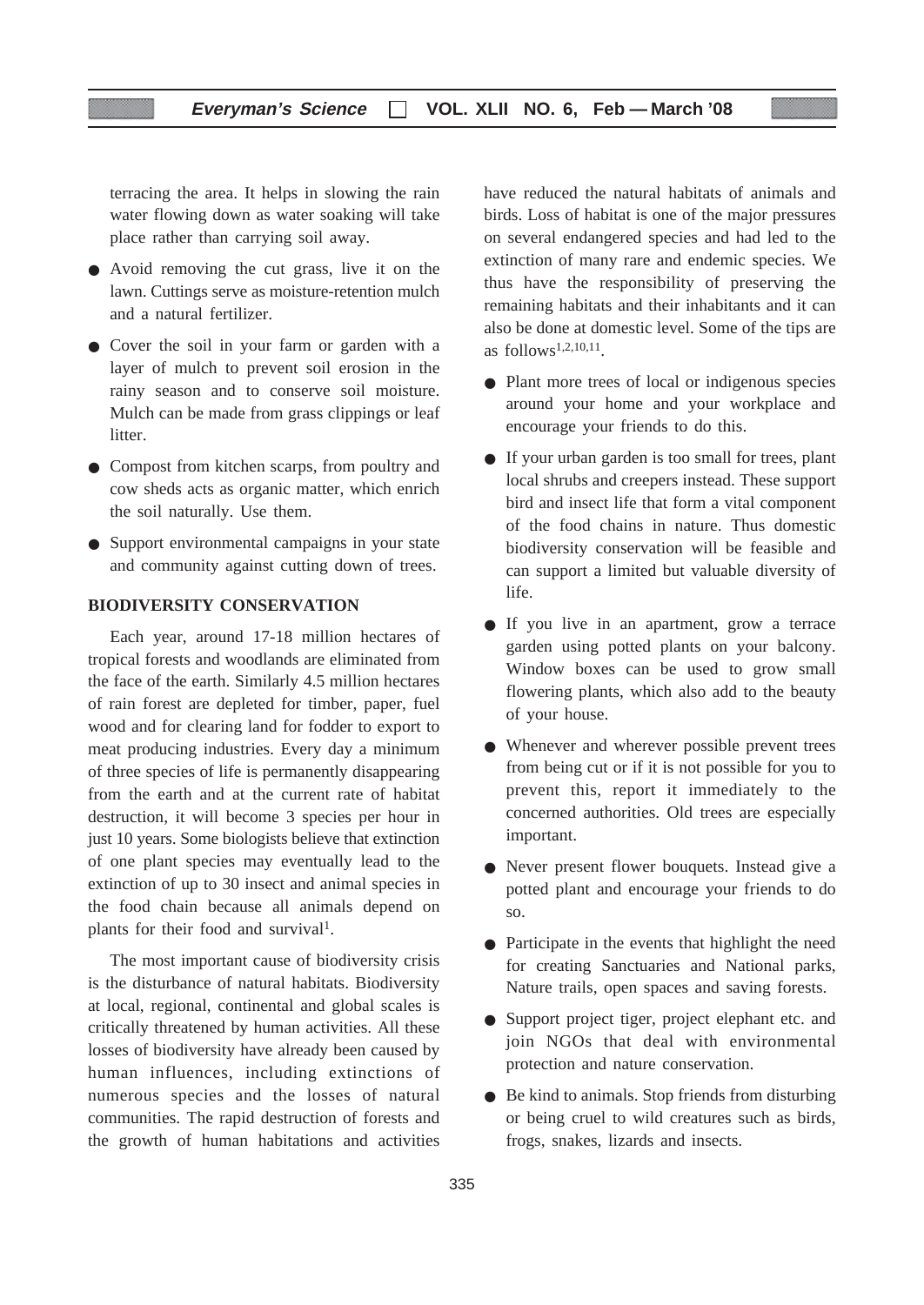- Attract wildlife such as small mammals like squirrels, to your garden by providing running or dripping water.
- Do not buy products made from ivory. Elephants are killed for their tusks, which are used to make a variety of ivory products.
- Do not buy products like purses, wallets, boots that are made from reptile skins. If you are not certain that a product is made from a wild species, its better to avoid using it.
- Involve yourself and your fiends in activities carried out during wildife week and other public functions such as massive plantation programme.
- Learn about birds and identify the birds that are common in your area. Understand their food requirements and feeding habits. Construct artificial nesting boxes for birds. This will encourage birds to stay in your neighbourhood, even if their nesting habitat is scarce. You can learn more about birds by making a birdbath. Birds need water to drink and to keep their feathers clean. You can make a birdbath out of a big ceramic or a plastic saucer. Having birds around your home, school or college can even help increase species diversity in the area.
- When you visit a zoo, learn about the animals that are found there. However, do not tease or hurt them. They have a right to a peaceful existence. The zoo is, in any case, not an ideal home for them.
- If you have a pet, feed them well and give them a proper home and in an emergency proper medical care.
- Do not catch or kill butterfiles or other insects. Butterflies, moths, bees, beetles and ants are important pollinators.
- Dragonflies and spiders, act as biological pestcontrol agent (natural enemy of pests).
- Do not disturb or destroy the natural habitats of birds or animals.

● If you are not a vegetarian you should depend more upon plant food than on animal foods. The same amount of plant food that would feed 100 pure vegetarians would only feed 13 nonvegetarians. Therefore, be a vegetarian, conserve the biodiversity and save the planet<sup>1</sup>.

#### **PAPER CONSERVATION**

The paper on which we write and books etc. are obtained or made from the most valuable natural resource i.e. from wood, straws and other plant products. The paper mills take wood and transform the raw product into paper. Recent research reveals, to produce a ton of paper 16-18 average sized trees are axed and each year every one of us consumes paper and board equivalent to at least two green trees which in turn lead to massive erosion of biodiversity<sup>1</sup>.

Hardwood logs (beech, birch and maple) and soft woods (pine, Spruce and bamboo) are harvested from managed forestlands or purchased from local farms and timberlands across the world and are transported to mills for processing. The rate of paper consumption puts stress upon the natural resource ultimately. So, it is our duty to use paper economically for the sake of trees. As we can save plants, then only we can conserve biodiversity and can save our planet. Some tips of economic use of paper are enumerated hereunder<sup>1,2</sup>.

- Do not burn or tear or throw away old newspaper and waste paper as garbage, instead sellings them to raddiwala. He will sell it to recycling factories and it can be used for making paper packets.
- Do not waste paper bags. You can reuse it for storing purpose.
- While shopping, choose products in limited packaging. It will not only help cut down on the amount of waste in landfills, but also helps in reducing our need for paper and packaging.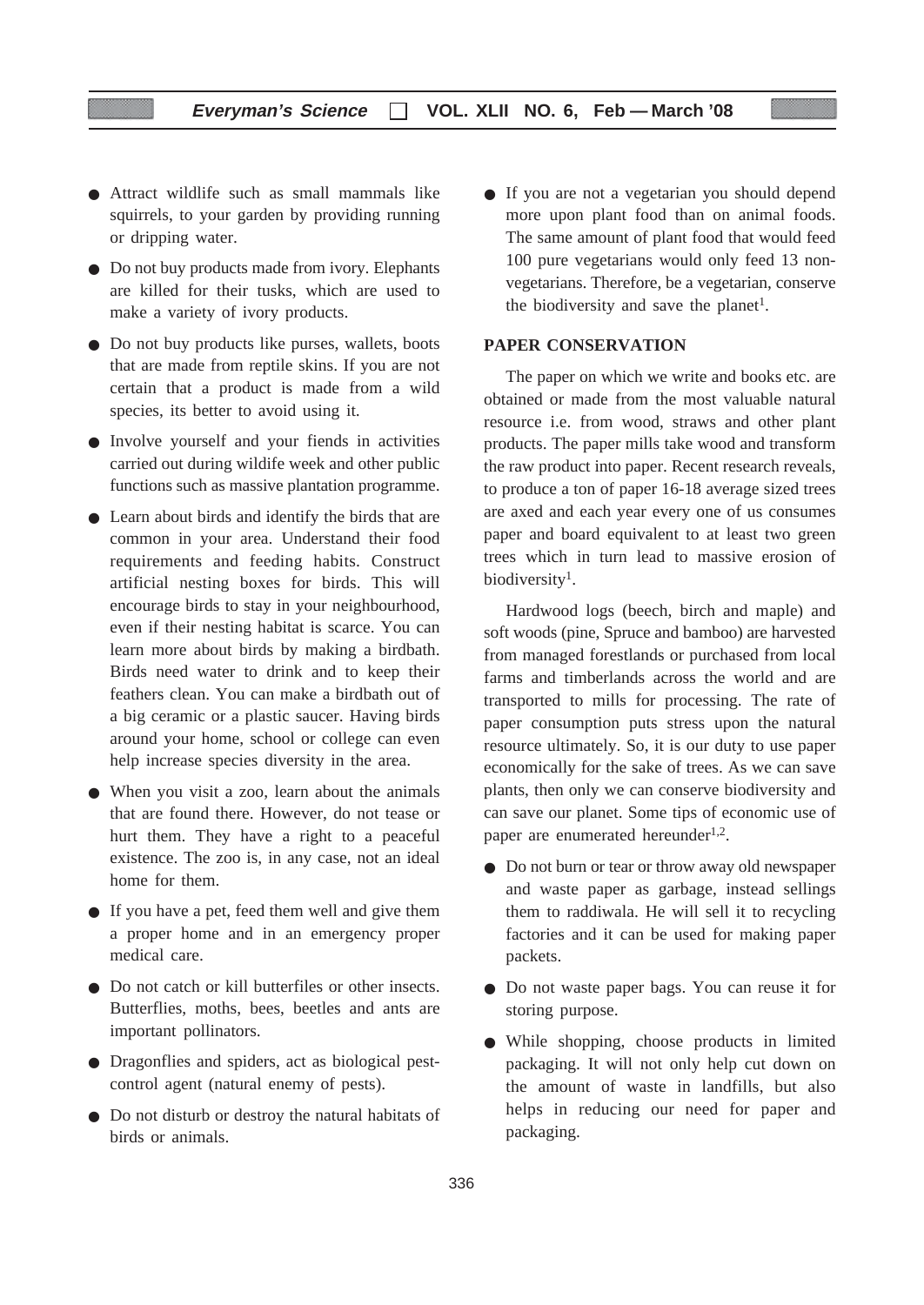#### **Everyman's Science VOL. XLII NO. 6, Feb — March '08**

- Buy recycled paper products for your home ; e.g., sheets of paper and envelopes etc.
- Reuse cartons and gift-wrapping paper.
- Donate used books, journals and magazines to libraries of schools, colleges or universities.
- Old calendar pages can be used to make colourful copy covers, envelops and gift-wraps.
- Keep your school textbooks neat and clean. Don't tear any pages. You can pass it on to your juniors or, poor children in school.
- Blank pages from previous class copies can be stapled together to make a rough copy.
- Use both sides of paper to write on. Leaving one side blank is definitely wastage of resources.
- Don't waste blank sides of photocopies or computer printouts. You can write on them.

However, use of paper plates or paper decorations must be encouraged when you hold a party as they are biodegradable.

#### **TIPS FOR WASTE MINIMIZATION**

Domestic conservation can be possible, when measures will be taken for waste minimization at individual level. A number of steps to reduce the waste at domestic level are enumerated herewith<sup>1</sup>

- Buy durable goods and avoid disposables as far as practicable.
- While shopping insist on bulk buying. Prefer to buy products packed in reusable and refillable containers.
- Carry reusable cotton bags for grocery shopping.
- Refuse plastic bags for small items and reuse them several times before discarding.
- Compost your kitchen wastes at home.
- Insist on both side printing and photocopying unless absolutely necessary otherwise.
- Reuse one sided printed paper before discarding.
- Avoid use of greeting cards frequently and insist on oral greetings.
- Avoid presenting and accepting gifts in heavily wrapped paper or plastics.
- Avoid using paper napkins, instead keep and use re-usable cotton handkerchiefs.
- Donate used articles to charity organizations instead of disposing them as waste.
- Insist on repair of instruments and appliances rather than replacement.
- Carry tiffin/lunch to schools/colleges/work places in reusable boxes rather than in disposable plastic/paper wrappings.
- Adopt the golden rules of 3R's (waste reduction, re-use and recycling) in daily life.

#### **CONCLUSION**

The resource saving ideas we use at home can also be used in our school, college, university, offices and public places. As individuals, groups and community, let us wake up before it is too late. We should not only understand what conservation is all about but also implement measures to conserve water, energy and biodiversity at all levels. We really can change the world with just practising one of the simple steps. The key is that the more we commit to take the step, the more we can change the world. Through this article, an effort is made to warn about the way we live here in India and the sustainable way we should live in. This effort will certainly create the ways and means of the environmental awareness to the society. Hopefully, making aware of small steps is a sure win war against greed, ignorance, incompetence, lack of concern and apathy.

#### **REFERENCES**

1. R. K. Sinha and M. Greenway, Green Technologies for environmental management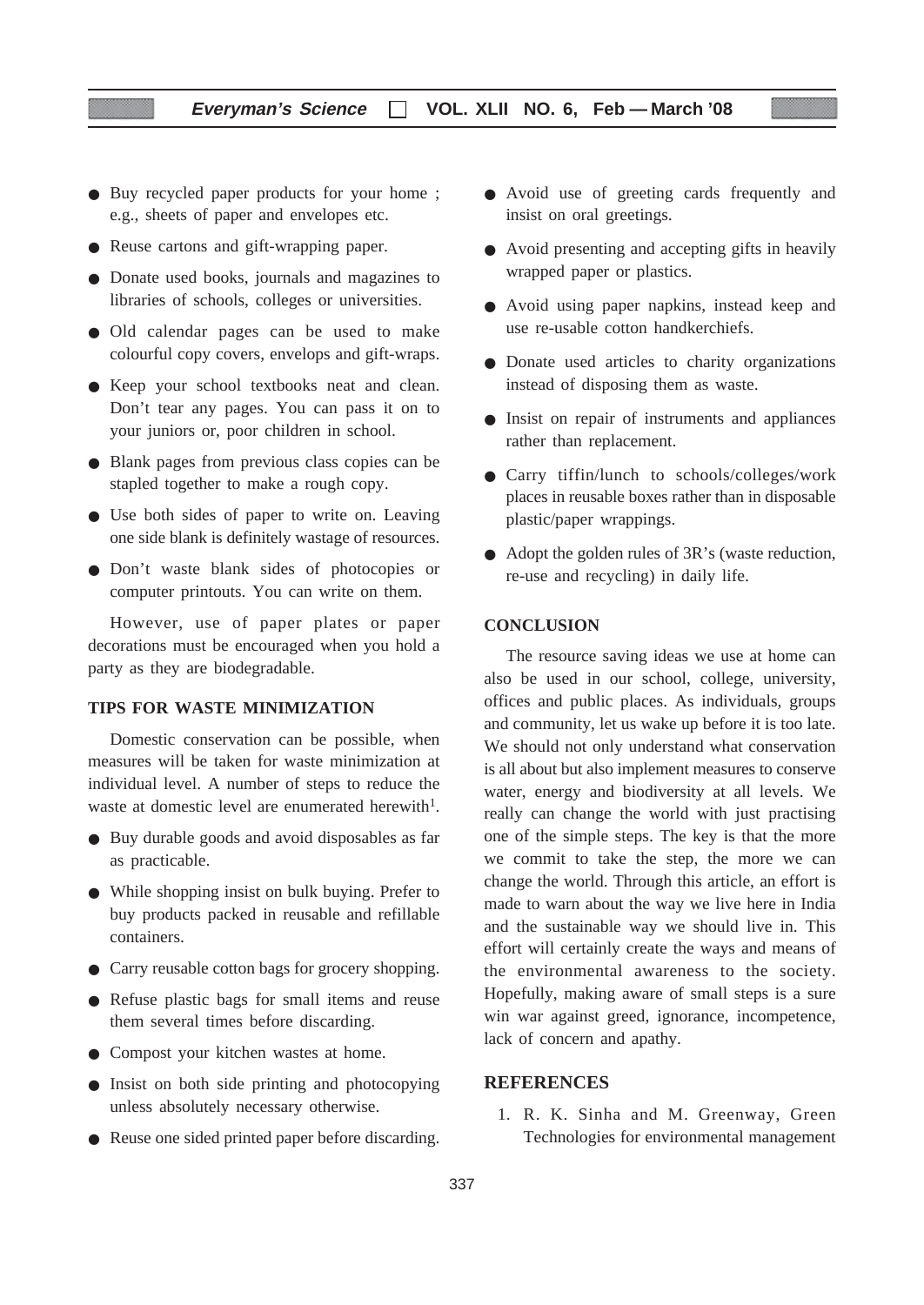and sustainable development, 408-422, Pointer Publisher, Jaipur, 2004.

- 2. Bharucha Erach (Ed.) Text book of Environmental Studies for under graduate courses for University Grant Commission, University Press, India Pvt. Ltd., 2005.
- 3. S. K. Singh Bulb of contention, 26-27, Down to Earth (15 August), 2007.

#### *Useful web references*

- 4. http://www.americanwater.com/49ways.htm
- 5.  $http://www.gdrc.org/uem/water/$ conservation.html
- 6.  $http://www.energy.ca.gov/links/$ conservation.html
- 7. http://www.energy.gov/efficiency
- 8. http://www.energyquest.ca.gov/ saving\_energy/index.html
- 9. http://www.chrisp.com/conservation/ electricity.html
- 10. http://edugreen.teri.res.in/EXPLORE/ conserv.htm
- 11. http://www.dewa.gov.ae/environment/ conservation

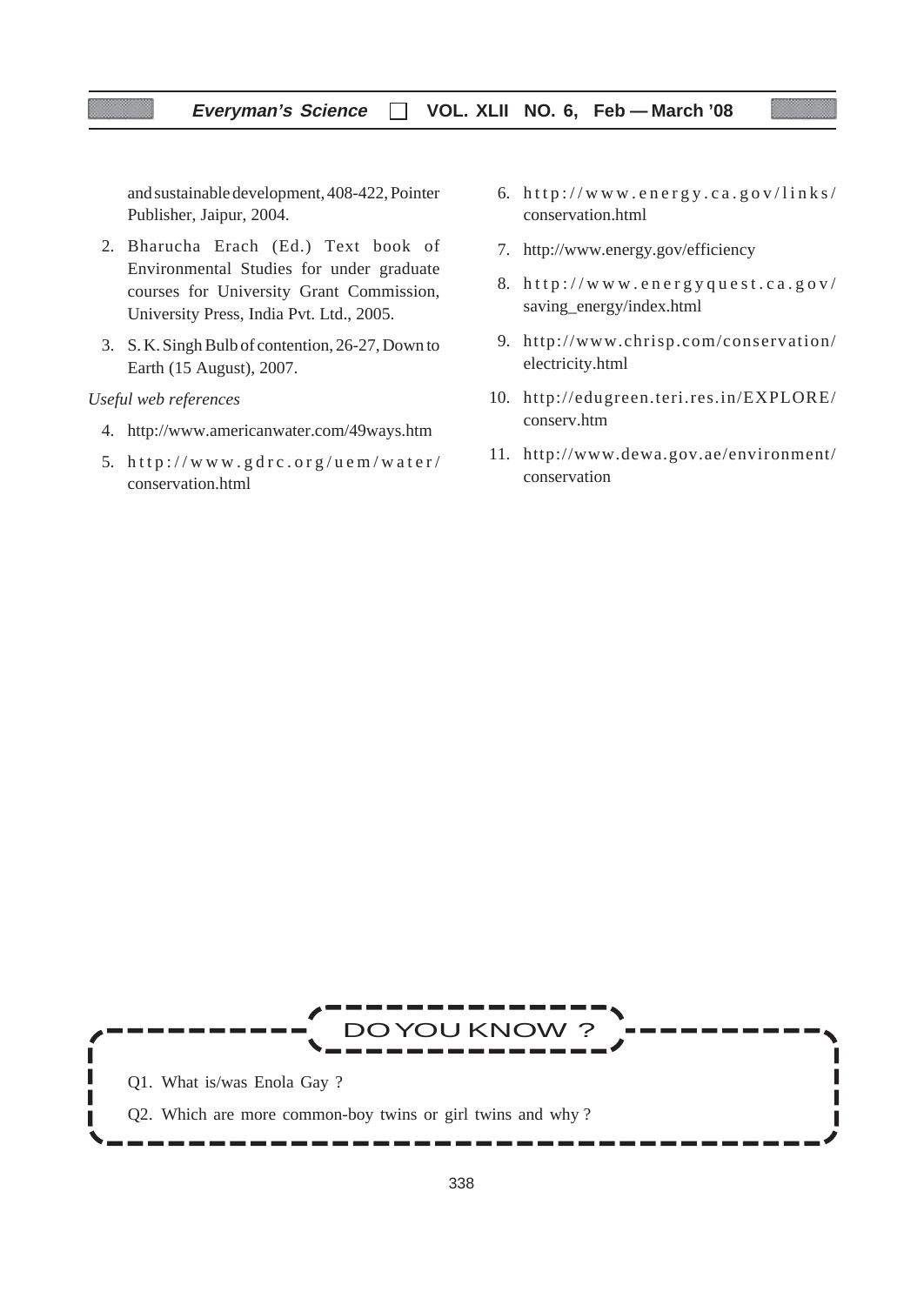# **HYDROTHERMAL VENTS : LIMITS TO LIFE**

K. P. Biswas\*

**Heat loving (thermophilic) animals love to live in places where temperatures exceeds 80ºC, such as hydrothermal vents. Hydrothermal vents arise, where cold sea water interacts with freshly formed hot ocean crust along the chains of submarine volcanoes, called mid-ocean ridges. The basic requirements for hydrothermal circulation are a source of heat and a pathway for sea water to circulate within the rock. It represents significant cooling process for the planet as a whole. Hydrothermal fluxes of chemicals, notably, iron, manganese, methane, hydrogen and hydrogen sulphide help to buffer the chemical balance of the ocean and atmosphere. Variation in geology, chemistry, physics and biology make every vent field unique and unusual. High temperature venting on the sea floor gives rise to plumes which ascend through the oceanic water column, until they reach a level of neutral buoyancy, some hundreds of metres above the sea bed before subsequent lateral spreading.**

**More than 400 new species have so far been found at vent sites. These organisms range from anaerobic microbes to tube worms, shrimps. mussels and crabs. Hydrothermal fauna thrive in extreme conditions of temperature (350ºC or more) acidic pH (pH 3-4) and with highly toxic dissolved hydrogen sulphide and heavy metals, like, cadmium, arsenic and lead. Life on vent has adapted this unfavourable environment in many ways. Vent shrimp** *Rimicaris exoculata* **replaced their optics of compound eye by an extended naked retina. Successive metamorphosis of eye anatomy and photo pigment in vent dwelling crab have also been observed in adaptation to the demands of transition from deep sea pelagic larval habitat to the bathy pelagic vent environment only to gain the sensitivity of glowing vent amidst of eternal darkness of ocean floors.**

#### **INTRODUCTION**

 $\sum$  hile searching for universal common anscestor, the anscestor of all life, some scientists believe that the common anscestor of all life was ''thermophilic'' or heat loving microbes that might have lived in hot water environment at hydrothermal vent at the bottom of the ocean, 3.5 billion years  $ago<sup>1</sup>$  when the Earth was probably warmer. The discovery of the archaea in 1970 also suggested its hot-water origin. These single-celled organisms share characteristics with the bacteria and the eukaryotes, more complex creatures, such as, fungi, plants and animals. In many phylogenies,

the modern groups, most closely related to the common anscestor of archaea and bacteria, are hyperthermophiles that live in places where temperatures exceed 80ºC, such as hydrothermal vents on the ocean floor.<sup>1</sup>

The study of the ribosomal RNA, an essential part of the cell's protein-making machinery, reveals about the temperature of its habitant. Organisms in hot environments have ribosomal RNA, rich in pairs of the bases guanine (G) and cytosine (C). These G-C pairs are more tightly bound than the alternative adenine (A)-Uracil (U), and are, therefore, more stable at high temperatures.<sup>1</sup>

Hydrothermal activity in deep sea was discovered in 1977 on the sea floor near the

<sup>\* 48,</sup> Boral Main Road, Garia, Kolkata-700 084.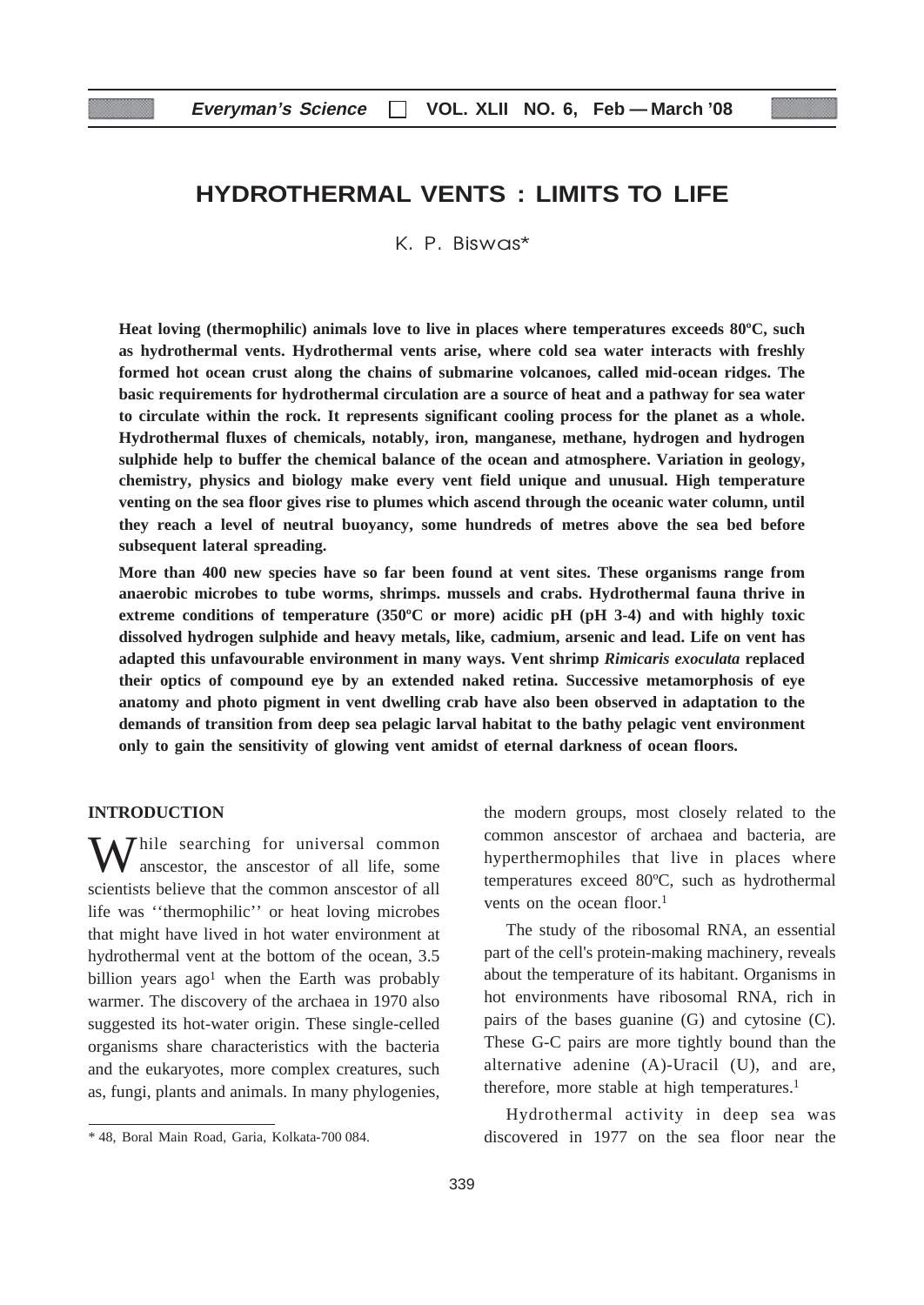Galapagos Islands. John Edmond2 was the first to recognize the full importance of hydrothermal activity. He used the first observations from the Galapagos Islands to make precise estimates about the extremely high temperatures (around 350ºC) that hydrothermal fluids can reach and discussed their significance in terms of chemical fluxes to the oceans.

Hydrothermal vents arise where the cold sea water interacts with freshly formed hot ocean crust along chains of submarine volcanoes, called midocean-ridges, which run for more than 50,000 kilometers across the world's ocean basins. Soon after sea floor venting was first discovered, it was thought that hydrothermal activity may be geographically rare and occur only along the volcanically active region<sup>3</sup>. But evidence has been found of extensive hydrothermal activity along the world's slowest-spreading and least volcanically active plate tectonic boundary, the Gakkel Ridge, beneath the permanent ice cover of the Arctic Ocean. Vent fluids collected from two known sites of Indian Ocean have shown that these samples are more chemically enriched than similar fluids studied previously. Fifteen years ago, it was commonly thought that hydrothermal fluids should all have a similar composition that would remain unchanged for decades. But from the evidence of Von Damm's report, it seems that we are still some way from understanding about the full flux from hydrothermal activity of the oceans.

#### **DISTRIBUTION OF VENT SITES**

Early efforts at synthesizing the global distribution of hydrothermal vents indicated a linear relationship between ''plume incidence'' (defined as the percentage by length of ridge axis overlain by hydrothermal plumes) and ridge spreading rate and thus magmatic heat input. To estimate the number of individuals at vent sites expected from this relationship, it is assumed that the plume overlying a single went source will extend over ten kilometres of ridge axis.

Several recent studies have found departures from the linear relationship between hydrothermal activity and spreading rate on intermediate and slow-spreading ridges. Many have suggested that tectonic activity (faulting) is the mechanism that allows for prolonged focused venting where magmatic heat supply is low. Of late, on the ultra slow spreading portion of the south west Indian ridge between 10º and 16ºE, where there is very little volcanic activity, several hydrothermal sites have been discovered associated with large faults. Even the fast spreading northern East Pacific Rise, where hydrothermal activity would be expected to be most closely tied to the magma budget, has been found to have a wide range of vent frequencies at similar spreading rates, indicating that on the scale of individual ridge segments the distribution of vents is controlled by the degree of faulting in the volcanic rocks.

The basic requirements for hydrothermal circulation are a source of heat and a path way for sea water to circulate within the rock. Slower spreading rates imply a weaker thermal gradient (less heat input at the ridge axis) and thus deepthrusting faults are required for circulating sea water to reach high temperatures on slow-spreading ridges. On the Mid Atlantic Ridge and south west Indian ridge such faults enable the establishment of high temperature vent systems, often in areas quite distant from ridge volcanoes.

Submarine hydrothermal venting along midocean ridges is an important contributor to ridge thermal structure and the global distribution of such vents has implications for head and mass fluxes from the Earth's crust and mantle and for biogeography of vent-endemic organisms.

In the Galapagos region, scientists discovered hydrothermal vents, under water fissures, where superheated water bubbles pour out of the sea floor. But till 2005, black smokers chimneys that spew a flood of dark mineral particles, characteristic of vent phenomena, was not discovered.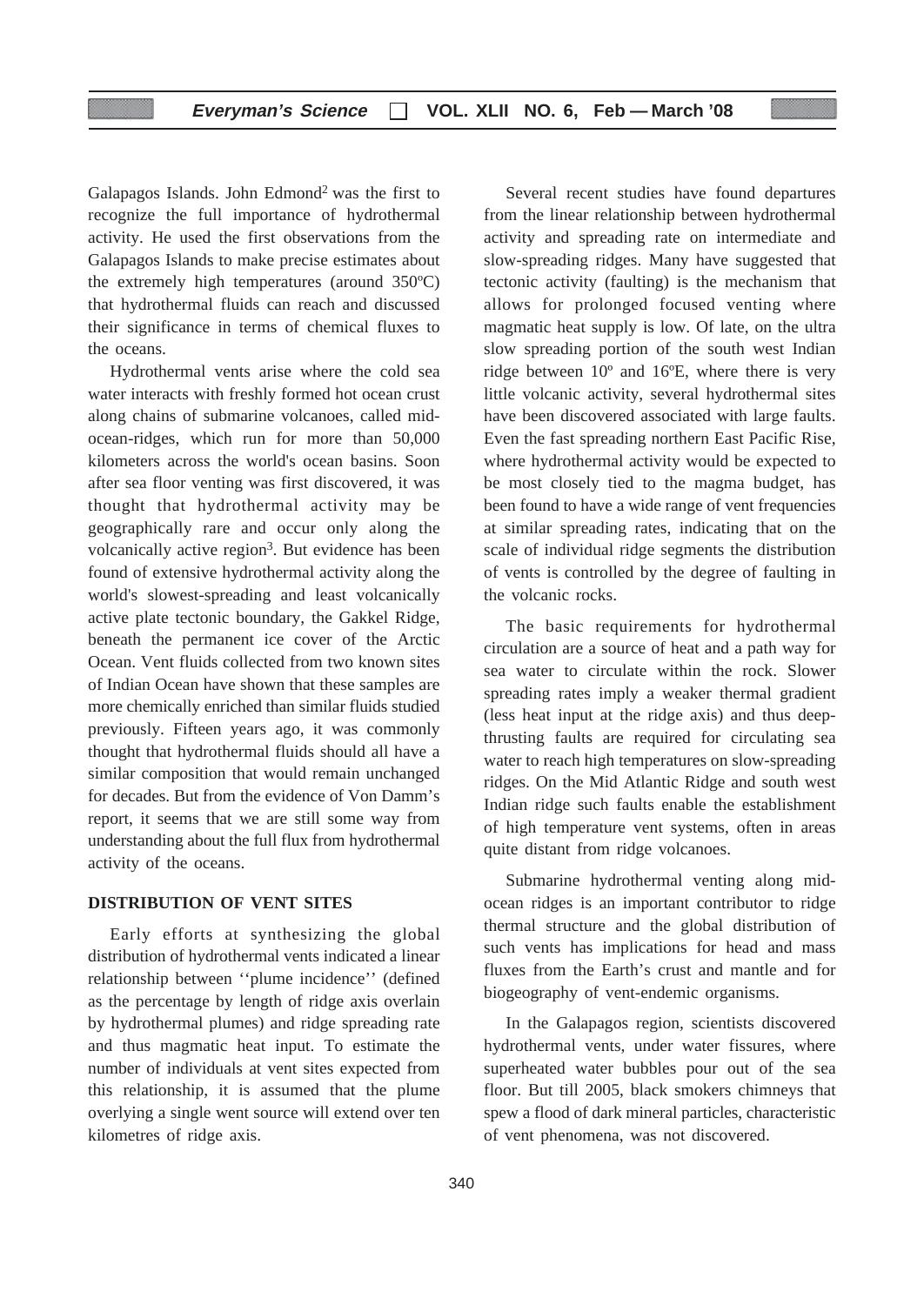In the past couple of years, marine scientists have discovered numerous vents, once a handful of isolated vents has expanded into a dizzing diversity of oceanic wonders.4

Recently in cold Arctic waters and in South Atlantic, the biggest plume ever recorded of hydrothermal chemicals was released from an under water eruption. Variations in geology, chemistry, physics and biology make every vent field unique and unusual.2 Nearby along Mohns Ridge, at the base of 100 metres high cliff wall formed after an earthquake, a series of hydrothermal mounds were discovered, each topped with several smoker vents. The fluid pouring out of the smoker chimneys were bubbling at 263°C.

Chemical plumes have been laboriously traced to locate vent sites. The ecosounder also help to locate the vents and image the plumes from the signals, which appear to be an associated school of fishes.

On the southern part of the Mid-Atlantic Ridge, the under water mountain range runs like a backbone down the middle of the Atlantic Ocean. As many as two dozen hydrothermal vent fields have been located in the northern part of this mountain chain.

Near  $5^\circ$  south, two potential vent sites, a kilometre apart were mapped with high resolution sonar. While photographing the field of potential black smoker with a digital camera, the camera burnt through as it contained fresh basaltic lava flows, at temperatures close to 400°C. This temperature is the highest measured so far along the entire Mid-Atlantic Ridge. The high temperature indicates that fluids are being heated close to a magma source, most likely from a recent upwelling or volcanic eruption. The effect of recent volcanic activity on submarine hydrothermal systems has so far been documented only along fast and intermediate spreading centres, such as, the East Pacific Rise, but not from slow spreading ridges, where volcanic eruptions are rare.

#### **CHARACTERISTICS OF HYDROTHERMAL ACTIVITY**

Hydrothermal activity is a part of the way in which the Earth works and is intimately linked to plate tectonics and occurs almost exclusively at ocean ridges. To Earth scientists it represents a significant cooling process for the planet as a whole. For oceanographers, hydrothermal fluxes of chemicals, notably, iron, manganese, methane, hydrogen and hydrogen sulphide help to buffer the chemical balance of the ocean and atmosphere. The best estimates suggest that the entire volume of ocean is processed through high temperature vents every ten million years and through deep sea hydrothermal plumes every few thousand years.

High temperature venting on the sea floor gives rise to plumes which ascend through the oceanic water column, entraining sea water until they reach a level of neutral buoyance some hundreds of metres above the sea bed. Subsequent lateral spreading of these plumes with their associated signatures in temperature, chemical tracers and suspended particulate material, provides a means by which new hydrothermal vent sites can be located.

Submarine thermal springs, also called deepsea hydrothermal vents, have been discovered on the Galapagos Rift and on the East Pacific Rise. They are remarkable in two ways. Firstly, their physico-chemical conditions are extreme, since the water emerging from the fissures is hot, anoxic, acidic and contains an enormous amount of  $H_2S$ . This water mixes with normal surrounding oceanic water which is cold 2°C, contains oxygen at pressure of more than 50 Torr, no  $H_2S$  and has a pH value around 7.5 ; consequently, over a short distance, the physico-chemical conditions change steeply. Secondly, in these special waters, a dense biomass is supported by the primary production of sulfide oxidizing bacteria. Large pogonophoran tube worms, clams, mussles and brachyuran crabs are found ; some species of these groups have never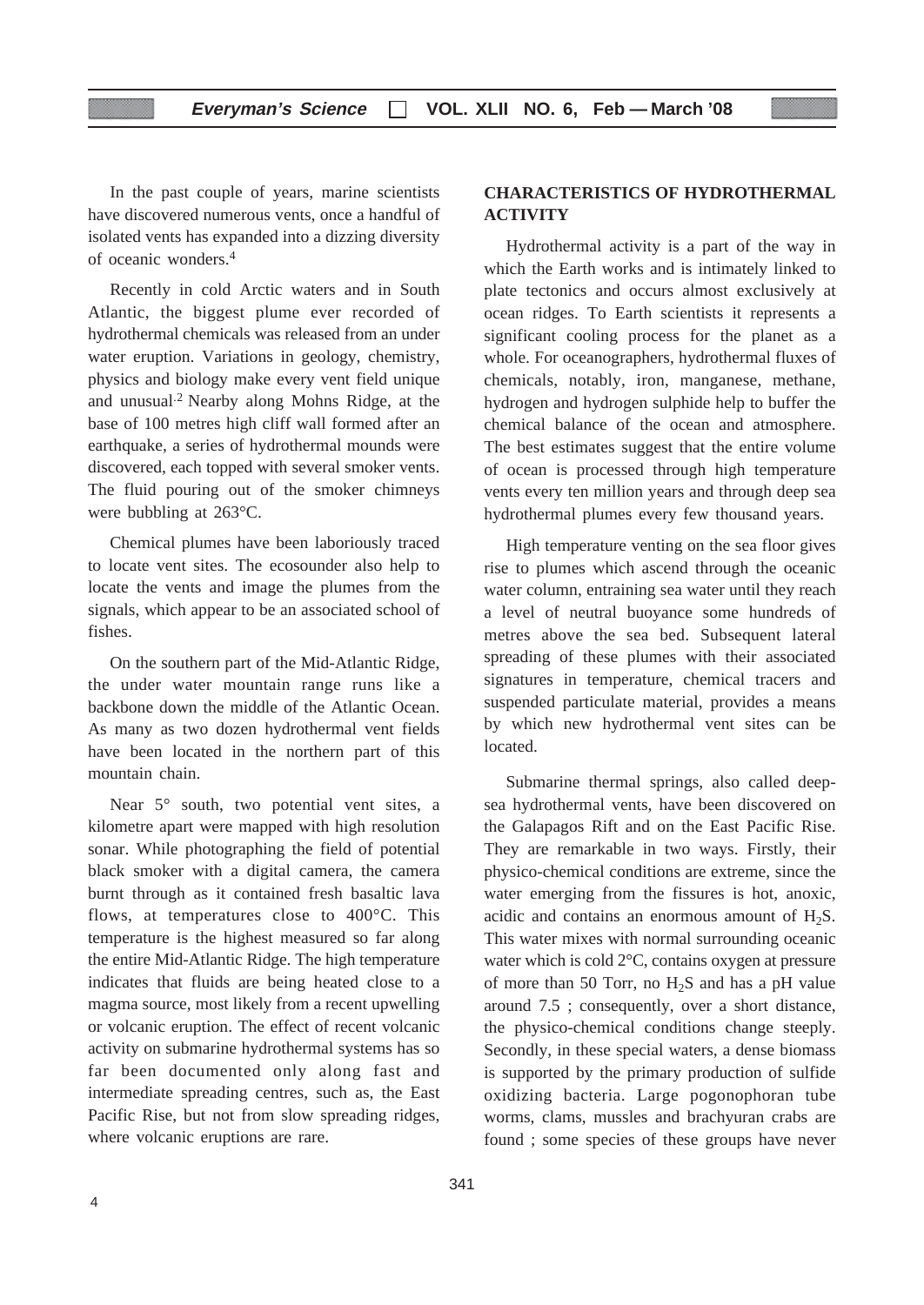been observed elsewhere. There physiology is beginning to be known.

Water samples are collected to check that the MAPR signals do indeed indicate hydrothermal plumes. Several chemical tracers, such as manganese are diagnostic of a hydrothermal origin. Total dissolved manganese concentrations in the 85° E plume exceed 10mN with background values less than 1 mM. The plumes at 85°E, in their thickness, height of rise and magnitude of signals indicate the most vigorous hydrothermal venting observed any where. Chemical confirmation is important both for large unambiguous plumes, and also for the smaller MAPR signals.

Hydrothermal activity gives rise to characteristic chemical signatures (sulphide and methane gradients), which vent crustaceans may use to locate active hydrothermal fields, as well as thermal gradients (2°C to greater than 360°C). Light generated at the vents is sufficient to support vision in an otherwise aphotic world and could serve as a superfluous near-field settlement hint if juveniles approaching the vents can detect it.

The sea floor is on an average, about 4 kilometres from the surface. Shallow hydrothermal vents occur in less than one kilometre depth below the surface. Recent studies have shown that truly shallow hydrothermal vents are within the reach of scuba dive and are very different from their deep water counterparts.

In 2004, a rich shallow-water vent ecosystem was discovered in Eyjafjordur (Icelandic northern fjord).4 The area contain a series of chimneys and fissures stretching for about 500 metres. The tops of some chimneys are only a 14 metre dive from the surface. All the chimney's spout fresh water, contaminated with less than 1% sea water and at temperatures reaching 77°C. The chimneys form their own landscape providing a unique habitat for the animals and plants in the area.

But shallow vents are not always desirable.

Near Ambitle Island, Papua New Guinea, some vents spew out a toxic cocktail of arsenic with a splash of sea water. As much as 1.5 kilograms of arsenic flows daily from these vents into the surrounding coral reefs.

#### **HYDROLOGICAL CYCLES AND PLUMES**

Through hydrological cycle water is circulated through the depths of the Earth. It has long been suspected that surface material can be carried to the Earth's deep interior by subduction of ocean crust and associated mantle, and then returned to the surface by plumes rising through the mantle. The mantle plumes can carry deeply subducted ocean crust and sediment as well as the residue of ocean crust creation from depth back to the surface.

At depth of 1000 metres or more in the ocean, however, the pressure is sufficient for magma to retain water as it destroys glass by contact with sea water.

The recycled material would contain comparatively large amounts of water. Marine sediments rich in clay minerals can retain 10% or more water bound in their lattices. Circulating sea water hydrates, the basaltic oceanic crust eventually raising its structurally bound water content to 2-5% by weight. Additional water is present in the pore space in both sediments and basalt. The amount of water carried into the mantle in subducted oceanic crust and sediment exceeds  $1\times10^{12}$  kg per year (10 million tons) enough to drain the ocean in little more than a billion years if the water were not returned from the mantle.

Release of water from subducting oceanic crust has long been believed to cause the magma production fuelling volcanoes that ubiquitously sit atop subducting zones. The notoriously explosive nature of the volcanoes is largely due to the high water-content of their magmas. The dehydration process is so efficient. It was calculated that 92% of the water is extracted from subducting sediment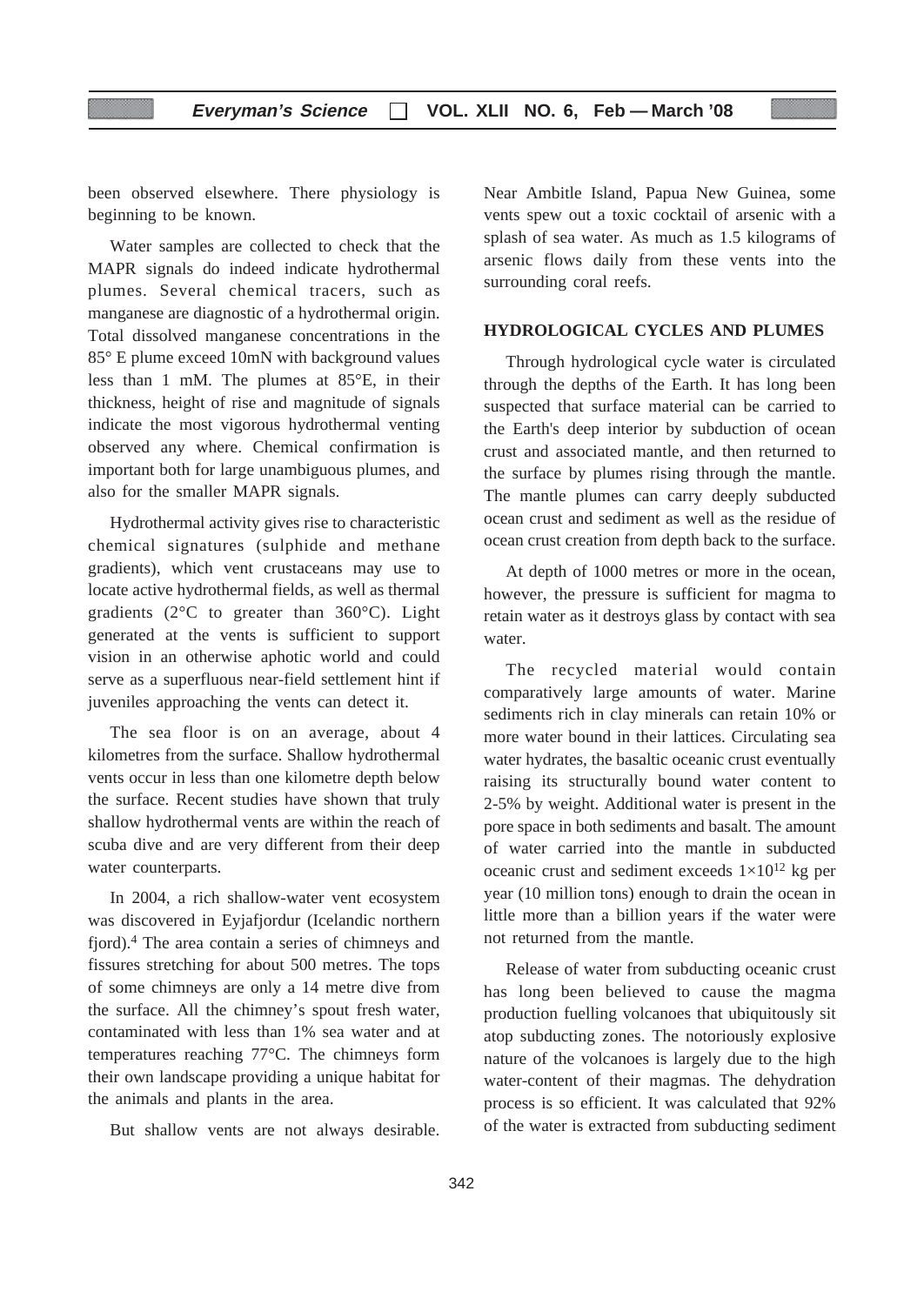and 97% from the subducting oceanic crust. The deep hydrological cycle thus appears to be shortcircuited, with most subducted water quickly returning to the surface through volcanism rather than being carried into the deep mantle. Water released by dehydration could carry away much of the soluble-element content of subducting crust and sediment.

In the seismic area (85°N, 85°E) where volcanic activity was observed in 1999, extremely thick plumes were observed upto 1400 metre and were centred more than 1000 metres off the sea floor. Typical maximum rise height for hydrothermal plumes in the Pacific and Atlantic oceans are 200- 400 metres. The plumes at 85°E in their thickness, height of rise and magnitude of signals indicate the most vigorous hydrothermal venting in the area.

Sharp plume in both light scattering and temperature at 2009m, between 8°E and 18°E, wide spread plume at 3100 to 3200m between 8°E 18°E and small plumes at 3400-3500m between 21°E and 31°E were identified along 1100 kilometre section of the Gakkel Ridge in the Arctic Ocean.

Much of the Pacific Ocean's sea bed is a single plate that, over the past 70 million years, has drifted slowly northwest relative to the layers beneath it. The hotspot is the result of a raining plume of hot buoyant rock, which deforms the overlying tectonic plate and spreads out beneath it.

The solid rock rising up through the plume is released from the enormous pressure of the Earth's interior and starts to melt. Long-lived hot spots (the result of a rising plume of hot buoyant rock) such as that beneath Hawaii, the Galapagos Islands and Cape Verde Islands, west of Africa, are believed to depend on stable plumes that arise from convection currents originating deep within the mantle. They may have their roots in the upper mantle less than 660 kilometres below the surface or deeper at about 2900 kilometres at the boundary between the lower mantle and the seething cauldron of iron-rich material that forms the Earth's core.

The gas dissolved in water from hydrothermal vents at the mid ocean ridge is thought to come from the uppermost region of the mantle.

For the detection of hydrothermal plumes, Miniature Autonomous Plume Recorder (MAPR) have been used during geo-physical surveys along more than 1100 kilometres of the Gakkel Ridge from 8°W to 85°E, which recorded temperature and light scattering (indicative of suspended particulate material) with depth. Optical back scatter is the primary tool by which hydrothermal plumes are detected with the help of MAPR light scattering sensors, because temperature signals are generally extremely small and more rapidly dissipated. Increased optical back scatter results from the presence of suspended particles formed by the oxidation of hydrothermal iron and manganese on mixing with sea water.5

The character of MAPR profiles can be used to locate the proximity to the source of hydrothermal activity. Temperature difference associated with hydrothermal plumes are generally small (less than 0.01°C) and only perciptible close to the site of venting. Both the amplitude and shape of light scattering peaks provide information on location. Larger signals and profiles with multiple peaks indicate close proximity to the source. More than a few kilometres away from the vent site, lightscattering peaks will be smaller and smoother in shape and temperature signal will be small if detectable.

While geochemical survey and mapping of the slow spreading Carlsberg Ridge with multibeam swath bathymetry, a kind of sonar that produces beautiful high-resolution images of the sea floor topography, plume sensor (MAPRs) were attached to the dredge, just in case, to pick up any hints of a plume from a submarine eruption. The sensors had detected, in the chemistry of the water, evidence for a recent under water explosion. Further laboratory tests showed that they had not come across just any hydrothermal plume. It was an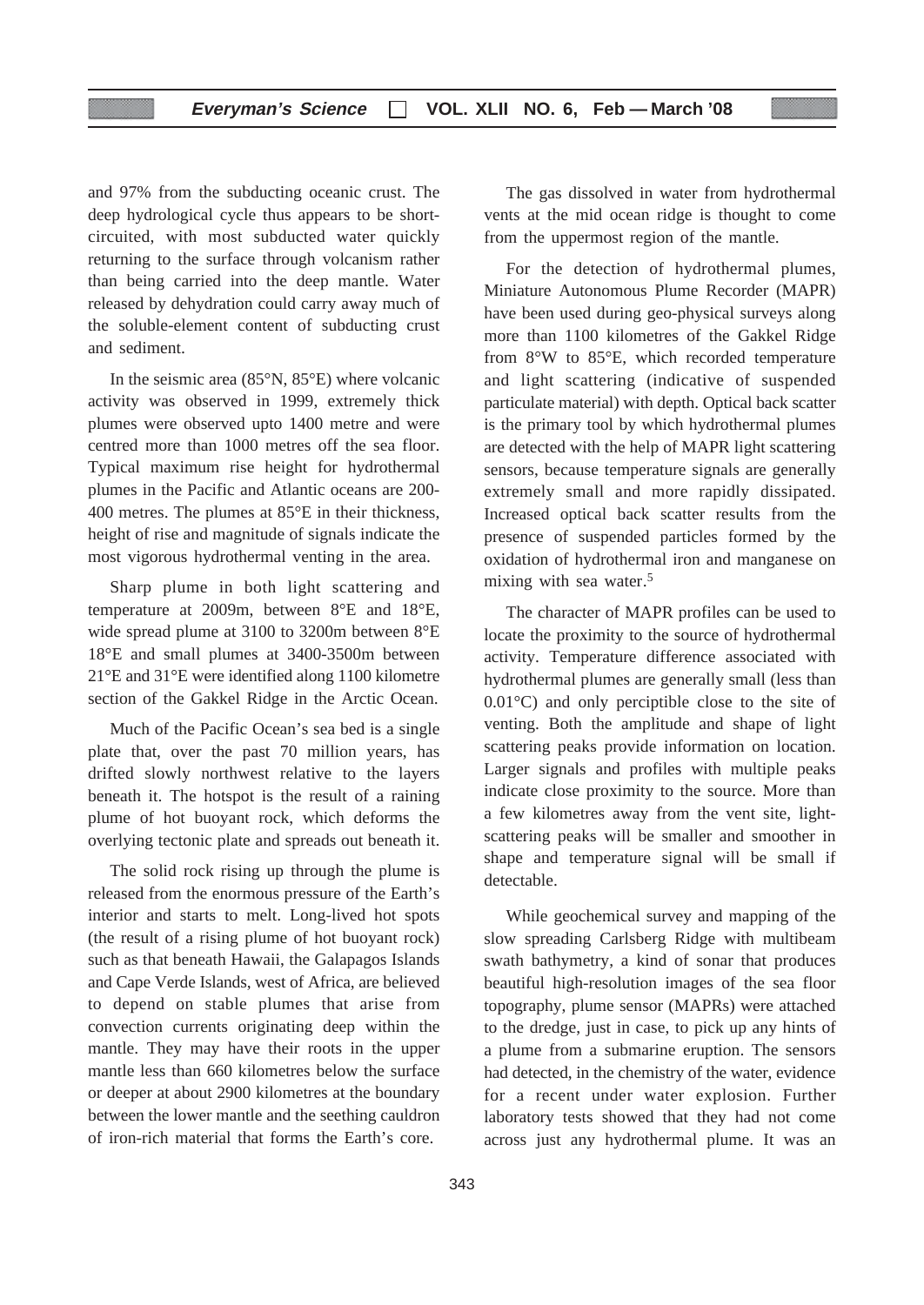''event plume'', meaning it came from a single under water eruption.5

From an ''event plume'', the smoke is like a wild fire, whereas from a vent field, the smoke is like from a candle. The newly discovered one is turned out to be the most energetic and biggest event plume ever seen, 7 to 20 times larger than previously recorded. It had risen 1400 metres above the sea floor, measured one kilometre wide and was drifting for 70 kilometres along the ridge. Twenty million cubic metres of lava would be needed to create the heat to drive such plume. Clearly it came from a major volcanic eruption.

#### **ECOLOGY OF HYDROTHERMAL VENTS**

While investigating into the ecology of animals living in deep-water hydrothermal vents, the crab *Xenograpsus testudinatus* have been found to live at enormously high densities around the sulphurrich hydrothermal vents in shallow water, at depth less than 200 metres, off Taiwan, even though this acidic environment (pH 1.75-4.60) is low in nutrients. Thousands of *Xenograpsus* crabs swarm out of their crevices at slack water, when currents are weak or absent and feed frantically on the sea floor over an area of few square metres, on the vast quantity of zooplankton that are killed by the vent's sulphurous plumes, and rain down like marine "snow". These opportunistic feeding behaviour explains how the crabs are able to survive in the adverse toxic environment of these shallow hydrothermal vents.

When the water currents are weak or absent, the vent plumes are directed vertically, instantly killing any organism in their path and causing it to drop straight down the water column. This mass descending zooplankton has the appearance of falling snow. Dead fish and fine particulate matter also gradually precipitate around the vent.

When the currents increase, and the deadly plumes alter the course, the dropping of dead zooplankton ceases and the crabs return to their crevices. As tides in Taiwan are semi-diurnal, crab feeding runs takes place twice daily. The crabs time their foraging to coincide with these marine snow falls to maximize their efficiency in harvesting the plankton kill. This opportunistic feeding behaviour by *Xenograpsus* crabs, has not been seen in any other hydrothermal organism, represents a remarkable adaptation to their nutrient poor environment.

The shallow-water vents off Kueishan Island (121°57'E, 24°50'N) in northeastern Taiwan, erupt sulphurous plumes and bubbles of gas, mainly carbon-di-oxide, nitrogen, oxygen, sulphur dioxide and hydrogen sulphide through large smokers (2-6 m in height) at 65°-116°C where only two species of brachyuran crab, *Xnovaeinsularis* and *X testudinatus* have been found to live.6

High sulphide concentrations are normally important for forming a chemolithotrophic foodweb, and the growth of sulphur dependent bacterial mats. But in Kueishan Island, these food sources are not found. Instead these shallow water vents discharges high concentrations of elemental sulphur (99.5% purity) and toxic volcanic gases. As a result the habitat is species-poor, compared with the species rich communities associated with deep water vents. Shallow water vents are low in animal diversity.6

As regards the ecology of *Xenograpsus* crabs, the species *X novaeinsularis* has been observed feeding on the ocean floor using its setae-tipped pincers, but its diet is not known. At Kueishan, *X testudianatus* have been found to congregate in large numbers in vent crevices (average density of 364 crabs per square metre). The question arises as to how this sulphur rich acidic ecosystem support such a substantial crab population and what are the crabs feeding on ? Dissection of *Xenograpsus* specimens revealed that their guts were full of zooplankton mainly, pelagic copepods. Studies of their mouth parts and gastic mill confirm that the species is a scavenger.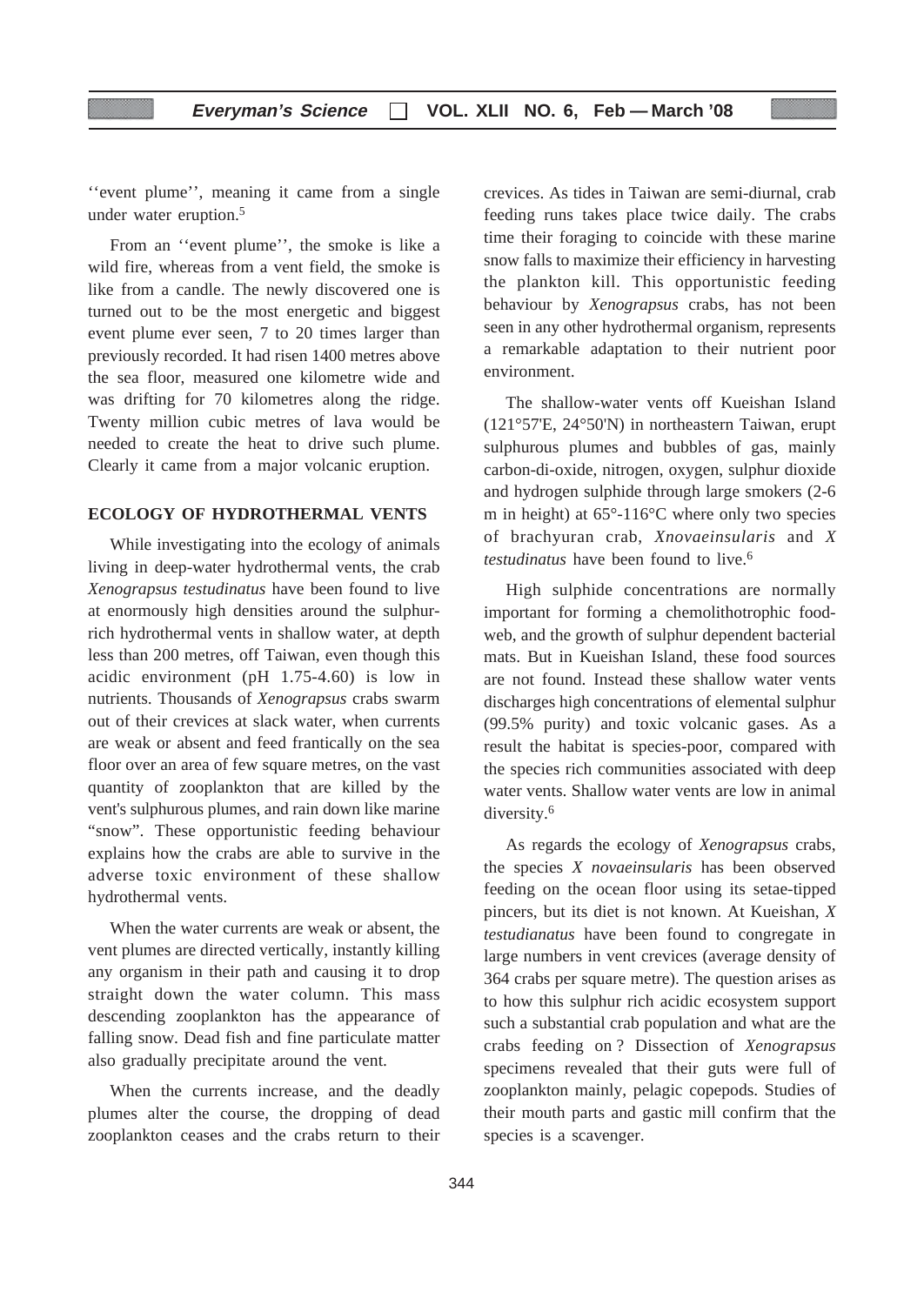#### **FAUNAL DIVERSITY**

More than four hundred new species have so far been found at vent sites, informing the discovery of one new species every two weeks, on average, throughout the past thirty years. These organisms rage from anaerobic microbes to the spectacular red-plumed tube worms *Riftia pachyptila,* which can reach several metres in length.2 In between, organisms like blind shrimps of the Mid-Atlantic Ridge, now also known to be present in the Indian Ocean. They are only a few centimetres long, but swarm in millions around individual vent sites. Hydrothermal vent microbes seem to sit at the very base of the tree of the life and provide insights into the origins of life on Earth.



Figure. Deep-sea vent tube worms, *Riftia pachyptila,* growing in the vicinity of deep-sea hydrothermal vent. (Source-R. Maheshwary, Current Science ; 92(7), 2007)

Hydrothermal fauna, thriving in extreme conditions of temperature, pressure, pH and salinity, show us the limits to life on Earth. A typical hydrothermal vent may emit fluids that are not only too hot. (350°C or more), but also acidic (pH 3-4) and highly toxic with high concentrations of dissolved hydrogen sulphide and heavy metals, such as, cadmium, arsenic, lead. Life on our planet has adapted to almost the entire range of physico ehemical variables observed at least on Earth's outermost shell. Even quite conservative estimates

suggest that the inclusion of all the microbes that are thought to be present beneath seafloor hydrothermal systems could double the estimates of the total biomass on Earth.

During volcanic eruption on the sea floor, huge quantities of these micro organisms, together with life-sustaining chemical nutrients, are released into the overlying water column. Deep-ocean currents propel these materials along the ridge crest. Taken together these findings suggest that there is a corridor of high productivity water, a few tens of kilometres wide and less than 500 metres from top to bottom that makes its way through the deep ocean, allowing rapid colonization of new vent sites.

Eyeless rift shrimp called *Rimicaris exoculata,* residing at the vents of Atlantic, have been found to possess two reflective patches running down their backs. The patches, which had never been noticed before looked like some kind of sensor. It is thought that they might be highly modified eyes for sensing light. But the question arose why would a shrimp in the lightless depths need eyes?7

Using a sensitive camera, designed for astronomical imaging, for vent mapping expedition, to take picture of the seemingly pitch black chimneys, the explorer found the vents to glow. Marshalling of the evidence convinced the biologists that the shrimps use their eyes (reflective patches) to keep them close enough to the vents to feed on bacteria, but far enough to prevent them being cooked by the ferocious heat.

Scientists found photosynthetic bacteria living in the black depths. If further research shows that the creatures live by the vents all the time and do not visit from brighter areas, then these bacteria would be the first organisms ever found to photosynthesize without sun light.

Five hundred metres below the surface, the warm water flowing from hydrothermal vents in the ice cold waters of the Arctic Ocean, iron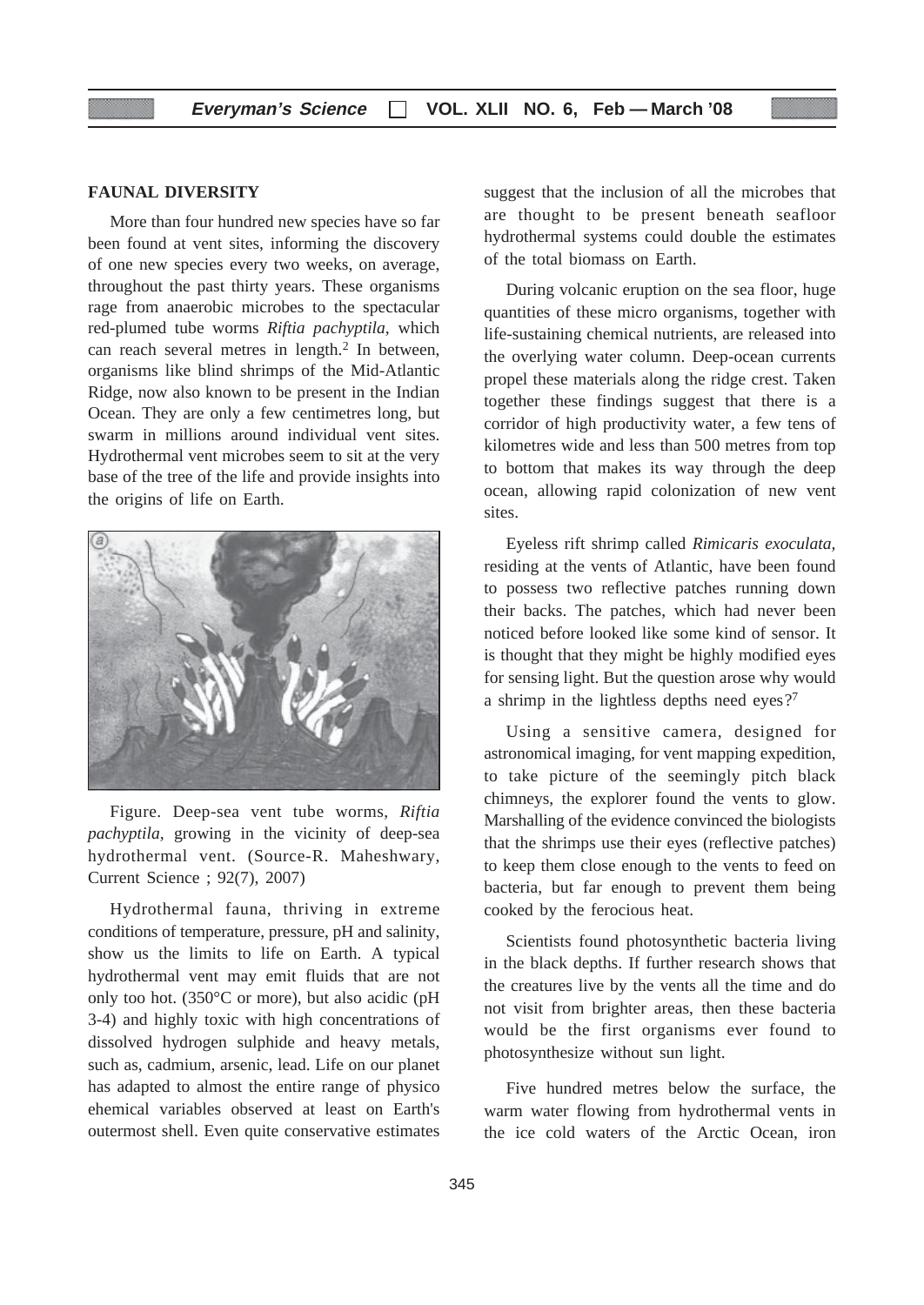oxidizing bacteria (*Gallionella ferruginea*) cover the sea floor over kilometres. Within this region, short mineralized chimneys sprout up, each around 15 centimetres high and often topped with delicate sea lilies (*Heliometra glacialis*) that make them look like oasis in the desert.

Using temperature sensor in this site, along Mohns Ridge, where tectonic plates are spreading at a rate of about 16 mm per year, it was discovered that the chimneys bathed the sea lilies with a flow of fluids at 0.5°C, warm for Arctic Ocean, the background temperature of the site being –0.3°C.

On the most southerly vent field at 9°33'S, very young and small mussels have been found to dominate the ecosystem.

For upto 200 metres around the vents, in northern Icelandic fjord, microbes coat the sediment and corals with a red and green biofilm. These organisms seem to be able to survive the contamination by catalysing the reverse chemical reaction, oxidizing arsenic (iii) back into less soluble arsenic (v).

Galapagos chimneys (six black smoker chimneys 12 to 14 metres high) like islands themselves are home to unique animal species. Or it may be that the chimneys provide a high way for animals exploiting the special conditions the vents create. Larvae could drift in the vent plume from chimney to chimney up and down the mid ocean ridge.4 Animals could be seen in the area. Further exploration, collection of the organisms and genetic testing will tell if they are new species.

Hydrothermal vents along mid-ocean ridges host short lived ecosystems of diverse endemic fauna including several crustacean species, some of which undergo planktonic development as larvae upto 1000 metre above and 100 kilometres away from the vents.

#### **METAMORPHOSIS AND ADAPTATION FOR VENT LIFE**

Along the mid-ocean ridges of the Atlantic and Pacific are hydrothermal vents (volcanic) from which water emerges at temperature upto 350°C, more than three times the boiling point at the surface. This exhorbitant heat and the minerals that emerge with the water supports a diverse fauna, including a number of crustaceans with very unusual eyes.

The shrimp *Rimicaris exoculata* was the first vent crustacean found with unusual eyes. In the creature, the optics of the compound eye, which allow images to be resolved have disappeared and been replaced by an extended naked retina much larger than the eyes of related species.7,8

Adult species of vent dwelling crabs, *Bathogrea thermydron* also have naked retinal structures similar to those of *Rimicaris.* The early ''zoea'' larvae of the crab, which live not in vents, but as deep sea plankton, have normal apposition compound eyes. These eyes progressively lose their optics during development and turn into the naked, rather, amorphous, retina of the adult.

The pigments in the eye that respond to light also change. They are maximally sensitive to blue light (477 nm) in the planktonic zoea larvae to blue-green light (479 nm) in the later megalopa larvae, which already inhabit vents and finally to longer wave length blue-green light (489 nm) in the adult eye.<sup>8</sup>

It was originally thought that there was just enough short-wave length energy in the blackbody radiation from the vent water itself to provide a few photons that would allow a green sensitive pigment to detect something. But more recent measurements suggests that there is still more light in the visible range. Sulphide oxidation can cause chemiluminescence in the visible range and there are several other more exotic physical phenomena that might also contribute. Whatever may be the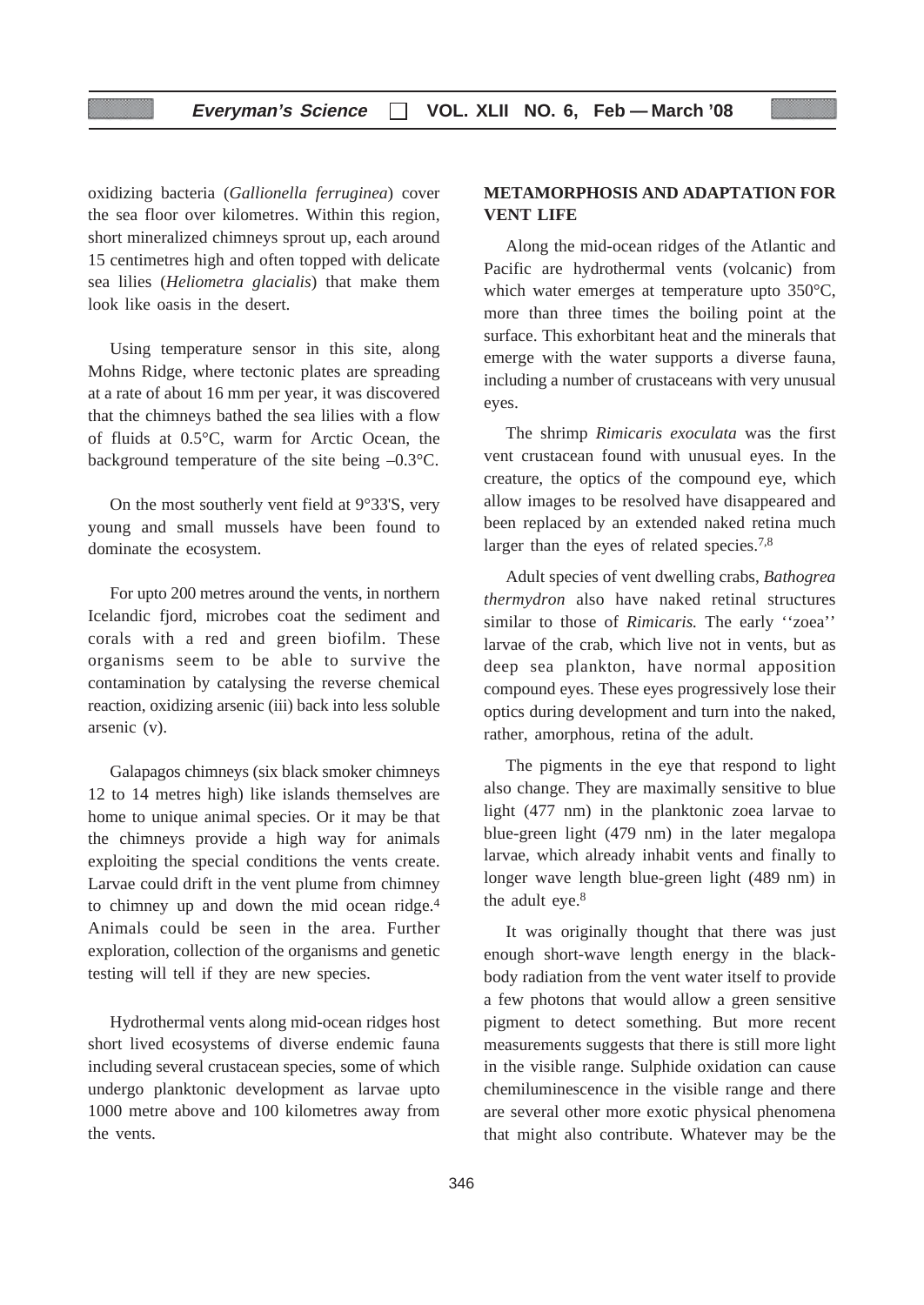origin of vent light, however, it seems that there is enough for rudimentary vision with a non-resolving retinal structure.

A bare retina cannot determine the direction of light in front of animal or behind it. The gain in abandoning the machinery of resolution is sensitivity.

The amount of light available to a detector from a given source of light is proportional to the area of aperture of the detector and the size of the cone (solid angle) over which light is received. In a shore crab, the area of aperture of each eye facet is about 0.001 mm2 and the solid angle over which the receptors accept light is about 3 square degrees. For adult *Bythograea* if the whole eye is viewed as a single detector, the aperture area is about 1 mm2 and the acceptance cone is a hemisphere (20.626 square degrees). The overall sensitivity ratio between the naked retina and the proper eye is about 7 million to 1.

Naked retinas are not confined to vent animals. The benthic fish, *Ipnops murrayi* has the surface of its flattened snout covered in naked retinas, and many crustaceans from deep water seem to have converged on the same drastic strategy for finding the vague direction of very dim light. In *Bythograea* such eyes (naked retina) are not degenerate, but are well adapted to the prevailing light condition.

Successive metamorphosis of eye anatomy and photo pigment context of the Pacific vent crab, *Bythograea thermydron* have been observed in adaptation to the demands of transition from a larval habitat in the deep sea plankton to the bathy pelagic vent environment.9 Eyes of crab larvae (zoea) contain a short-wave length photo pigment that is well matched to the dim blue light of mesopelagic waters. Descent towards the depth at which vents occur and where crab settles (2500 metres) includes entry into the aphotic zone, where solar photon fluxes at visible wave lengths are insufficient to support vision. So vision in the

megalopa larvae, most sensitive in the blue-green wave lengths is an adaptation to detect bioluminescence in deeper bathy pelagic waters. Near the bottom, hydrothermal vents generate light in the near-infrared and visible portions of the spectrum. Sulphide oxidation at the vents generate chemiluminescence at visible wave lengths between 380 and 620 nm. Crystalloluminescence, triboluminescence and sonoluminescence in the vent effluents contribute to the visible light. The naked-retina eyes of the first juvenile crab are well suited to serve as photon gradient detectors, supplementing chemical and thermal senses for proper orientation towards the vents during settlement and assisting in the selection of an appropriate habitat for juvenile life. Eyes of third stage juvenile crabs are similarly adapted to detect dim light. Negative phototaxis to the vent light in settled crabs would prevent them from scalded while foraging dangerously close to localized venting.

Adult *B. thermydron* live for more than 10 years with an adult intermoult duration 3-4 years. As related shallow-water brachyuran crabs do not under go visual metamorphosis, the metamorphosis of the eyes of *B. thermydron* appears to be a specific adaptation for life at the vents.

#### **CONCLUSION**

Considering the size of the ocean and their hidden treasures there are many surprises left for us.

Explorations from the relatively well characterized vents on the Mid-Atlantic Ridge, to the rarely visited depths of the Indian Oceans and seas around Fiji and Easter Island result in startling new insights into the vent creatures.

These creatures thrive in a peculiar environment that at first glance, seems hostile to life. They live along cracks in sea floor where water, super heated by volcanic activity, gushes out of towering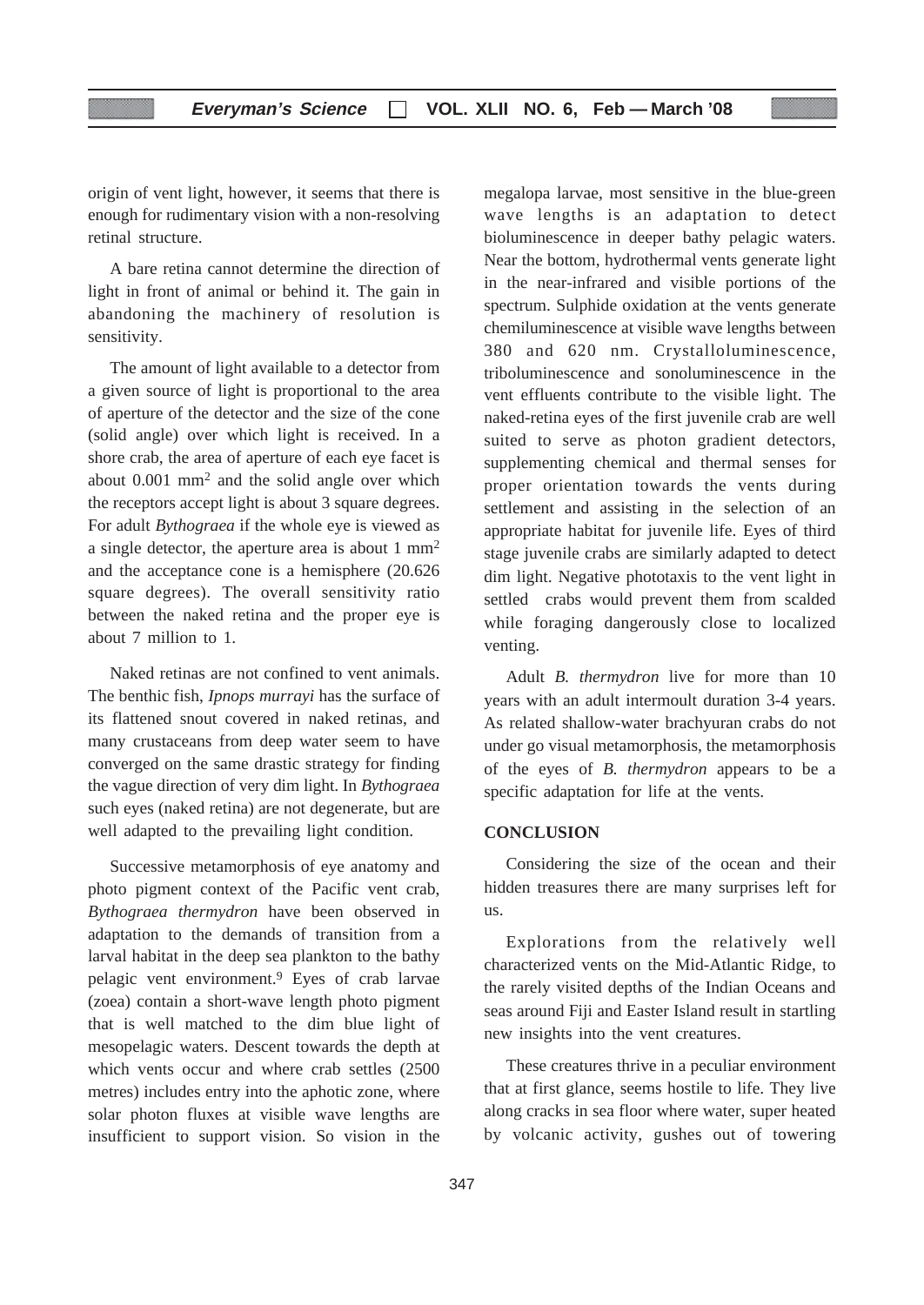#### **Everyman's Science VOL. XLII NO. 6, Feb — March '08**

chimneys. These hydrothermal vents are home to communities of fantastic organisms ranging from mats of bacteria living off sulphides to long pale, red-tipped tubeworms that sway in the current.

Understanding the diversity and distribution of fauna at these different vent sites, together with evolution of hydrothermal systems (physically and chemically) over years and decades are one of the main field of modern hydrothermal research. The way forward is in developing deep sea observatories for long term interactive investigation using internet connections with fibre optic cables and global satellite communications for providing a glimpse of deep-sea environment remotely but in real time.

#### **REFERENCES**

- 1. John Whitfield ; *Nature,* **427,** 674-676, 2004
- 2. Chris German ; *Nature,* **415,** 124-125, 2002
- 3. Rex Dalton ; *Nature,* **421,** 10-12, 2003
- 4. Christina Reed ; *Nature,* **439,** 905-907, 2006
- 5. H. N. Edmonds, P. J. Michael ; *Nature,* **421,** 252-256, 2003
- 6. M. S. Jeng, N. K. Ng and P. K. L. Ng ; *Nature,* **432,** 969, 2004
- 7. Emma Marris ; *Nature,* **436,** 908-909, 2005
- 8. Michael F. Land ; *Nature,* **420,** 30-31, 2002
- 9. Robert N. Jinks, Tara L. ; *Nature,* **420,** 68-70, 2002

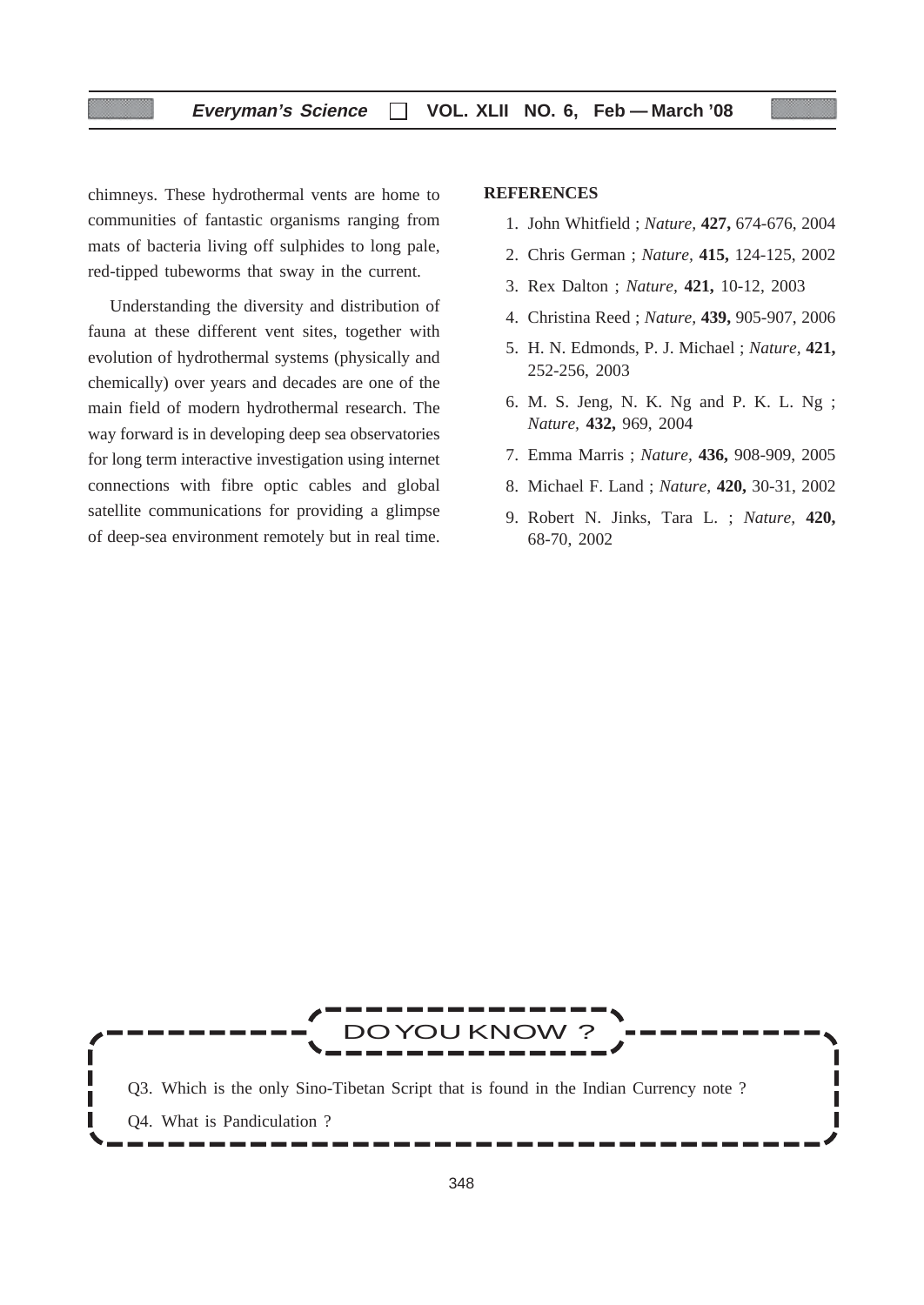#### **Everyman's Science VOL. XLII NO. 6, Feb — March '08**

# **SCIENTIFIC RESEARCH AND VALUES**

P. K. Nagar\* and Shipra Nagar\*\*

**In this article different motives that exist behind scientific research are dealt with. Authors tell about the integrity, objectivity and ethical values of scientific pursuit.**

 $\sum$  cience proceeds through individual scientists who express values of their culture and tradition when they engage in scientific research. Values that promote the ultimate goal of aquiring reliable knowledge imply a certain set of characteristically scientific actions, but the relevance of other values in the practice of science are thereby not eclipsed. Science is shared knowledge based on common understanding of some aspects of physical or social work. For this, the social conventions of science play an important role in establishing the reliability of scientific knowledge. If these conventions are broken, then the quality of science suffers. Einstein<sup>1</sup> described three sorts of motives behind scientific research namely, enjoyment of intellectual power, satisfaction of practical purposes and a sort of religious following. Many of our institutions have different characters with different goals, which imply that science, cannot be truly objective. The people who perform research have different values and they will inevitably select research areas which agree with their values. This may impart biases on the scope and possible results of their research.

Values intersect with science in three ways. The first relates to epistemic values which guide scientific research itself. Secondly, the scientific enterprise is always embedded in some particular culture and values enter science through its individual practitioners. Thirdly, values emerge from science, both as product and process and get distributed in the culture of a society. The pursuit of science as an activity is itself an implicit endorsement of the values of the developing knowledge of the world. Most nations have adopted many values with benefits. Creators of new knowledge should be provided the atmosphere of the universities, unfortunately, in many of our scientific organizations, superior personnel, undermine the morale of those in the universities from where most of us have come. Here begins the erosion of our ethical, moral and traditional values.

A scientist has to promote integrity, objectivity and ethical values<sup>2</sup> in the pursuit of science. The disproportionate assets of scientific knowledge<sup>3</sup>, scientific fraud, abuse of power, grabbing of other's work by bosses in institutions<sup>4</sup> are spreading like cancer and we must devise strong measures to curb these or else, our youths will revolt. It has been correctly pointed out<sup>5</sup> that our scientific community is vulnerable more so when heads indulge in unethical questionable practices hence, such scientists and ''big bosses'' should be exposed at all platforms. ''Big Science'' atmosphere has gripped many Indian scientists who think doing research with small funds is below their dignity. Now, it is fashionable to have a big empire of a research team that does the work while the leader goes all over the world. This big team concept is a real departure from values. At present, the hallmark of a successful scientist, in the minds of society, is the number of times he visits abroad either in attending conferences as a delegate or panel member. The thing in fashion is the so-called keynote address and being invited to chair a session. The best work is still done by one or two people working together with some help from post-doctoral fellows.

In recent years, the allocation of credit has become a burning issue in the listing of authors.

<sup>\*</sup> B. 21/115-10A, Batuk Dham Colony, Kamachha, Varanasi 221010

<sup>\*\*</sup> Department of Child Development, College of Home Science, Central Agriculture University, Tura 794001, Meghalaya. \* e-mail. nagar\_pk2001@yahoo,co.uk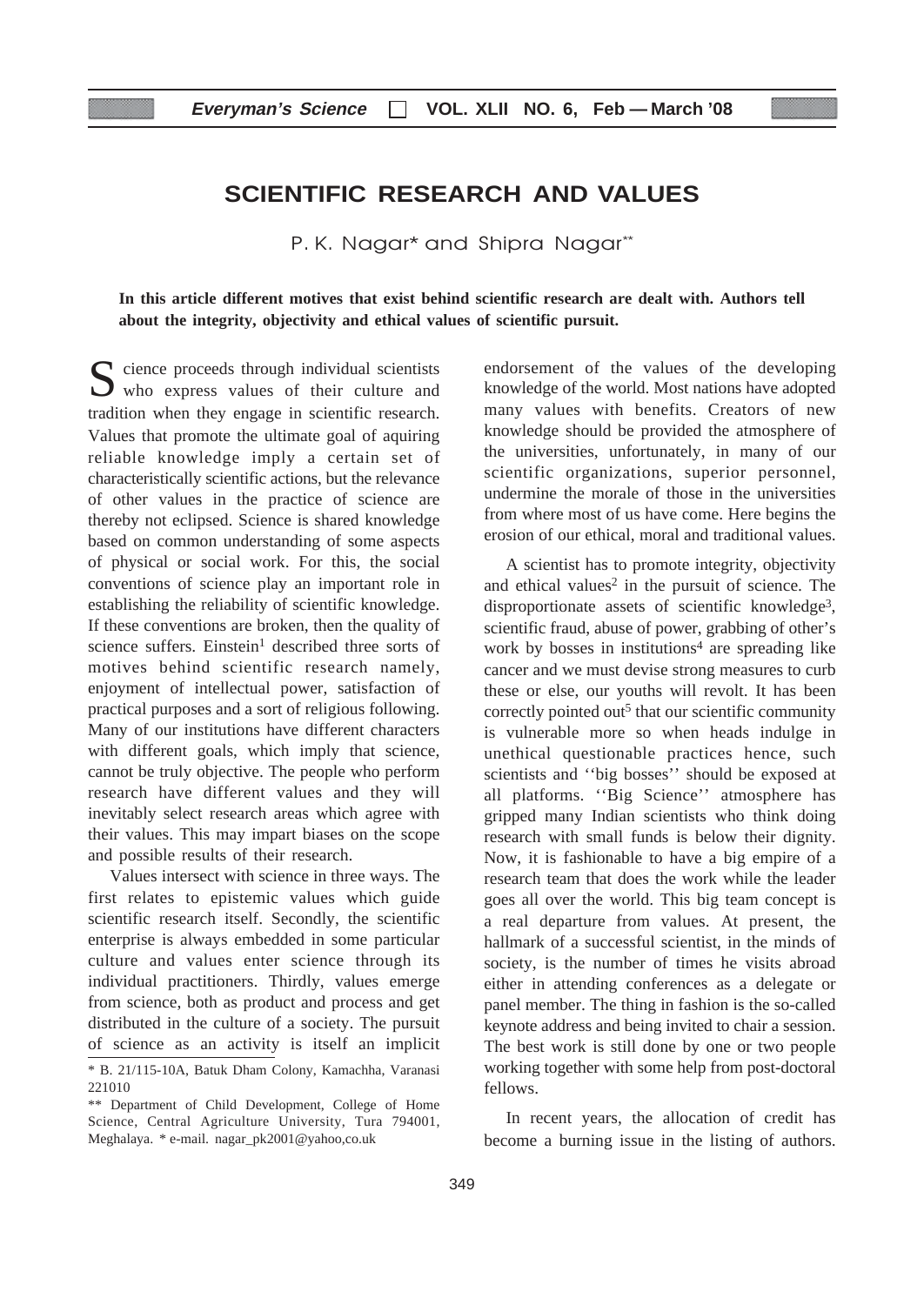Science has become a much more collaborative enterprise than in the past<sup>6</sup>. Several considerations must be weighed in determining the proper criteria for authorship between a student, research assistant and a senior scientist. Although guidelines are available for medical sciences since the last two decades7, but for agricultural and basic sciences these are not available. In most of the Indian universities and institutions, research supervisors/ guides largely govern and dictate self-made rules for determining the authorship and the sequence of names. The research student is generally at the mercy of the guide and he has to obey the rules imposed by the guide, especially at the time of thesis submission. Often a name is included in the list of authors though the person has little or nothing to do with the concept of work. Such ''honorary''/''courtesy'' authors, are often the bosses or pseudoguides, dilute the credit of the work for the people who actually did the real bench work. As correctly pointed out<sup>8</sup> the issue of authorship should be handled by the senior scientists/guides/supervisors professionally, since they have already made their career, rather than emotionally or egoistically which is important in making or breaking the career of the research scholars. Further, they should see themselves that nothing undue is given to anybody and who have really conceptualized the problem are not neglected. The fact that irrelevance and mediocrity that so commonly characterize Indian scientific community arise out of lack of accountability. Beyond a point, mediocrity completely overshadows the few bright "spots" here and there. It is also common knowledge that mediocrity manages to dominate and this is often achieved by eliminating better quality of scientific endeavours universities and national institutes. One essential condition in accountability is that everybody in the system should know as precisely as possible what is expected of him and what he expects of himself.

Indian scientific society unfortunately has become either highly individualistic or sycophancyoriented. Therefore, a real group activity wherein a leader is recognized through his work, an ability to plan, interpret and communicate, does not develop easily. It has often been said that in India, an appropriate peer review system does not exist in the sphere of science and technology. If the system fails, it is because of the failure of 'peers' who either do not rise to the level of competence or impartiality. There is always an important aspect of Indian attitude which often, if not always, prevents operation of impartial peer review system. The 'peers' in their judgment first realize and conclude that the achievements in the thesis/project are poor, and hence it should be rejected or closed. No sooner this decision is taken, their is concern expressed science managers that it would be a harsh decision. The problem is that there is clearly the capability to take right decisions, but at the final stage an individual emerges as a more important entity than the system or science resulting in mediocrity to dominate and science suffers. One must carefully analyze the way research institutions are run nowadays. Hierarchy is unavoidable in any organization. However, it is perhaps much stronger and much fossilized than necessary in many of the research laboratories. A degree of democratization in functioning would enhance the sense of participation and purpose among younger and junior scientists. Perhaps representatives of scientific community from every rank should formally constitute a body whom the head of the institution should meet at prescribed intervals to discuss all scientific problems in a cordial and friendly manner, rather than in a dictating manner. We must endeavour to create conditions under which a senior scientist is respected for his/her scientific worth and not for the administrative positions that he/she holds. In science and technology, excellence cannot be a parameter of quality and/or quantity viewed independently of the entire global standards. This attribute is neither static nor absolute. On the other hand, it is regularly evolving and exerting in the process an impact on mankind that brings about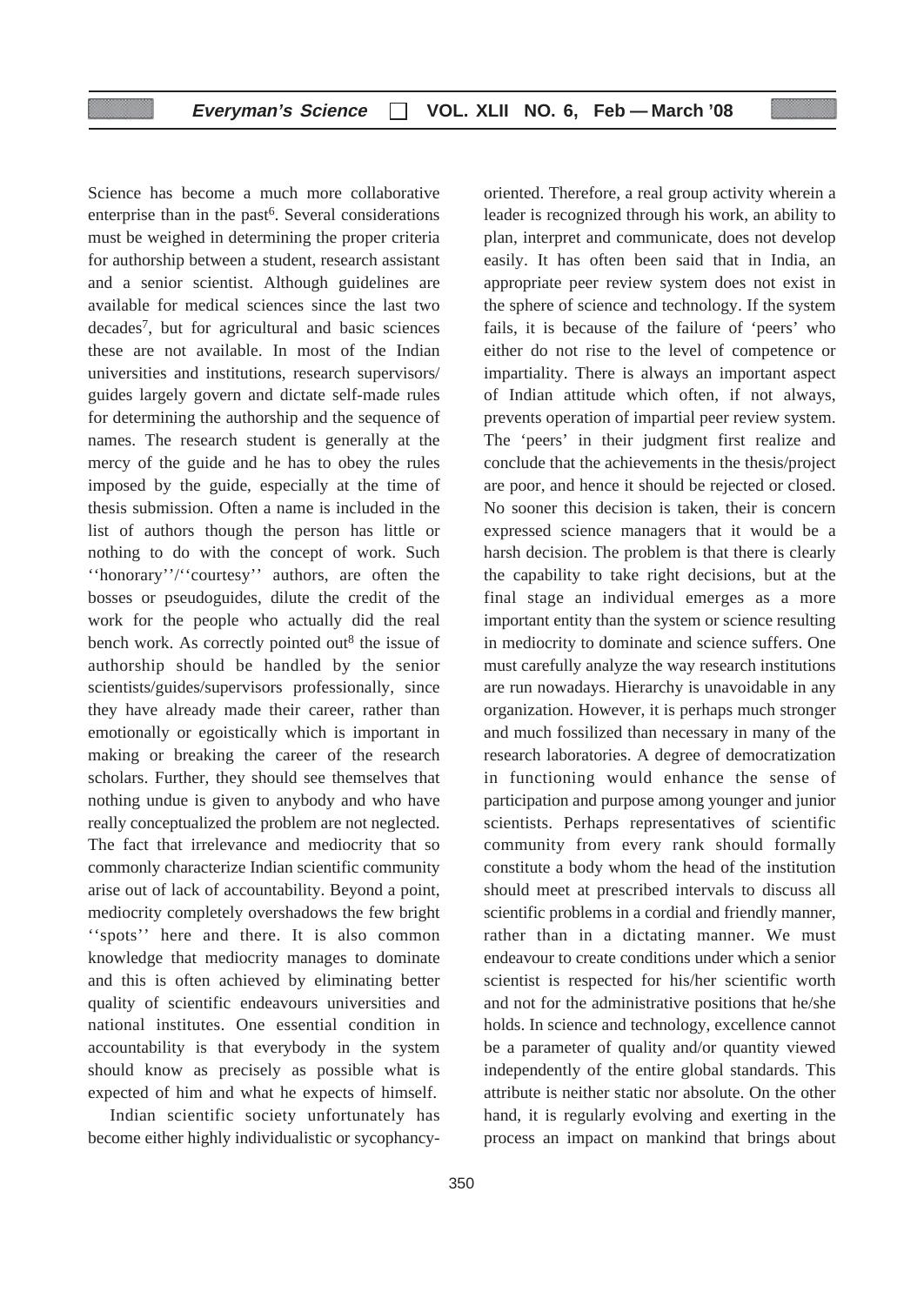newer heights and standards of living. As correctly pointed out<sup>9</sup>, science pursuit ought to be an honest occupation and the quality of students produced by the university systems affects scientific output. Further, as long as we do not make education and scientific research free from political and bureaucratic control, we will fail to realize the true potential of science in nation building.10

If we only generate a cultural value of reflecting on the methods we use in the pursuit and evaluation of science<sup>11</sup>, one can overcome many of the shortcomings of the scientists' community. Values grow in good social soil and are not merely subjective in character but are means to introduce normative enquiry and to investigate consequences of actions with competence to address questions of conduct and character. They also provide a nexus between moral and intellectual development and also between knowledge and character. Thus it is clear that values cannot and should not be separated from science. The desire to do good science is itself a human value and so is the conviction that standards of scientific honesty and objectivity need to be maintained at all costs.

#### **REFERENCES**

- 1. A. Einstein ; *Prince. Res.* 1954
- 2. P. K. Nagar ; *Curr. Sci,* **90,** 1051, 2006
- 3. Akhila ; *Curr. Sci,* **90,** 143, 2006
- 4. P. Balaram ; *Curr. Sci,* **88,** 529-530, 2005
- 5. P. Balaram ; *Curr. Sc,* **82,** 609-610, 2002
- 6. P. K. Nagar ; *Curr. Sci,* **91,** (4) 2006
- 7. K. Kakkar ; *Clin. Pathol,* **57,** 670, 2004
- 8. P. S. Mendki ; *Curr Sci,* **90,** 1457, 2006
- 9. G. N. Acharya ; *Everymans Science,* **XL,** 347, 2006
- 10. L. S. Kothari, *Curr. Sci.,* **87,** 1029, 2004
- 11. R. Gadagkar, ; *Curr. Sci.,* **90,** 473-474, 2006

Ī Γ I Г

# DOYOU KNOW ?

- Q5. We know that CTC stands for Calcutta Tram Company. However when it comes to CTC brand tea, what does the abbreviation mean ?
- Q6. All languages are written using a two dimensional script. Which language uses a three dimensional script ?
- Q7. For a good fit what is the best time to buy shoes, morning or evening ?
- Q8. Which mammals are colour blind ?

ı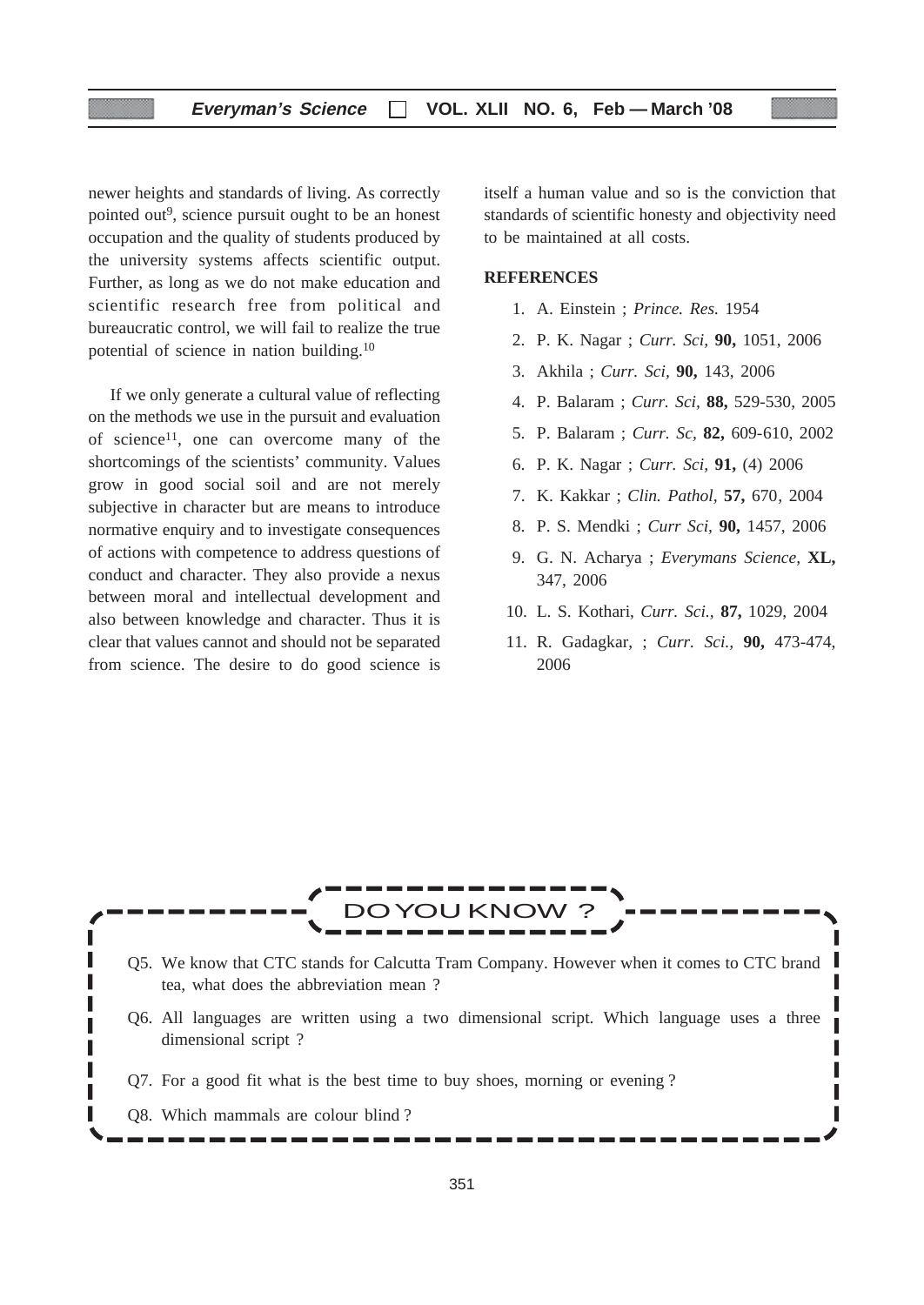#### **Everyman's Science VOL. XLII NO. 6, Feb — March '08**

# **FORMABILITY OF STEEL SHEETS**

B. Sarkar, B. K. Jha, S. K. Chaudhury

#### **BASIC TECHNOLOGY**

S heet metal forming refers to the processes wherein metal sheets are formed in the cold condition into various kinds of shapes and products. Formability can be described as the ability of the sheet to be formed into useful shapes without excessive localised thinning. The formability of a given steel sheet is determined by a combination of several factors (both intrinsic and extrinisic in nature). The 'intrinsic' factors relate to the material characteristics like strain hardening index (*n*), plastic anisotropy ratio (*r*) and the strain rate sensitivity (*m*), while factors concerning forming technology like die design, lubrication and friction conditions, speed of forming, forming technique employed etc. are considered as 'extrinsic' issues.

#### **Factors Influencing Formability of Steel**

The intrinsic factors that influence the formability of steel sheets are described below.

#### *Chemical Composition*

Steels intended for cold forming applications require lower levels of interstitial elements like carbon and nitrogen. Over the years, carbon content in formable steels has been brought down from a level of 0.05% in extra deep drawing (EDD) quality steel upto lower than 0.003% in case of interstitial free steel. Bake hardening steels have carbon content below 0.02%. Elemental nitrogen (free) is found

\* Steel Product group, RDCIS, Ranchi Reproduced from 'Steel Plant Technologies—an overview' published by Research & Development Centre for Iron & Steel. Steel Authority of India Ltd. Ranchi-834002 ; with permission.

harmful for forming applications. Total nitrogen should be maintained as low as possible (–30 ppm). Substitutional elements like Mn, P and Si are also not desirable to be present beyond permissible limites of 0.15%, 0.015% and less than 0.02% respectively.



#### *Inclusion Level*

A low level of inclusion is desirable for attaining good formability property. Inclusion levels should be maintained at less than 0.1%. Apart from this, types of inclusions are also important. The presence of angular shaped alumina inclusions and stringer type MnS inclusions are particularly harmful, as these favour easy nucleation of crack during forming. Therefore, it is necessary to modify the shape of inclusions into globular form by addition of Ca and rare earth elements.

#### *Microstructure*

The formation of coarse ferrite grains (20-40 microns in size) is considered suitable for achieving better formability properties. However, very coarse grains give rise to surface defects during forming known as 'orange peeling'. Further, orientation of ferrite grains (texture) also plays an important role in determining formability properties.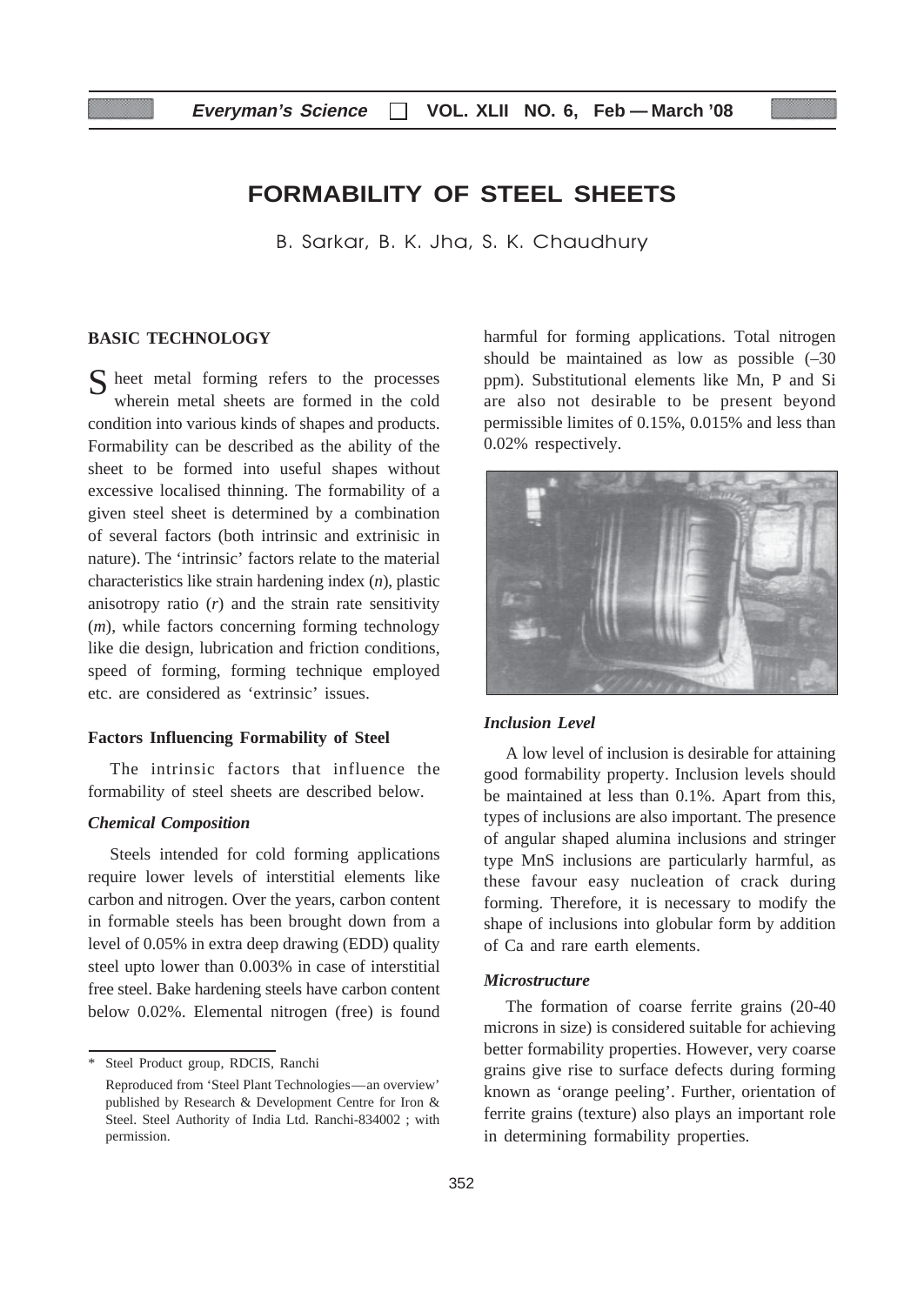#### *Crystallograhic Texture*

In order to maximise drawing property of the sheet, the orientation of most of the ferrite grains should be such that their {111} planes lie along the rolling plane. Such type of favourable orientation is achievable only by careful chemistry and annealing practice.

#### *Surface Texture*

The other form of texture that influences the forming property is the nature of surface roughness. For forming operation, some extent of surface roughness (40-50 microns) is desirable. This can be achieved through temper rolling by optimising reduction in the range of 0.5-1.2%.

#### *Sheet Thickness*

The thickness of the sheet has profound influence on the formability of the sheet for a particular grade and microstructure. In general, the formability property improves with increasing sheet thickness.

#### *Tensile Properties*

The influence of intrinsic properties of sheet metal on formability can be described through detailed analysis of tensile properties like yield strength, yield point elongation, ratio of yield strength to tensile strength, uniform elongation, *n*, *m* and *r*. Improved formability can be ensured by achieving higher values of *n*, *m* and *r*.

#### **Evaluation of Formability**

#### *Tensile Test*

This is the most widely used test for the assessment of sheet metal formability. Tensile properties like *n*, *m* and *r* can be determined through this test. However, this test has its own limitations. Since formability must involve interaction between materials and tools, tensile test fails to yield information on the behaviour of sheet metals under forming conditions. Because of these reasons, other tests have become necessary.

#### *Erichsen Cup Test*

Erichsen test is the earliest form of punch stretching test wherein a 20 mm hemispherical punch is pushed into a rigidly clamped sheet metal specimen until fracture. In USA, it is also known as the Olsen test.

#### *Fukui Test*

This is a combined *r* and *n* test. Here, a circular blank is drawn with a hemispherical punch into a conical die. The conical cup value upto which a sheet can be successfully drawn is the criterion.

#### *Forming Limit Diagram*

Forming limit diagram is the most powerful tool to evaluate the formability of sheet steels. Generation of forming limit diagrams (FLD) involves stretching different width specimens over a rigid punch. By varying the specimen width, the lateral constraint can be varied to achieve failure in modes ranging from uniaxial tension through plane strain to balanced biaxial tension. A schematic forming limit diagram and strain path for low carbon steel has been shown in Fig. 1.



#### **Forming Operations**

Forming is a process of converting a flat metal sheet into a desired shape without fracture or excessive localised thinning. It is carried out in presses, where a piece of metal sheet (called blank)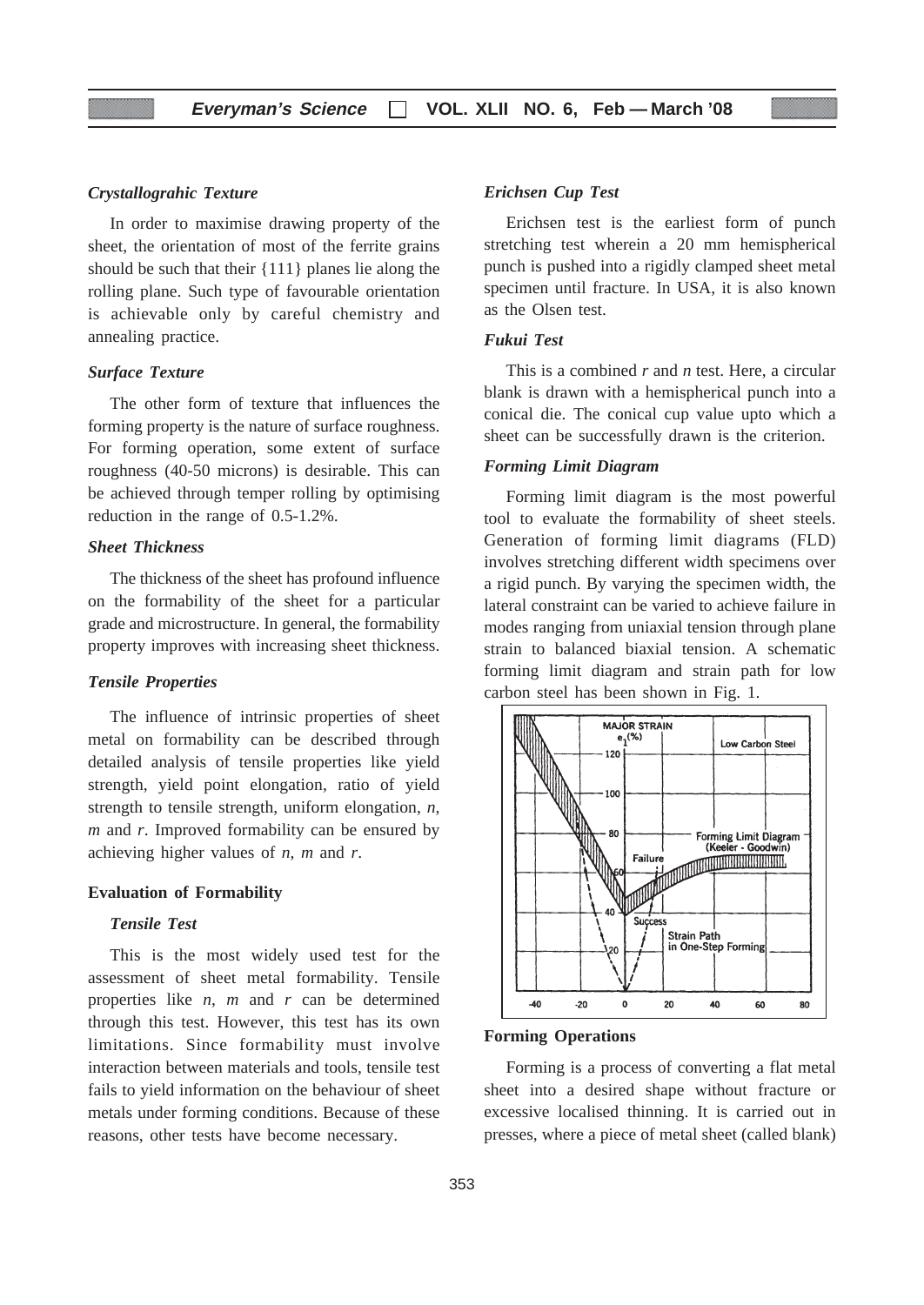#### **Everyman's Science VOL. XLII NO. 6, Feb — March '08**

is held on its edges by a blank holder ring and is deformed by means of a punch and die. The common types of forming operatins are :

**Bending :** It is the most common type of deformation and is used in almost all forming operations. Two types of bends commonly employed are the V-bend/U-bend and the wiping bend.

**Stretching :** Stretching is the process of forming by the use of tensile forces over a tool. It is used to produce parts having large curvature.

**Deep drawing :** It is a forming process which involves shaping flat metal sheets into cup shaped articles by pressing a flat blank into a die with a punch. An optimum hold down pressure is required to prevent wrinkling.

**Coining :** In this process, the sheet metal is compressed between two die surfaces. It is extensively used for making coins and parts with similar surface features.

#### **Implication of Forming Processes on Formability**

Press performance of sheet metal is influenced by the choice of forming process and the technology of forming. Technology of forming encompasses speed of forming, type of lubricant used, the tolerance between die and punch, sheet holding pressure etc.

The stability of lubricant depends on the following characteristics :

- Viscosity
- Sulphur and chlorine
- Corrosion potential
- Emulsion stability
- Fatty compounds
- Hydrogen ion concentration (pH)

Table I shows the types of lubricants used for different forming applications.

#### **TABLE I : LUBRICANTS USED FOR DIFFERENT FORMING APPLICATIONS**

| <b>Forming Process</b> | <b>Lubricants Used</b>                                                                                                                                |
|------------------------|-------------------------------------------------------------------------------------------------------------------------------------------------------|
| Blanking and piercing  | Straight oil, compound<br>oil, emulsions with<br>sulphur, chlorine, fatty<br>esters                                                                   |
| Coining                | Light oils with fatty or<br>chlorine containing<br>additives                                                                                          |
| Deep drawing           | Compounds oils,<br>emulsions or pastes with<br>chlorinated compounds<br>and fatty esters with<br>additives. Soap based<br>lubricants are also used.   |
| Spinning               | Water base emulsions<br>and solutions containing<br>chlorinated<br>and<br>sulphochlorinated<br>additives                                              |
| Roll forming           | Water base emulsions<br>and solutions to form<br>both coated and bare<br>steel. Solvent based<br>fluids are preferred in<br>case of galvanised steel. |

Drawing load is a function of mean wall diameter, instantaneous outside radius of the flange, blank thickness, die radius, mean value of the flow stress of the blank material, coefficent of friction between the blank and the die and the blank holding pressure.

Stretching load depends only on the yield strength, the tensile strength and the cross-sectional area while the bending load depends on the length of the bend parallel to the bend axis, metal thickness, die opening factor, width of the die opening and the tensile strength of the metal.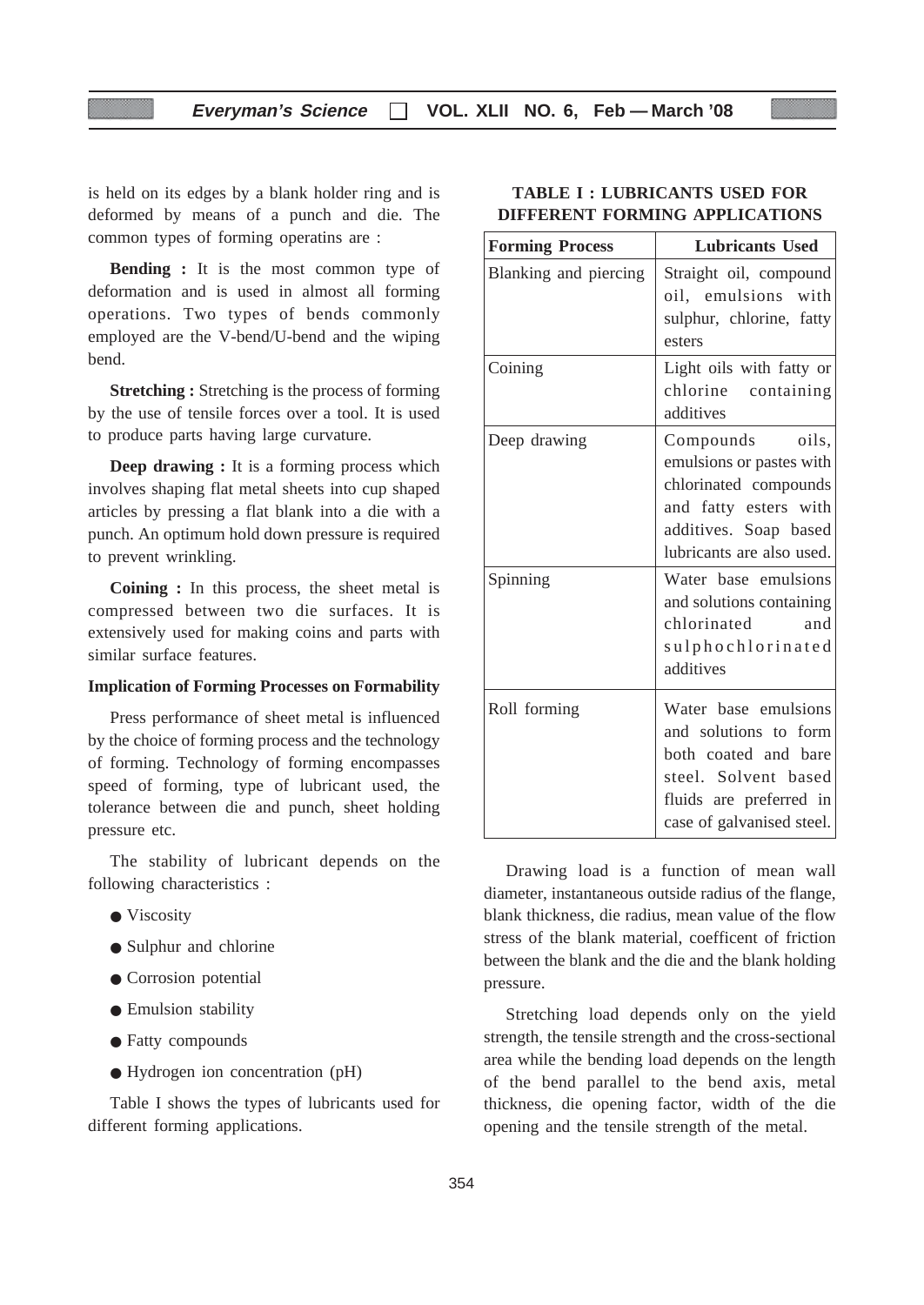#### **DEVELOPMENTAL TRENDS**

#### **New Materials**

The rapid expansion of the automobile industry has led to an intensive development of newer steels with better formability property. Examples are ultra low carbon (0.001% C) interstitial free (IF) steel and high strength IF steel.

#### **New Methods of Testing**

Laser ultrasonics is used as a non-contact technique to determine the crystallographic structure, the average platic strain ratio and the thickness of steel.

#### **Advanced Forming Technologies**

Adoption of electro-magnetic forming, hydroforming and laser quench methods have resulted in significant improvement in formability of steel sheets.

#### **Alternate Methods of Predicting FLDs**

A model for predicting FLDs has been developed which can precisely predict the combined effect of strain rate sensitivity, strain hardening and thickness on formability of sheets.

#### **GLOSSARY**

*Strain Hardening Exponent (n)* : This is the most important sheet metal property that influences its formability. It indicates the material's ability to distribute strain and is readily obtained from a tensile test.

*Plastic Anisotropy Ratio (r)* : This is an important parameter which indicates the ability of a sheet metal to resist thinning. It is defined as the ratio of width strain to thickness strain and can be determined by pulling a tensile specimen upto 15- 20% strain. It can also be determined from the resonant frequency of the material.

*Strain Rate Sensitivity (m)* : This is a material property which influences the ability of the material to resist necking. This can be obtained from tensile tests conducted at two different strain rates.

{*Contributed by Sri B. Sarkar, PRM and Dr. B. K. Jha, AGM, Application Engineering Centre and Dr. S. K. Chaudhuri, GM, RDCIS Bokaro Centre*}.

| Product | <b>Specification</b> | Grade             | YS (Mpa) | UTS (MPa) | <b>US/UTS</b> | %Elongation |
|---------|----------------------|-------------------|----------|-----------|---------------|-------------|
|         | IS 10748 / 1995      | I, II, III, IV, V | 170-310  | 290-490   | $0.59 - 0.64$ | $15 - 30$   |
|         | IS 6240 / 1999       | A, B              | 215-245  | 330-450   | $0.52 - 0.70$ | 25          |
| Hot     | E 34                 |                   | 333      | 372       | 0.90          | 27          |
| Rolled  | E 38                 |                   | 390      | 440       | 0.89          | 25          |
|         | <b>BSK 46</b>        |                   | 460      | 550       | 0.84          | 20          |
|         | <b>SAE 1020</b>      |                   | 310-320  | 440       | $0.70 - 0.73$ | 15          |
|         | IS 513 / 1994        | D                 | 250      | 270-410   | $0.61 - 0.93$ | 23          |
|         |                      | DD                | 250      | 270-310   | $0.81 - 0.93$ | 26          |
| Cold    |                      | <b>EDD</b>        | 170-220  | 280-320   | $0.53 - 0.79$ | 32          |
| Rolled  | <b>SAILCOR</b>       |                   | 320      | 430       | 0.74          | 22          |
|         | <b>HSCR</b>          | 26                | 260      | 350       | 0.74          | $22 - 26$   |
|         |                      | 35                | 350      | 430       | 0.81          |             |

**TYPICAL PROPERTIES OF FORMABLE QUALITY STEELS PRODUCED BY SAIL**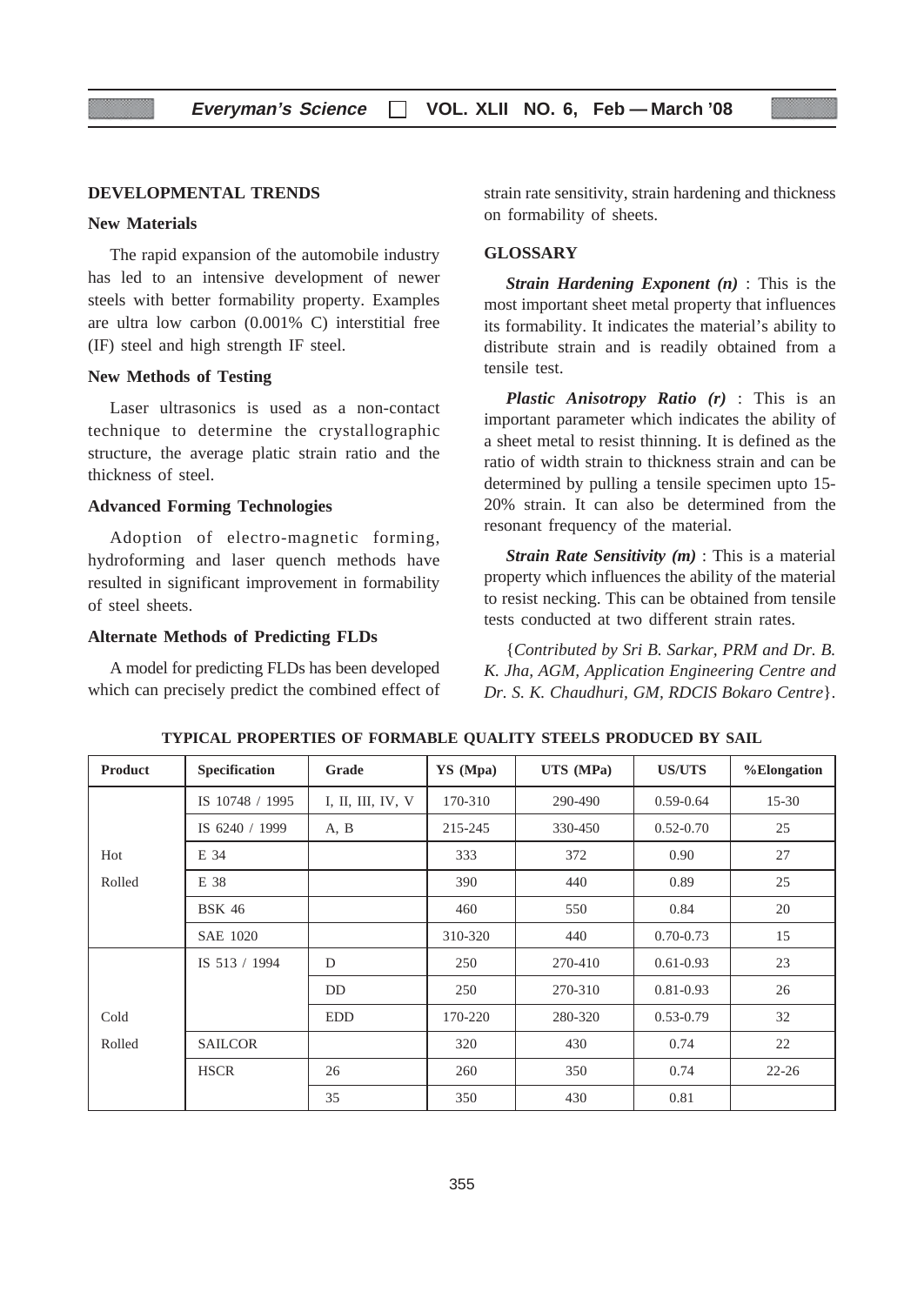# **SHORT COMMUNICATION**

# **WHY SAVE THE TIGER ?**

## D. Balasubramanian\*

The tiger has always fascinated man. At once majestic and awe-inspiring, it has inspired both the noblest and the basest reactions in us. At the noblest end are the words of the poet William Blake who saw divinity in the burning eyes of the animal. At the worst must surely be the genocide of the tiger population, perpetrated over centuries by man in the form of game-hunting and poaching for non-existent aphrodisiacs in the body of the cat. In retrospect, one of the more chilling and revulsive chapters in the history of the Raj would be the elaborate tiger hunts that the white Sahebs went on and the hunting parties arranged for the representatives of the Raj by the rural rajas, mostly in efforts to curry favours.

Rudyard Kipling could not bring himself to appreciate or enjoy such killings. One sees more Blake than Bacchus in his description of Sher Khan, Hathi, Baloo and Mowgli. And Colonel Jim Corbett, who wrote *Man-Eaters of Kumaon,* had this to say :

There is however one point on which I am convinced that all sportsmen .... will agree with me, and that is, that a tiger is a large-hearted gentleman with boundless courage and that when he is exterminated–as exterminated he will be unless public opinion rallies to his support–India will be the poorer by having lost the finest of her fauna.

And,

The author who first used the words 'as cruel as

a tiger' and 'as bloodthirsty as a tiger'...not only showed a lamentable ignorance of the animal he defamed but coined phrases which ... are mainly responsible for the wrong opinion of tigers held by all except (those) who have had the opportunity of forming their own opinions.

As for their man-eating notoriety, Corbett points out that

...such a tiger has been compelled, through stress of circumstances beyond its control, to adopt a diet alien to it. The stress of circumstances, in nine cases out of ten, wounds and in the tenth case old age. The wound ... might be the result of a carelessly fired shot .... or the result of the tiger having lost his temper when killing a porcupine.

So much for the cruel and bloodthirsty tiger!

There is a real danger that in the next fifty years–when our great grandchildren celebrate the centenary of the publication of *Man-Eaters of Kumaon*–the tiger will have been extinct ; dead as a dodo, as the phrase goes. (The Dodo, it may be recalled, was a clumsy bird that could not fly, which inhabited the islands of Mauritius and Reunion once upon a time. It no longer does so, there or anywhere else, since it is now extinct). The total number of tigers present all over the globe today has been estimated to be between 7,000 to 8,000. There were probably ten times as many in India alone, just a century ago. In 1970, the total number of tigers in all of India was a pitifully small 1827. Thanks to Project Tiger, this has now risen to 4334 today, accounting for half the world's population of tigers.

<sup>\*</sup> L. V. Prasad Eye Institute, LV Prasad Marg, Banjara Hills, Hyderabad 500034, e-mail : dbala@lubly:itph.net. Article published earlier in The Hindu, Reproduced with permission.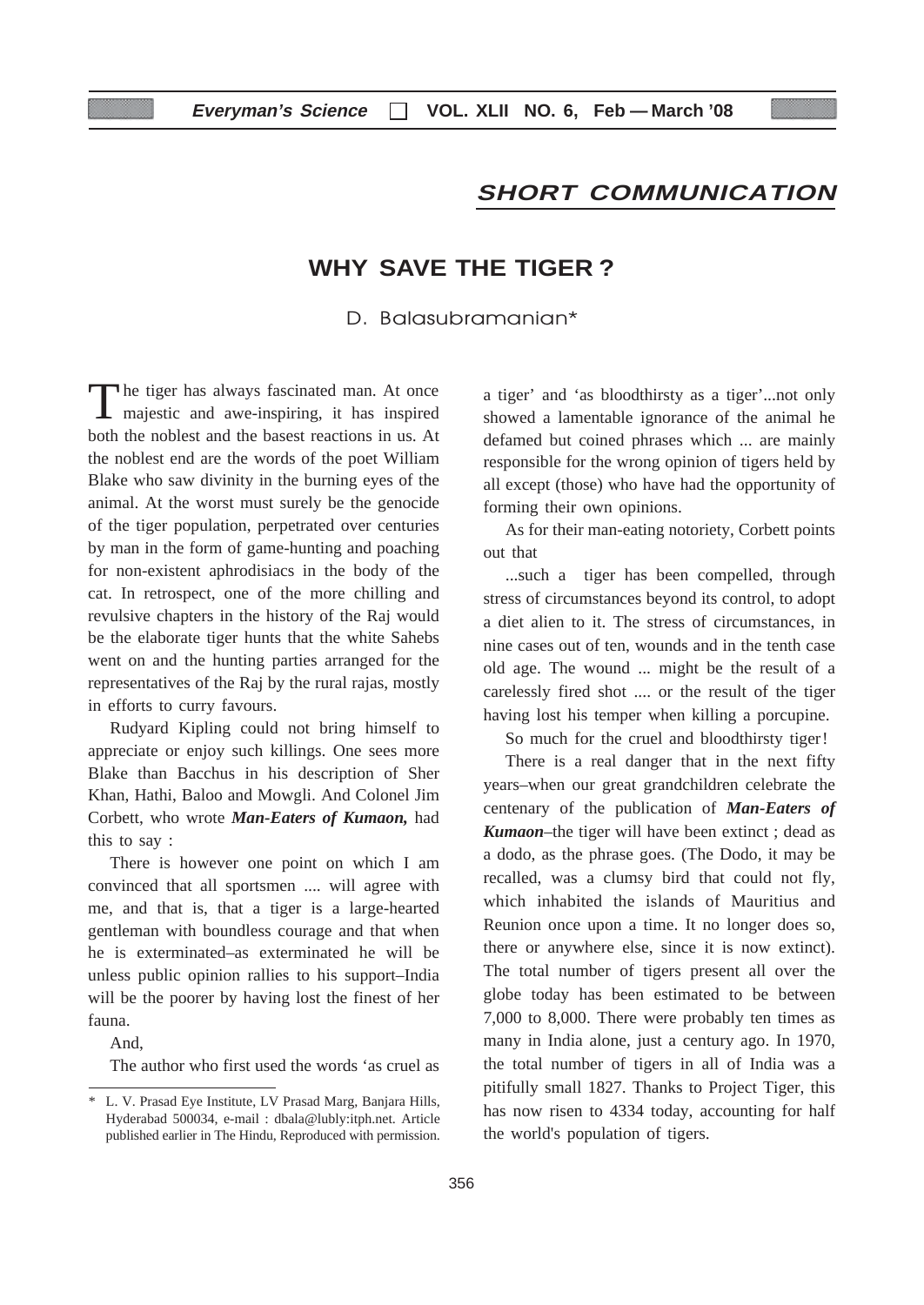#### **MAN-MADE CATASTROPHE**

As mankind grows in numbers and uses more and more of the earth for our activities, we face such dilemmas about conserving other species and life forms that cohabit the earth with us. Man keeps expanding his own territory of activities and habitat, in competition with those of other species on earth. This causes the depletion or destruction of the natural habitat of the other species. Indeed, it is worth remembering, as Harold Morowitz reminds us in one of the August 1991 issue of *Science,* that the coming to fruition of *homo sapiens* with its capacity for reflective thought, is a biological event of catastrophic impact on local and global ecosystems. The invention and spread of agriculture 10,000 years ago was an event of great dimensions. With farming, man converted large areas of forests, savannahs and plains into fields and pastures. This ''humanization of the earth'' caused the loss and perhaps even the extinction of hundreds of plant species and certainly as many, if not more, insect species. Morozitz says.

As the Irish potato famine and the desertification of Sahal show, agricultural practices may also have devastation social and economic consequences. Humans, because of their engineering abilities, create another geosphere, namely the technosphere.

With increasing human population, the amount of unexploited lands and weaters will dwindle. Agriculture is necessarily a monoculture. Thus, the diverse varieties of plant and animal species will dwindle too. So biodiversity decreases as human population increases.

#### **WHY PRESERVE BIODIVERSITY ?**

The loss of biodiversity should be of concern for three basic reasons. Drs. Paul Ehrlich of Stanford University and Edward O Wilson of Harvard University have listed these in a comprehensive

review in the same issue of *Science*. The first reason is ethical and aesthetic. As humans who rule this earth, it is our moral responsibility to protect what are our only known living companions in the universe. Throughout history, many a society has realized this and even written this up in their books and parables. The underlying thought is as noble as it is practical. The aesthetic justification is even easier, since we like to preserve what we find beautiful, and pass it on to our children. Such aesthetics takes on many forms. It could be sheer enjoyment of beauty as with the polar bear, the peacock's feathers, the adorable panda, the majestic tiger or the culturally important American bald eagle. You cannot put a price tag on these ; they are beyond practical considerations.

The second reason is utilitarian. Tall, wild grass might not be aesthetically pleasing but it is out of such grasses that wheat, rice and corn were domesticated and cultivated by man for his food. Agriculture, medicine, textiles and housing are direct results of such borrowing from the vast storehouse of nature. A quarter of all medicines used by man come from plants and microbes. But for the lowly *rhizobium,* the global nitrogen balance would be upset. Only 7,000 plant species have so far been estimated to be used by man, out of the lakhs that abound on earth. Biodiversity is thus a precious genetic library, of which we know only a few items on the shelves.

The third reason is the networking role that diverse species play in constitution and maintaining an ecosystem. The generation and maintenance of soils, the atmosphere, the rain forests, the sunderbans, the coral reefs–each one of which is a natural ecosystem–depends on the interplay of a whole diversity of organisms and species whose actual number defies enumeration. As has often been said, the prime rule of ecology is : ''Everything depends on everything else''.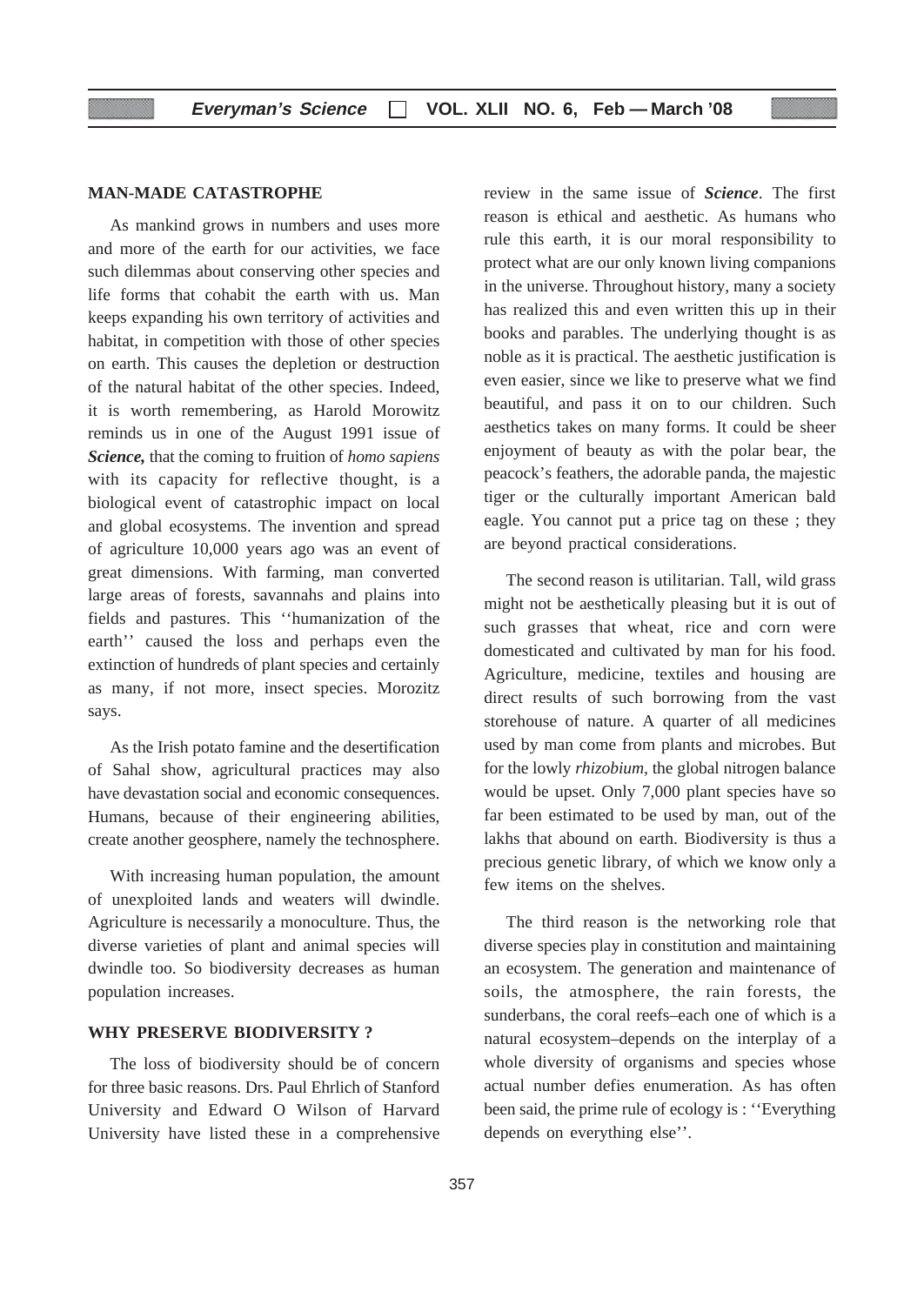In a complex situation of this nature, it is difficult to pinpoint the role and the value of each species. It is ideal to hold that each one of them is valuable and useful and hence to also hold that no species should be wiped out. This ideal position is usually attenuated or ''pragmatized'' by the realization that human activity, by its very nature, reduces biodiversity. Michael Soule lists seven sources of biotic degradation—all from human activities. (1) Population pressures, poverty and hungry (leading to deforestation, trade in rhino horns or ivory), (2) short term gains and denial of long-term failures (teakwood and sandalwood trading, strip-mining), (3) anthropocentrism (not supporting non-utilitarian causes—who cares if the tigers are gone?), (4) economic pressures on a community (cash-cropping of coffee or cocoa leading to loss of tropical forests), and (5) policy factors (civil wars, corruption, breakdown of law and order).

#### **THE EIGHT-FOLD PATH**

Soule also describes what he terms as the eight paths that should be used to ''protect living nature from humanity''. Rather than focus on one or two ways, it is best to utilize all the eight routes, choosing the right mode to suit the right situation. These are : (a) *in situ* preservation, in the form of wildlife areas, biosphere reserve and the like–as with the Silent Valley of the Kerala region, or the Bandipur sanctuary and Corbett National Park ; (b) *inter situ*, in the form of conservation systems where native species still exist–as in the case of Ladakh, Lahaul and Spiti, which are rocky and non-arable but where local habitats are unique ; (c) sustainable reserves such as rubber plantation, tea estates and groves ; (d) ecological restoration projects, where a degraded habitat is allowed time to restore itself and enrich the native species ; (e) sanctuaries for sensitive species of diverse nature–as in the case of Bharatpur, Ranthambore

or several parks in the Himalayan Terai ; (f) agroforestry schemes which are efficiently managed and oriented towards production ; (g) *ex situ* living, where animals are placed, nurtured and propagated as with pandas or white tigers in zoos, and botanical gardens that serve a similar purpose for plants ; and (h) *suspended ex situ*, meaning artificial programmes such as germ-plasm banks, tissue culture collections, seed storage facilities and freezing embryos, eggs and tissues in liquid nitrogen so as to revive them later.

Indeed, the last mode has been most persuasively argued by a physicist named Gregory Benford, who advocates it in the November 1992 issue of the *PNAS, USA*.

Our situation resembles a browser in the ancient library at Alexandria who suddenly notes that the trove he had begun inspecting has caught fire. What to do ? There is no time to patrol the aisles, discerningly plucking forth a treatise of Aristotle or deciding whether to leave behind Alexander the Great's laundry list. Instead, a better strategy is to run through the remaining library, tossing texts into a basket at random, sampling each section to give a broad coverage.

In this sense, it would be best to take a systematic sampling with long-term storage by freezing. Teams trained to simply collect, without analyzing, require minimal labour by research biologists. Freezing at the site can be done with ordinary ice or dry ice ; liquid nitrogen can be used only as a long-term repository. The idea is to pass on to later generations the immense biodiversity that exists now.

The best strategy would be to preserve some fraction of each ecosystem, and to freeze as many as possible. Dr Benford has also worked out the economics of it and finds that it might cost several million dollars per year. But then, as he says, the task is monumental and so are the potential benefits.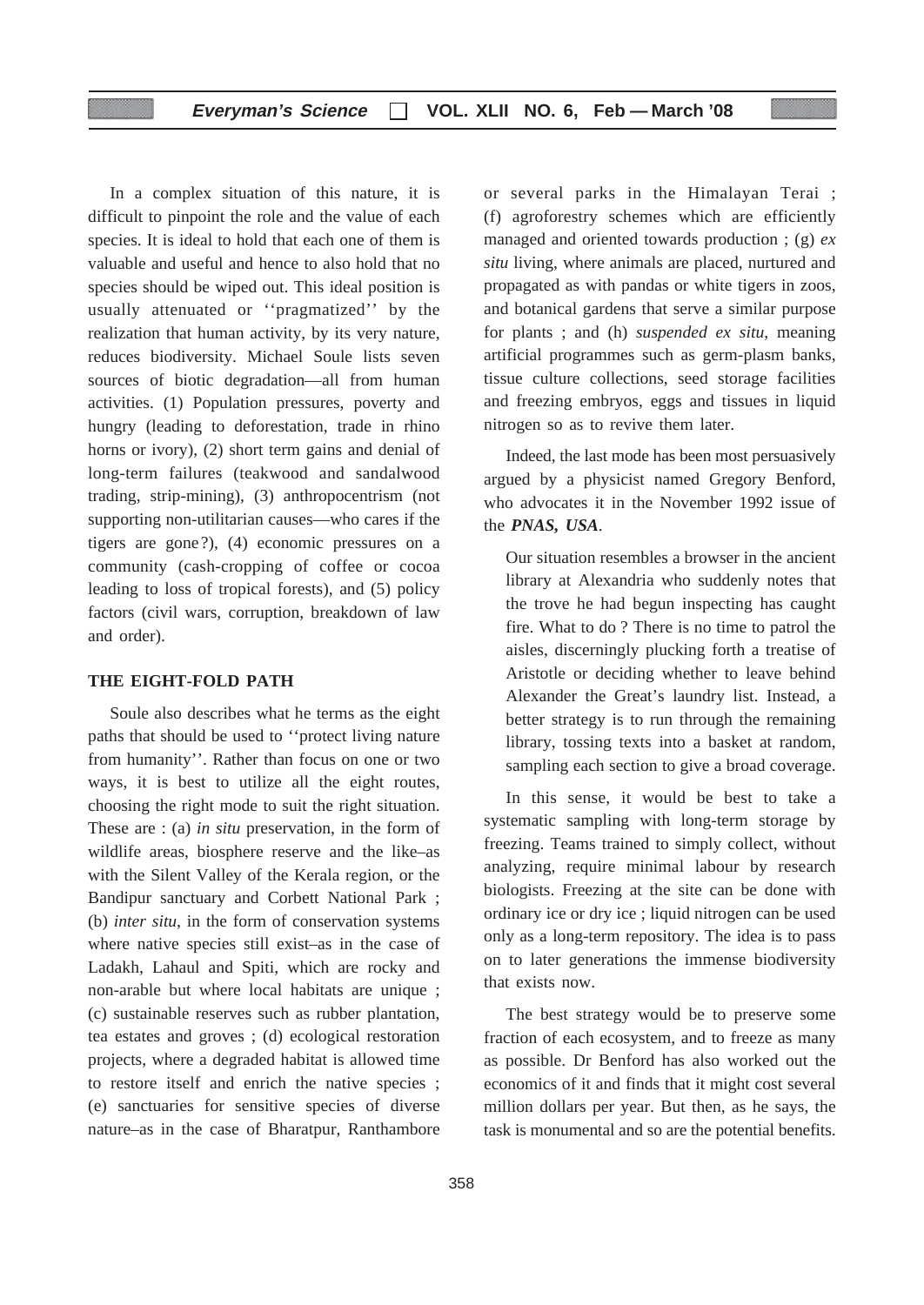As for what the future generations will do with this repository, it is best to take the viewpoint.

As saviours of the Library of Life we are at best marginally literate, hoping that our children will be better readers and wiser ones.

Many techniques and methods will emerge with the next a few decades in a most unexpected fashion. We already know that such techniques have emerged in the last five years, for example the method of amplifying large amounts of DNA from miniscule amount called the PCR method. I conclude with his final sentences :

Such measures should be debated, not merely by biologists, but by the entire scientific community and beyond, because all our children will be affected. These are the crucial years for us to act, as the Library of Life burns furiously around us, throughout the world.

# **• Science of Asian Monsoon •**

#### **By Dr M. J. Varkey**

#### **ISBN 81-7525-762-8**

A new book (paperback priced at Rs 150) on Asian Summer Monsoon with 8 Chapters (162 pp.), 73 Diagrams and 16 Tables. Deals with all basics and variations of different types ; continental, oceanic, regional, orographic, yearly, etc. Planned and prepared for students, teachers and researchers. Last chapter presents some related aspects of agriculture, hydropower, pollution, sustainable development, etc. The author has more than 37 years of experience in oceanography, wind waves and monsoons and has published over 65 research papers, reports, popular articles and letters.

| Published by               | Distributed by                  | Printed and designed by        |
|----------------------------|---------------------------------|--------------------------------|
| Author (now retired)       | Broadway Book Centre            | Mudran                         |
| Scientist, Nat. Inst. of   | Ashriwad Building               | Graphic Designers and Printers |
| Oceanography, Dona Paula   | 18th June Road                  | Merces, Goa 403 005            |
| Goa 403 004                | Panaji, Goa 403 001             | Ph: 0832 2446652               |
| E-mail: varkey@ricmail.com | Ph: 0832 6647037/38             |                                |
|                            | E-mail: bbcbooks@rediffmail.com |                                |
|                            | <b>URL</b> : www.bbcbooks.net   |                                |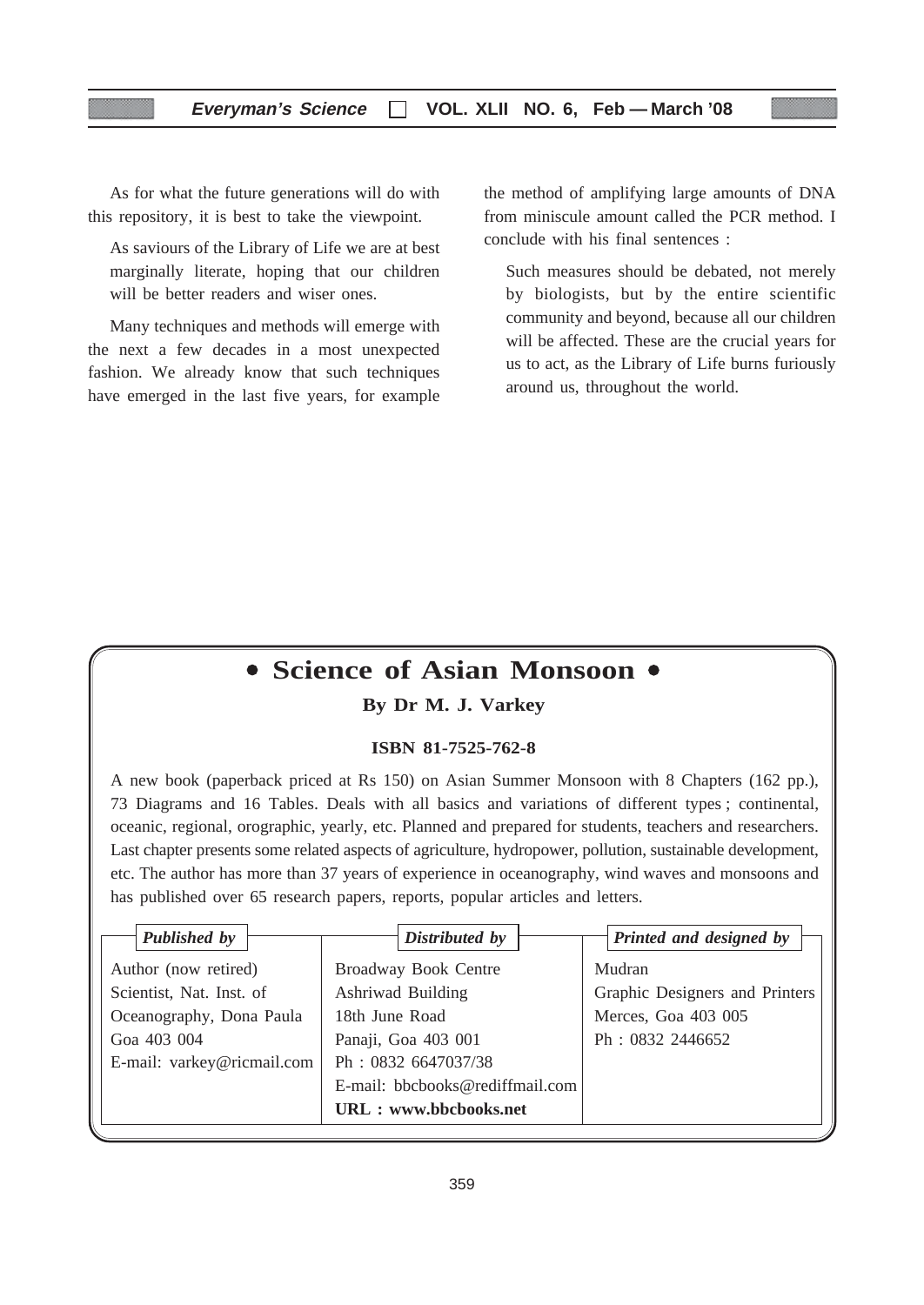# **KNOW THY INSTITUTIONS**



#### **STRUCTURAL ENGINEERING RESEARCH CENTRE, CHENNAI**

Structural Engineering Research Centre (SERC), Chennai, India is one of the national laboratories under the Council of Scientific & Industrial Research (CSIR), India.

SERC has built-up excellent facilities and expertise for the analysis, design and testing of structures and structural components. Services of SERC are being extensively used by the Central and State Governments and public and private sector undertakings.

Scientists of SERC serve on many national and international committees and the Center is recognised at the national and international levels as a leading research institution in the field of structural engineering. SERC has recently been certified as ISO : 9001 quality institution.

#### **Mandate :**

- SERC acts as a clearing house for the latest available knowledge and develops know-how on design and construction of all types of structures.
- It undertakes application-oriented research in all aspects structural engineering-both design and construction, including rehabilitation of structures.
- It provides design consultancy services, including proof checking, to organisations in the public and private sectors in developing a variety of structural designs.
- SERC also organises specialised courses on structural engineering for the benefit of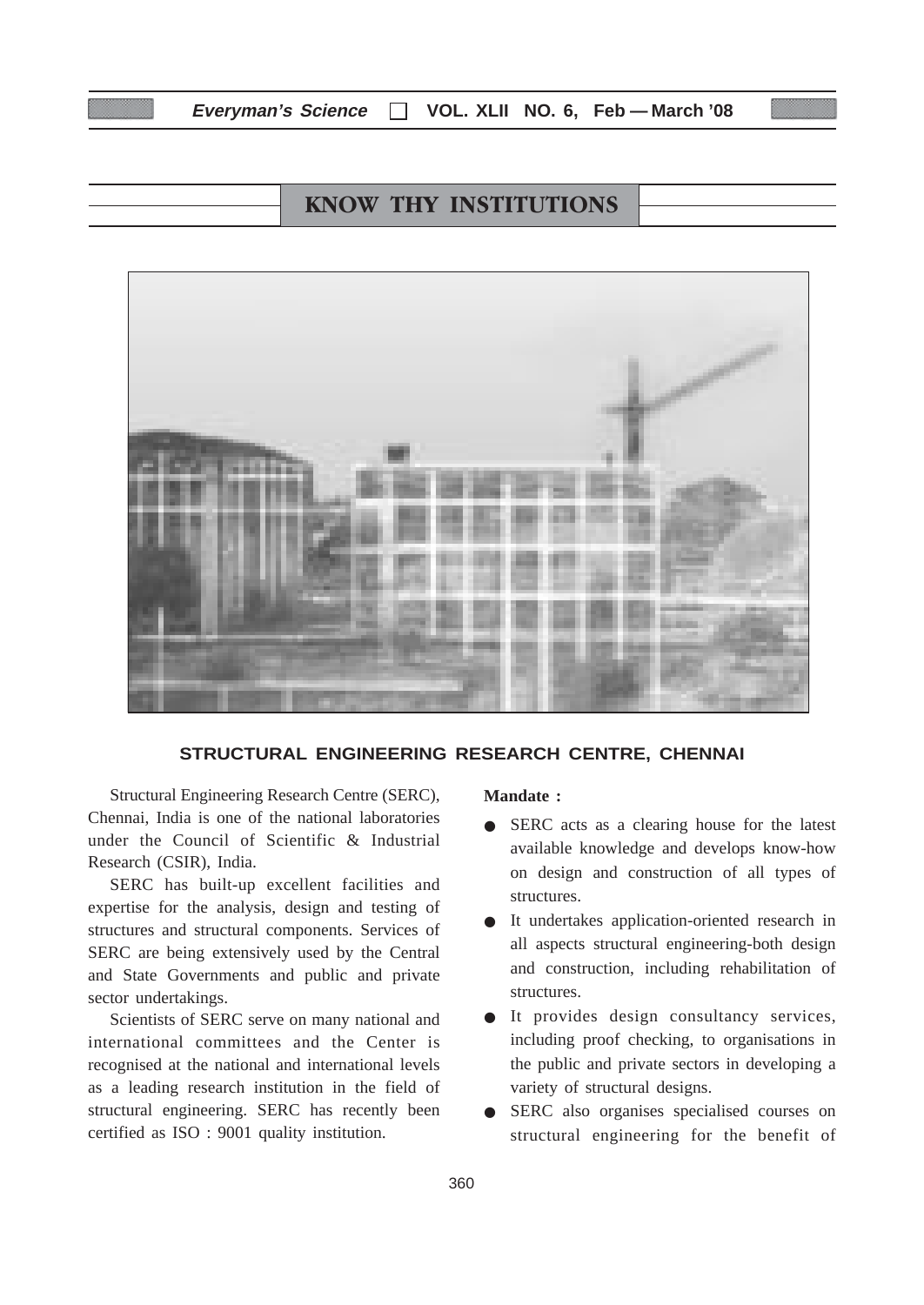practising engineers to familiarise them with the latest developments in analysis, design and construction.

#### **RESEARCH AND DEVELOPMENT**

Research and Development efforts at SERC deal with development of improved analysis, design and construction techniques for different types of complex structures such as shell roofs, transmission line and micro wave towers and other tower-like structures, ships, offshore structures and machine foundations. A number of time cost saving precast construction techniques and products have been developed by the Centre. High strength deformed bars, funicular shells, fibre reinforced concrete manhole covers, ferrocement water tanks, service core units, etc., developed by the Centre have been extensively used in many organizations in the country. Over the years, several general purpose computer software packages have been developed for computer-aided analysis, design and drafting of various structures and structural components.

#### **SERVICES OFFERED**

#### **Spectrum of Activities / Services**

- Sponsored Projects
- Grant in Aid Projects
- Consultancy Projects
- Tower Testing Services
- Technical Services
- Release of Technology / Know-how
- Release of software packages

Many organisations have been benefited by availing the services of SERC. The beneficiaries, include Central and State Government departments, public and private sector organisations in India and same organizations from abroad. Scientists of the Centre serve on many national and international committees and the Centre is recognised as a leading research institute in the field of structural engineering. SERC organises short term specialised courses in structural engineering for the benefit of consulting engineers and other professionals drawn from various organisations. Major Facilities available at SERC include heavy testing, structural dynamics, experimental stress analysis, construction engineering, concrete composites and fatigue testing laborataries, , computer centre and Tower Testing Research Station. Our Scientists serve in many committees of the Bureau of Indian Standards (BIS) in the formulation of Codes of practice in various areas of Structural Engineering. SERC also has international collaboration project under the Indo-German bilateral program with Forschungszentrum Juelich, Germany. The Centre has also been publishing the Journal of Structural Engineering since 1973, to participate, promote and disseminate research in Structural Engineering.

**Contact :** Dr. N. Lakshmanan, Director

Structural Engineering Research Centre, Chennai CSIR Campus, Taramani, Chennai 600 113, India.

E-mail : director@sercm.org, krs@sercm.org Telephone : (+91)-(44)-2254-2139(+91)-(44)- 2254-2175(+91)-(44)-2254-1508/2254-1973.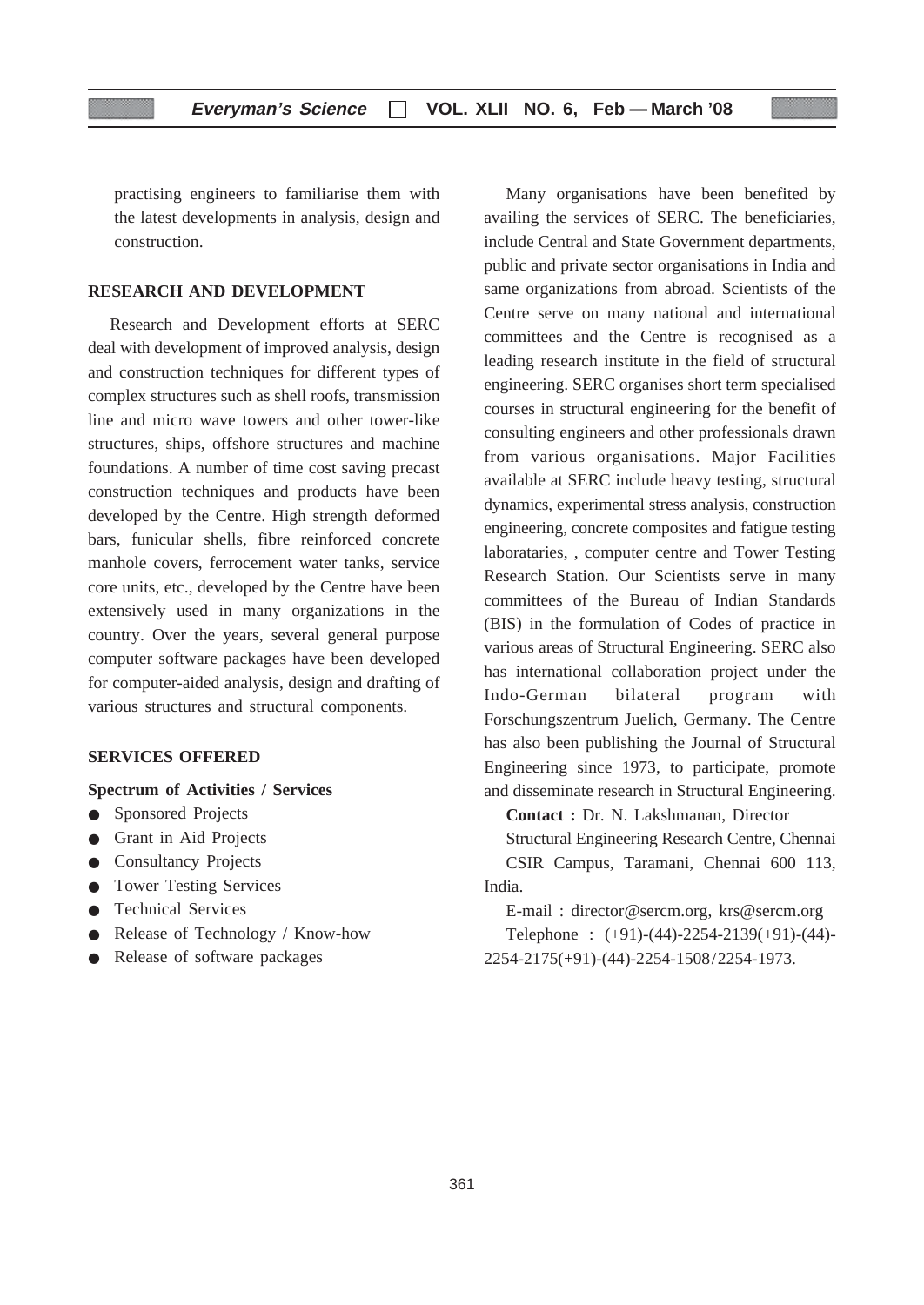# **Conferences / Meetings / Symposia / Seminars**

## **Thirteenth International Workshop on Quantum Systems in Chemistry and Physics (QSCP-XIII), July 6-12, 2008, Lansing, Michigan, USA.**

This workshop, like the previous ones will bring together chemists and physicists interested in Quantum systems in molecular, nano and material sciences. The emphasis will be on many-body methods, innovative theory, computational realization and applications. The workshop will include sessions on :

- A. Concepts and new methods in Quantum Chemistry
- B. Molecular Structure and Spectroscopy
- C. Atoms and Molecules in strong Electric and Magnetic Fields
- D. Condensed Matter, Complexes and Clusters, Surfaces and Interfaces
- E. Molecular and Nano-Materials and Electronics
- F. Reactive Collisions and chemical reactions
- G. Computational Chemistry, Physics and Biology

*Contact :* E-mail—qscp 13-. -chemistry.msu.edu and website-www.chemistry.msu.edu/qscp13

# **Fifth Biennial Conference of The Indian Society for Ecological Economics (INSEE), January 21-23, 2009 in Ahmedabad, Gujarat.**

The main theme of the Conference is Environmental Governance. The Conference is aimed at professional strengthening of the emerging interdisciplinary areas of ecological economics and expansion of its use in research, teaching and policy making. Participation of professionals from diverse disciplines in natural sciences, engineering, law and social sciences is encouraged.

A. Emerging Concepts and applications of interdisciplinary knowledge involving ecology and economics.

- B. Regulatory institutions, regulatory failures, pollution control boards, EIA debate etc.
- C. Institution for natural resources management and needs for innovation
- D. Markets and Environmental governance, carbon credit, etc.
- E. Information, knowledge and IPR regimes for environmental governance
- F. Gender issues in environmental governance
- G. Law, judiciary and environmental governance
- H. Global environmental governance—climate change, WTO, etc.
- I. Alternate frameworks for environmental governance-Green Parties, Green consumerism etc.

*Contact :* Sri Sushil Kumar Sen, C/O Institute of Economic Growth, University of Delhi Enclave, (North Campus), Delhi-110007, Fax : 011-27667410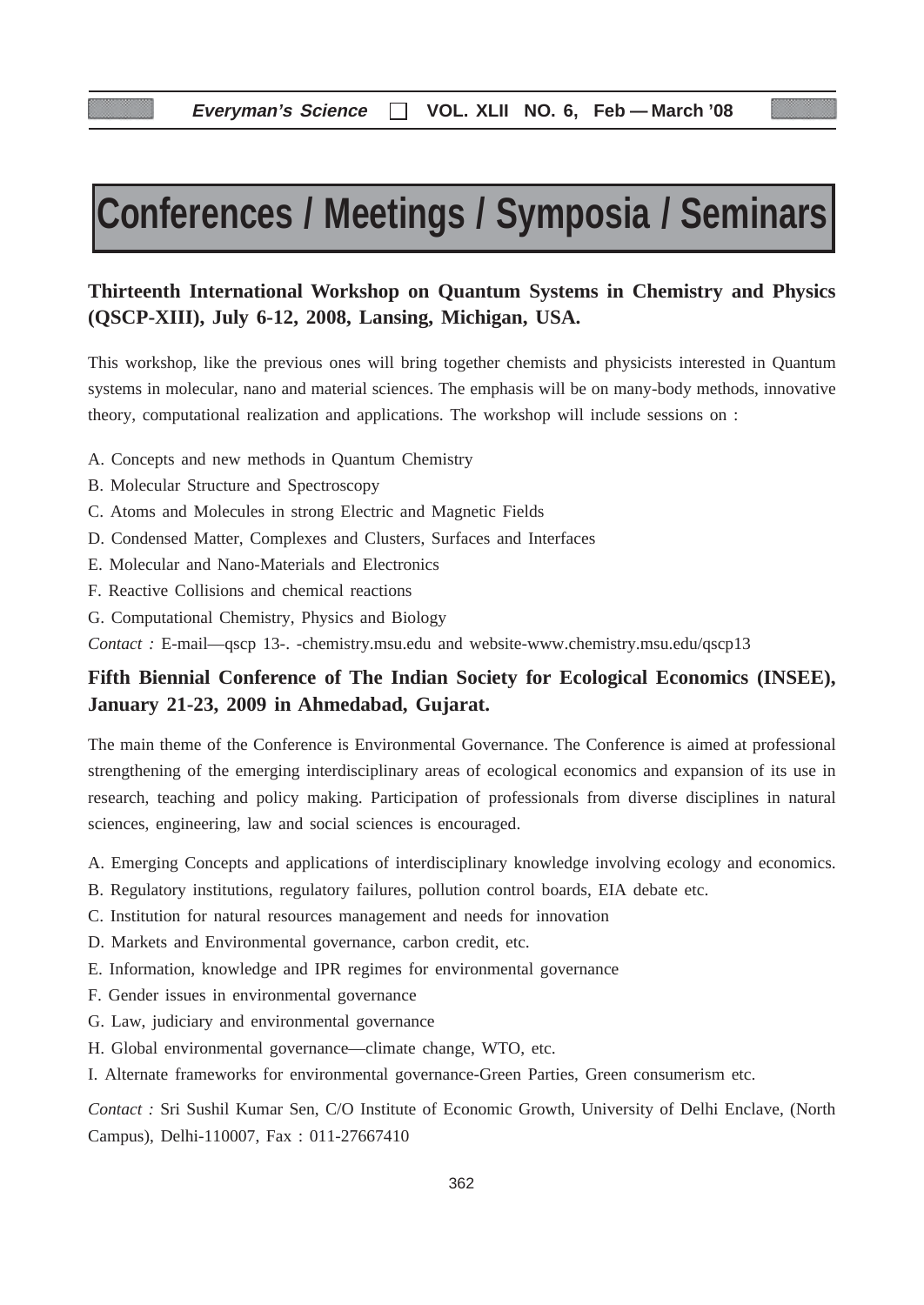# **S & T ACROSS THE WORLD**

#### **ASTEROID RACES TOWARDS MARS**

Astronomers have discovered a 164 ft wide chunk of space rock hurtling towards Mars having a 1 in 75 chance of striking the Red Planet sometime this month, and releasing 3 megatons of energy at the point of impact. The asteroid which has changed its course now will not hit mars in all probability.

If the strike is made, it will present a spectacular sight for space watchers, though the event itself has plenty of precedents. Indeed, the craters that pock the surface of Mars, Mercury, the Moon and other solar system bodies come from just such collisions since the last four billion years or so and our planet earth too has evidence of several such collisions although erosion, continental drift, and vegetation have erased most of them.

One such collision which is still very visible is the Meteor Crater in Arizona, USA which blasted out some 50,000 years ago by a hurtling meteorite. In 1994, the comet Shoemaker-Levy 9 crashed into the planet Jupiter and broke up while still in orbit, enabling astoronomers to watch nearly two dozen individual parts. However, as Jupiter is made mostly of thick clouds, there was no lasting scar, and because it is located so far away from Earth the event was not quite as spectacular as this one had promised to be.

*(www.time.com, Dec 27, 2007)*

#### **GIANT CLOUD OF ANTIMATTER**

A giant cloud of antimatter, roughly 10,000 light years across which generates the energy of 10,000 Suns located on the western side of the galactic centre of our milkyway galaxy, was discovered by astronomers in the 1970s.

The origin of this antimatter which was a vexing

mystery has now been raced through satellites to binary stars that contain black holes or neutron stars, which are churning out atleast half the antimatter or perhaps all of it.

#### *(NASA, Jan 9, 2008)*

#### **NANOIMAGING PINPOINTS CATARACT**

Atomic force microscopy has been used for the first time to study the membranes of cells in a patient's eye cataract to determine the cause of the disease.

The eye's lens focuses light and forms a sharp image on the retina, thanks to the organisation and specific properties of its constituent cells. As in all tissues, cellular exchanges are essential for nutrition and removal of waste products but in the eye they must none-the-less be adapted to the particular properties of the lens. The membrances of lens cells contain protein assemblies, the aquaporins and connexons : the former act as water channels and the latter as channels for metabolites and ions. Together these membrane proteins ensure cell adhesion.

Using atomic force microscopy, which images the surface of a sample with the precision of one nanometer, the researchers are studying how these protein assemblies actually function. An atomically sharp tip is scanned over the sample surface and its movements are tracked by a laser. The resulting data can be used to drawn a topographical map of the sample. By comparing assemblies of aquaporins and connexons in membranes of healthy and diseased lens cells, the researchers have identified the biological changes that cause cataracts.

*(www.nano werk.com, Oct 22, 2007)*

#### **CARBON REDUCTION IN NEW BUILDINGS**

A BRE report released recently confirms that it is possible to reduce carbon emissions from energy use down to zero in the majority of new non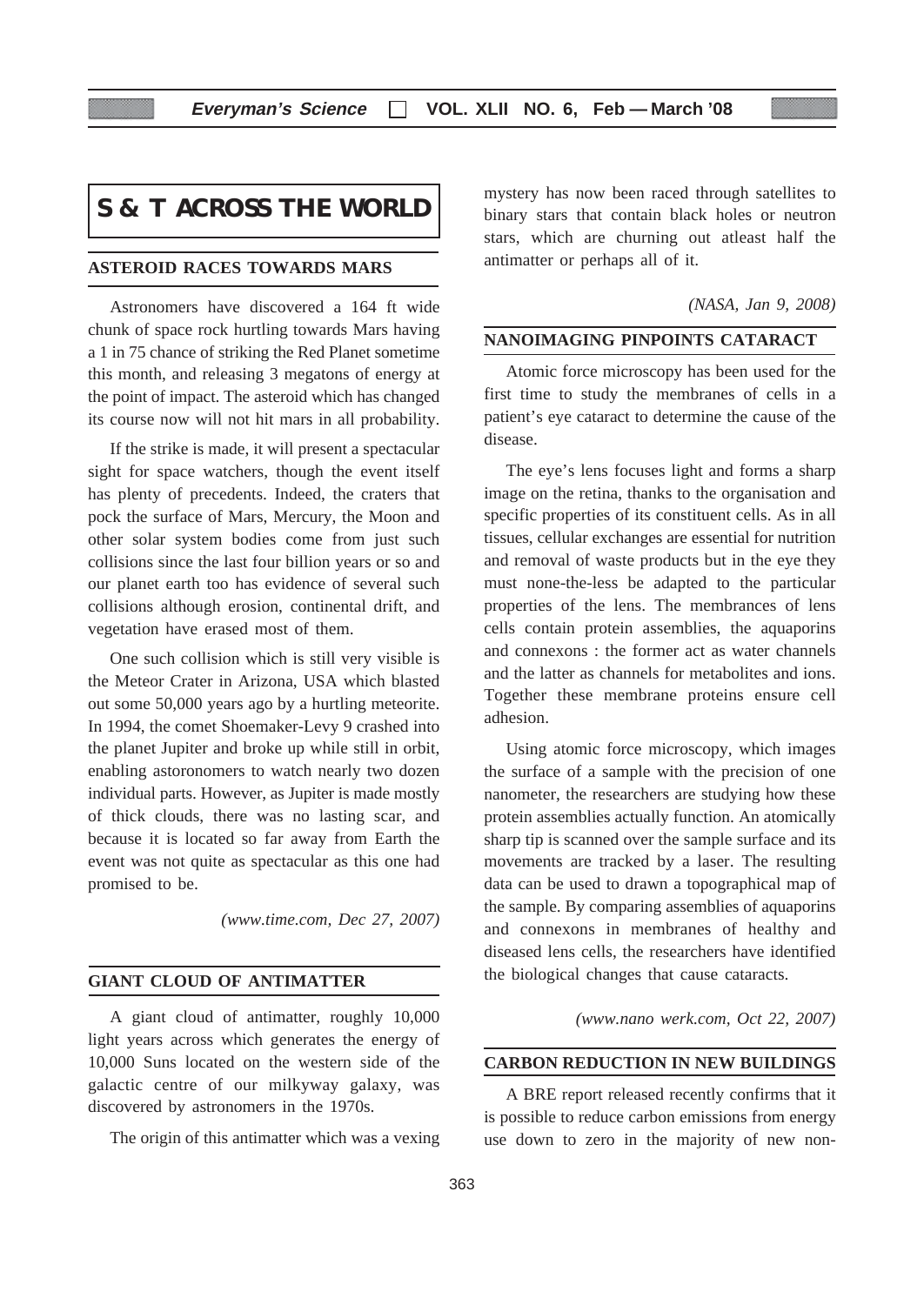domestic buildings as long as onsite, nearsite and offsite renewable solutions are employed.

The report goes on to say that there is a cost associated with building to zero carbon. The cost would vary widely both in form and in the use of the building. However, preliminary modelling suggests that the premium could range from over 30% down to as low as 5 to 10% of baseline costs.

The report points out that a challenging yet

achievable timeframe for achieving zero carbon in new non-domestic buildings along the lines set for housing is needed. With a trajectory similar to that adopted for the Code for Sustainable Homes, a deadline of 2020 could be adopted.

The report has been widely welcomed and the BRE has pledged itself to fully participate in the efforts to implement its recommendations.

*(BRE, Dec 21, 2007)*

ı

# VERS TO "DOYOU KNO A1. The Aircraft that dropped the first atom bomb-the one on Hiroshima on August 06, 1945 that killed 1,40,000 people. A2. Girl twins are more common because they survive the tough condition in a shared womb better. A3. Manipuri. I A4. The stretching of body while yawning. A5. CTC-Crushed, Tear and Curi Tea. A6. The Braille for the blind. A7. Evening, because the footsize grows to maximum till then.

A8. All mammals, except monkeys and apes.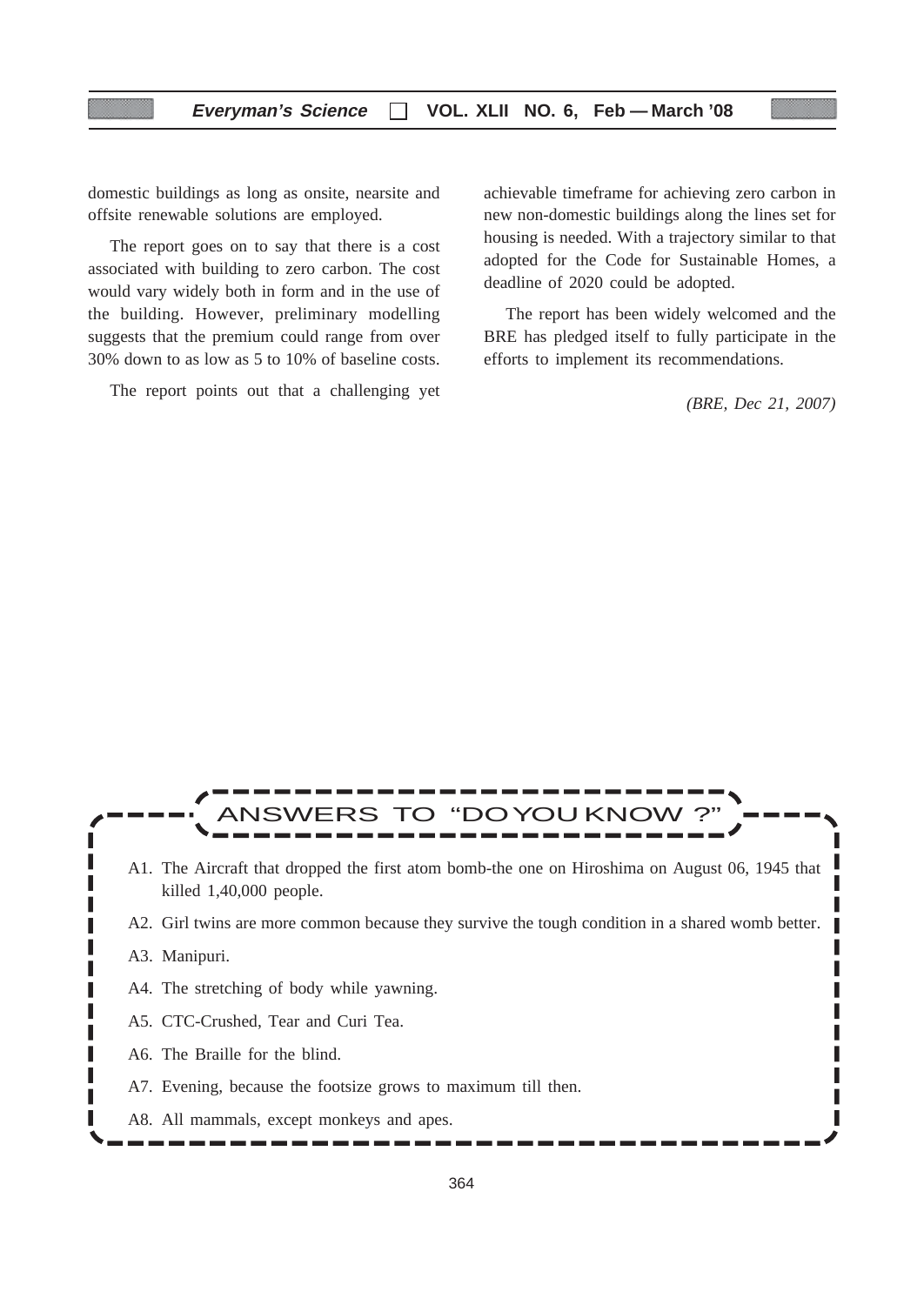

भारतीय विज्ञान कांग्रेस संस्था

 $14$ , उ० विरेश गुष्ठ स्ट्रीट, कोलकाता  $700017$ , भारत

**THE INDIAN SCIENCE CONGRESS ASSOCIATION**

14, Dr. Biresh Guha Street, Kolkata-700 017, INDIA

Telegram : SCICONG : CALCUTTA Fax : 91-33-2287-2551 Telephone : (033) 2287-4530, 2281-5323 E-mail : iscacal@vsnl.net Website : http://sciencecongress.nic.in iscacal\_2004@yahoo.com

#### **Terms of Membership and Privileges of Members :**

Membership of the Association is open to persons with *Graduate or equivalent academic qualification* and interested in the advancement of science in India.

1. **Member :** A person willing to be enrolled as new Member has to pay an annualsubscription of Rs. 200/ **along with an admission fee of Rs. 50/-** (for foreign\* U.S. \$70) only. The annual subscription of a Member shall become due on the 1st April of each year. Anyone who fails to pay the subscription on or before the *15th July* in any year shall lose the right of voting and / or holding any office of the Association for that year. A Member failing to pay the annual subscription by the end of March of the following year shall cease to be a Member.

Members may contribute papers for presentation at the Science Congress. They will receive, free of cost, reprint of the Proceedings to Session of any one section of their interest and also the bi-monthly journal of the Association "Everyman's Science".

- 2. **Sessional Member :** Sessional members are those who join the Association for the Session only. A Sessional Member has to pay a subscription of Rs. 250/- (for foreign U.S. \$60) only.
- 3. **Student Member :** A person studying at the under-graduate level may be enrolled as a Student Member provided his/her application be duly certified by the Principal/Head of the Department. A Student Member shall have the right to submit papers for presentation at the Session of the Congress of which he/she is a member, provided such papers be communicated through a Member, or an Honorary Member of the Association. He/she shall not have the right to vote or to hold any office. A Student Member shall not be eligible to participate in the Business meetings of the Sections and the General Body.
- 4. **Life Member :** A Member may compound all future annual subscriptions by paying a single sum of Rs. 2000/- (for foreign U.S. \$ 500) only. Any person who has been continuously a member for 10 years or more, shall be allowed a reduction in the compounding fee of Rs. 50/- for every year of such membership, provided that the compounding fee shall not be less than Rs. 1,200/- (for foreign U.S. \$ 12.50 and U.S \$ 300 respectively). A Life Member shall have all the privileges of a member during his/her lifetime.

<sup>\*</sup>*Admission fee of Rs. 50/- is needed only for becoming a new annual member and not for sessional member / life member / Institutional member / student member / donor.*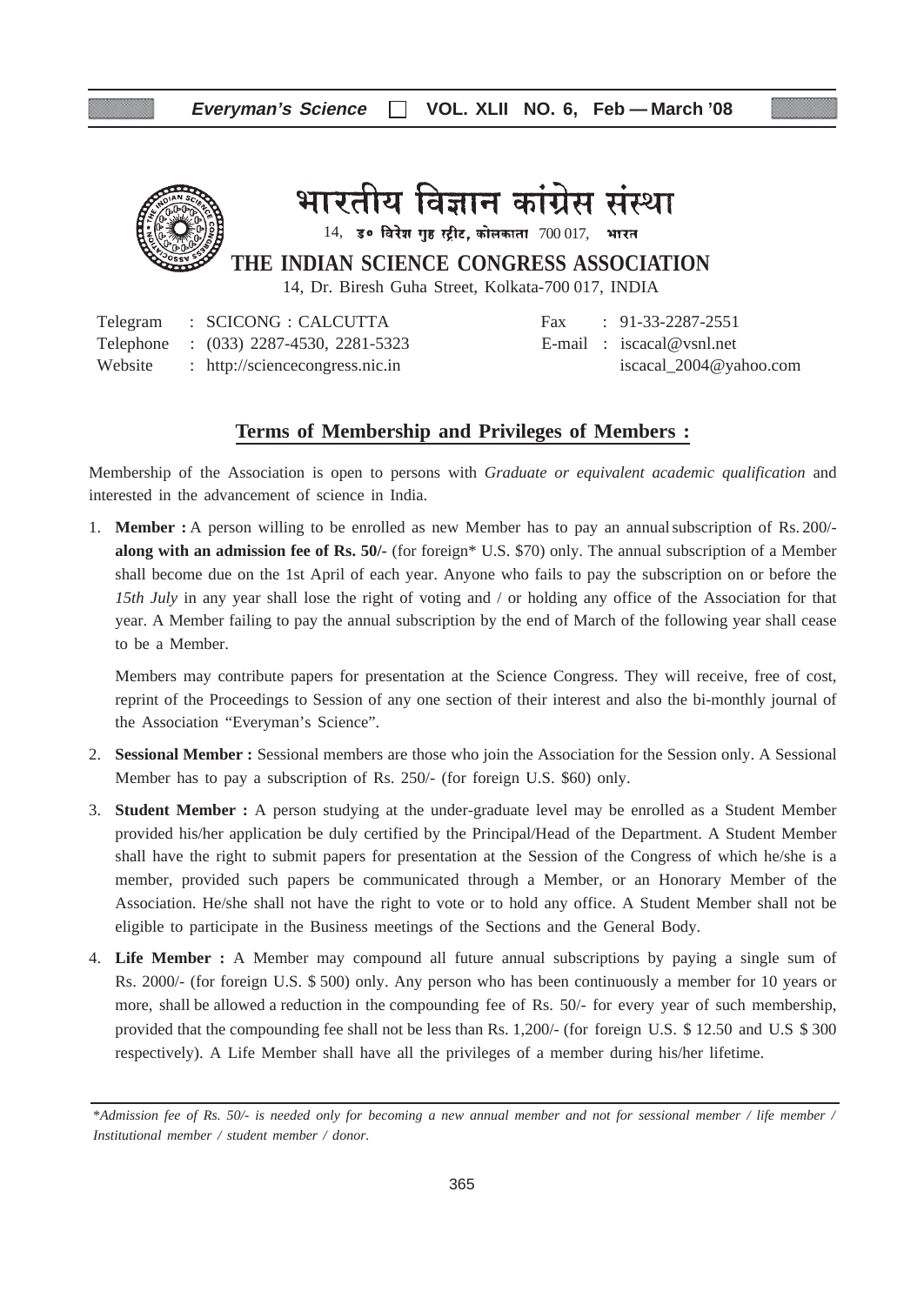- 5. **Institutional Member :** An Institution paying a subscription of Rs. 5,000/- (for foreign U.S. \$ 2,500) only, can become an Institutional Member of the Association. It shall be eligible to nominate one person as its representative to attend Annual Session of the Science Congress. An Institutional Member shall be eligible to receive, free of cost, a copy of the complete set of Proceedings of the Annual Science Congress Session as also a copy of the Association's journal "Everyman's Science".
- 6. **Donor :** Any person paying a lump sum of Rs. 10,000/- (for foreign U.S. \$5000) only, can become a Donor of the Assocaiation. An *INDIVIDUAL DONOR* shall have all the rights and privileges of a member during his/her lifetime. An Institution paying a lump of Rs. 50,000/- (for foreign U.S. \$25,000) only, can become **INSTITUTIONAL DONOR** of the Association, which shall have the right to nominate one person as its representative to attend Annual Session of the Science Congress. An Institutional / Individual Donor shall be eligible to receive, free of cost, a copy of the complete set of Proceedings of the Annual Science Congress as also the Association's journal "Everyman's Science".
- A) **Presentation of Papers :** A copy of complete paper accompanied by an abstract in triplicate not exceeding one hundred words and not containing any diagram or formula, must reach the Sectional President General Secretary (Hqrs) Latest by *September 15*, each year.
- B) Members of all categories are entitled to railway Concession of return ticket by the same route with such conditions as may be laid down by the Railway Board for travel to attend the Science Congress Session provided that their travelling expenses are not borne, even partly, by the Government (Central or State), Statutory Authority or an University or a City Corporation.
- C) Members of all categories are entitled to reading facilities between 10.00 a.m. to 5.30 p.m. on all weekdays (except Saturdays & Sundays) in the library of the Association.
- D) Members of all categories may use Guest House facilities, Lecture Hall hiring at the rates fixed by the Association from time to time.
- Note : All Money Orders, Bank Drafts etc. should be drawn in favour of "*Treasurer, The Indian Science Congress Association*". Members are requested to mention their Card No. while making any correspondence to ISCA office.

\* (A Foreign Member means one who is normally resident outside India.)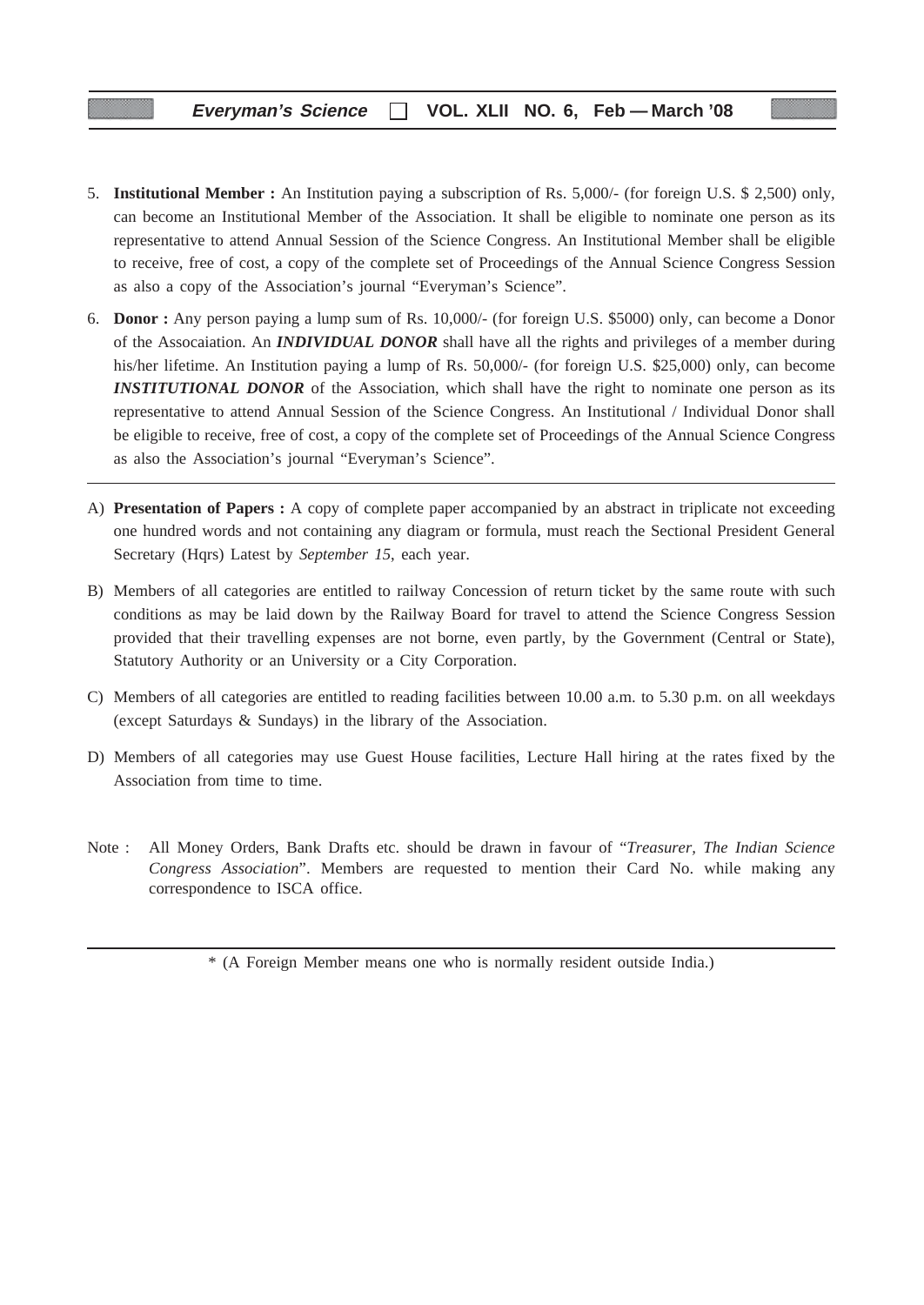| Everyman's Science   VOL. XLII NO. 6, Feb - March '08 |  |  |  |  |
|-------------------------------------------------------|--|--|--|--|
|-------------------------------------------------------|--|--|--|--|



# भारतीय विज्ञान कांग्रेस संस्था

 $14$ , उ० विरेश गुंह स्ट्रीट, कोलकाता  $700017$ , भारत

**THE INDIAN SCIENCE CONGRESS ASSOCIATION**

14, Dr. Biresh Guha Street, Kolkata-700 017, INDIA

Telegram : SCICONG : CALCUTTA Fax : 91-33-2287-2551 Telephone : 2287-4530, 2281-5323 E-mail : iscacal@vsnl.net Website : http://sciencecongress.nic.in iscacal 2004@yahoo.com

# APPLICATION FORM FOR MEMBERSHIP

To

The General Secretary The Indian Science Congress Association 14, Dr. Biresh Guha Street, Kolkata-700 017

Stamp Size Photograph

Dear Sir,

I like to be enrolled as a Member / Life Member / Donor / Sessional Member / Student Member / of The Indian Science Congress Association.

I am sending herewith an amount of Rs. ............... in payment of my subscription by Bank Draft / Money Order / Cash for Membership / Life Membership Subscription / from the year 1st April 200 ...... to 31st March 200 ......

I am interested in the following section (Please tick any one).

#### **SECTIONS**

- 1. Agriculture and Forestry Sciences
- 2. Animal, Veterinary and Fishery Sciences
- 3. Anthropological and Behavioural Sciences (including Archaeology and Psychology & Educational Sciences)
- 4. Chemical Sciences
- 5. Earth System Sciences
- 6. Engineering Sciences
- 7. Environmental Sciences
- 8. Information and Communication Science & Technology (including Computer Sciences)
- 9. Materials Science.
- 10. Mathematical Sciences (including Statistics)
- 11. Medical Sciences (including Physiology)
- 12. New Biology (including Bio-Chemistry, Biophysics & Molecular Biology and Biotechnology)
- 13. Physical Sciences
- 14. Plant Sciences

(Please type or fillup in Block Letters)

| Name (in block letters) :                               |                |                   |                    |
|---------------------------------------------------------|----------------|-------------------|--------------------|
|                                                         | <b>SURNAME</b> | <b>FIRST NAME</b> | <b>MIDDLE NAME</b> |
| Academic Qualifications :<br>(Evidence to be submitted) |                |                   |                    |
| Designation :                                           |                |                   |                    |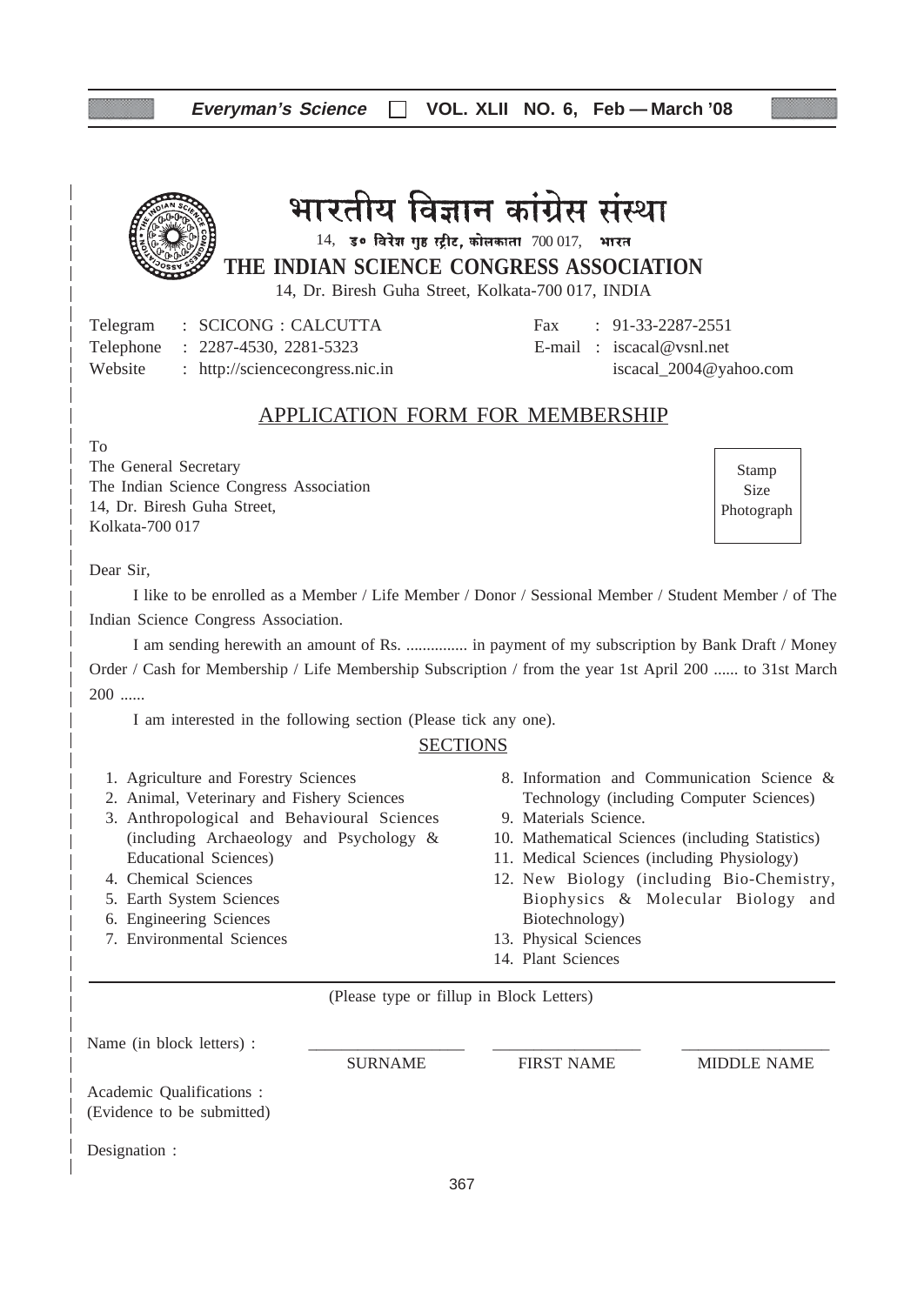Address for Communication : (including State, City/Town and Pin code)

Phone No. & e-mail

Permanent Address :

Yours faithfully

Date : Signature  $\Box$ 

- *As per resolution of Executive Committee in its meeting held on October 10, 2004 application for membership of ISCA in 'Care of' of some other person is generally discouraged. However, if in the application form "care of" address is given then there should be also signature of the person in whose name "care of" is given.*
- *Admission fee of Rs. 50/- is needed only for becoming a new annual member and not for sessional member / life member / Institutional member / student member / donor.*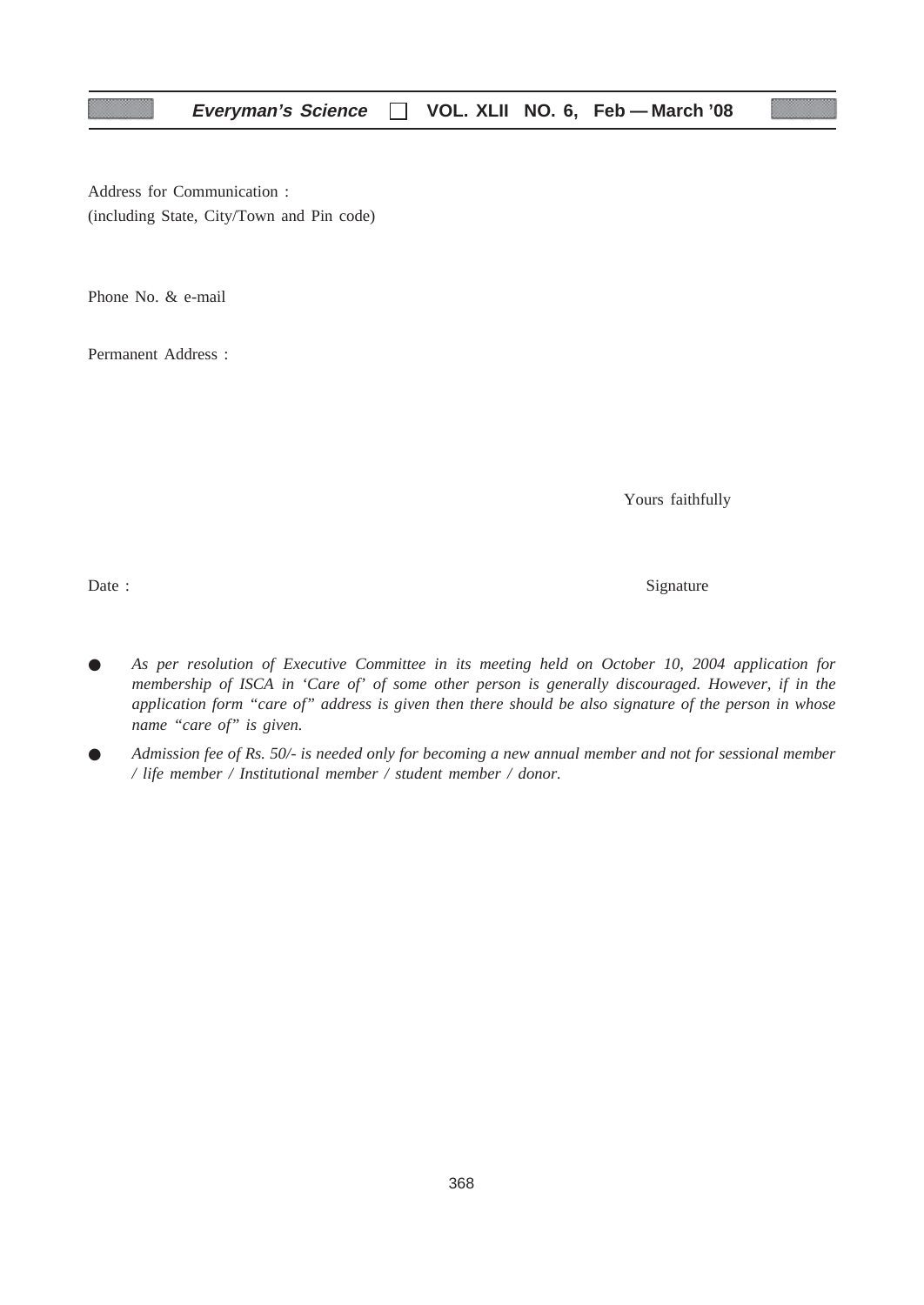**Registered with the Registrar of Newspapers for India under No. R.N.I. 12058/66** 

# **THE INDIAN SCIENCE CONGRESS ASSOCIATION 14, DR. BIRESH GUHA STREET KOLKATA–700 017**

# **YOUNG SCIENTISTS AWARD PROGRAMME : 2008-2009**

To encourage Young Scientists, The Indian Science Congress Association has introduced a number of awards in different disciplines in January 1981. These awards carry a sum of Rs. 25,000/- besides a Certificate of merit. There are 14 awards, one to be given in each Section.

- 1. Applications or nominations are invited from members (Life & Ordinary) of the Association who had paid their subscription **on or before May 31, 2008**. The upper age limit of the candidates for the award is 32 years as reckoned on December 31, 2007 (only those born on or after January 1, 1976 are eligible).
- 2. Four copies of full paper along with four copies of the abstract (not exceeding 100 words) shall have to reach the office of the General Secretary (Hqrs.) not later than May 31, 2008. At the top of each copy of the paper and its abstract, the name of the Section where the paper is to be presented should be indicated. The Sections are : (1) Agriculture and Forestry Sciences (2) Animal, Veterinary and Fishery Sciences (3) Anthropological and Behavioural Sciences (including Archaeology and Psychology & Educational Sciences) (4) Chemical Sciences (5) Earth System Sciences (6) Engineering Sciences (7) Environmental Sciences (8) Information and Communication Sciences & Technology (including Computer Sciences) (9) Materials Science (10) Mathematical Sciences (including Statistics) (11) Medical Sciences (including Physiology) (12) New Biology (including Biochemistry, Biophysics and Molecular Biology and Biotechnology) (13) Physical Sciences and (14) Plant Sciences.
- 3. Four copies of the bio-data of the candidate including full name and address (with Phone, Fax and E-mail) along with the date of birth (duly supported by an attested copy of the certificate), research experience and membership number etc., should be appended to the full paper.
- 4. Work should have been carried out in India and this has to be certified by the Head of the Institution from where the candidate is applying.
- 5. The candidate should give an undertaking that the work which is being submitted has not been presented in any other Conference/Seminar/Symposium for consideration of any award.
- 6. In case of a paper by more than one authors, the candidate (young scientist) has to be acknowledged by the other author(s) (in terms of a certificate) as having made the major contribution. A Young Scientist could present only one paper in any one Section (and not a second paper with the same or related work in any other Section).
- 7. Full paper will be assessed for their content and at the most **six** Young Scientists in each section will be invited to make oral presentation of their papers in October. The selected scientists will be provided admissible travelling and daily allowances by the ISCA.
- 8. The final selection for the awards will be done by a duly constituted committee and the awards will be given at *96th Indian Science Congress* to be held from January 3-7, 2009.
- 9. The last date for receiving papers is **31st May, 2008**.
- 10. *All correspondences should be made to :* **The General Secretary (Hqrs.), The Indian Science Congress Association, 14, Dr. Biresh Guha St., Kolkata-700017. Tel. Nos. (033) 2287-4530/ 2287-5323 Fax No. 91-33-2287-2551, E-mail : iscacal\_2004@yahoo.com/iscacal@vsnl.net Website : http://sciencecongress.org.**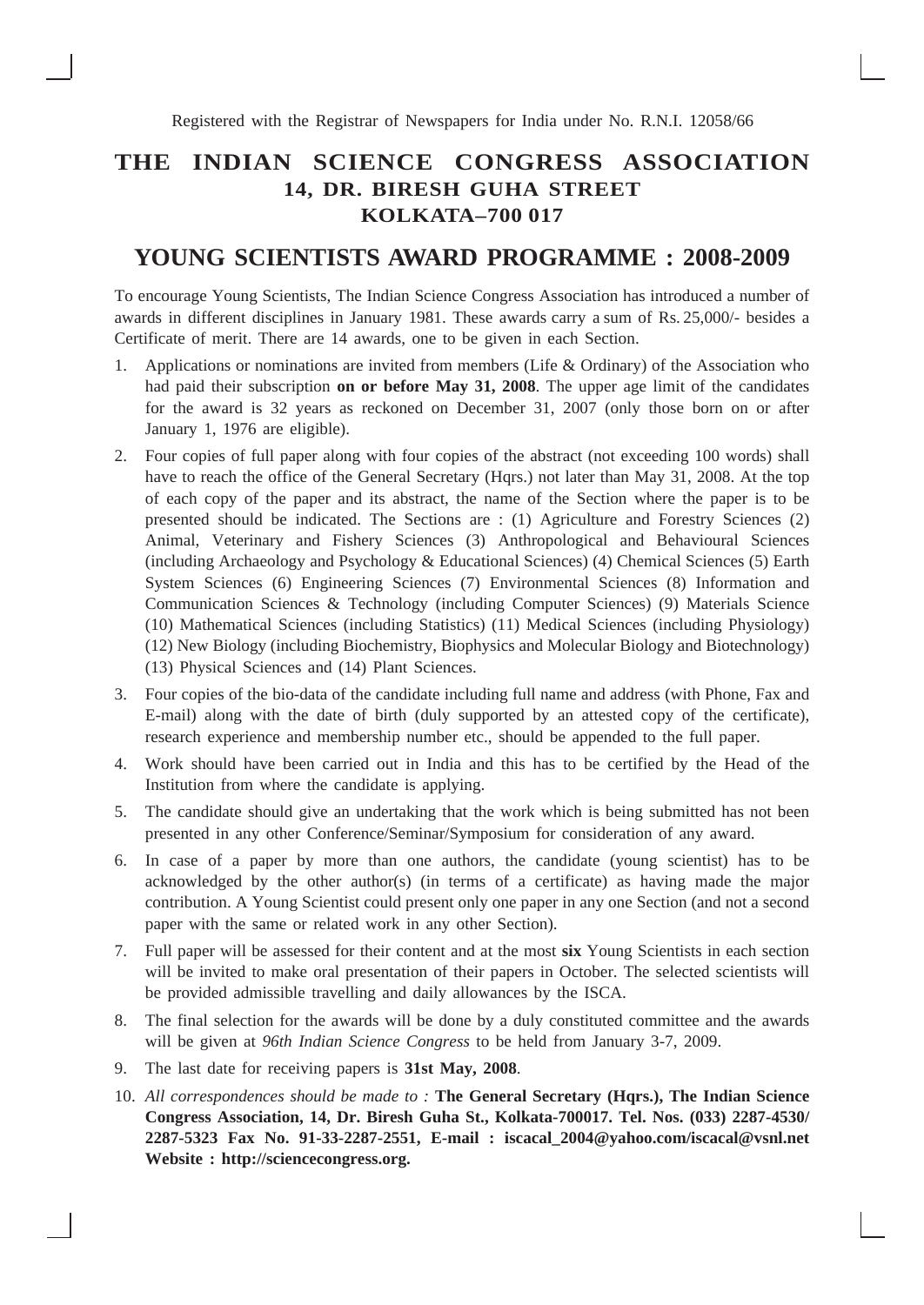# GUIDELINES FOR SUBMISSION OF MANUSCRIPTS

**Everyman's Science VOL. XLII NO. 6, Feb — March '08**

1. Everymans's Science intends to Propagate the *latest message of science* in all its varied branches to its readers and through them, to every one interested in Science or Engineering or Technology. *Research articles* usually meant for publication in periodicals devoted to particular branches of Science & Technology and addressed to specialised sections of the readers, are not appropriate for Everyman's Science. Instead, popular or easily intelligible expositions of new or recent developments in different branches of Science & Technology are welcome.

2. Manuscripts should be typewritten on one side of the paper with double spacing. Articles should be written generally in non-technical language and should not ordinarily *exceed 2000 words.* Articles must be understandable by the average enthusiastic readers with some modest scientific background but outside the field. It should not be a review article in a specialised area. Without being too technical, it must also reflect state of the art situation in the field. *A summary* in 50 words should be submitted along with the paper highlighting the importance of the work. *Two copies* of the manuscript complete in all respects should be submitted. The title should be written in capital letters and name(s) of the author(s) should be given along with the Department, Institution, City and Country of each author.

3. Illustration & Tables : The size of illustrations should be such as to permit reduction to about one-third. Legends and captions should be typed on a separate sheet of paper. Photographs should be on glossy paper with strong contrast in black and white. Typed tables should be in separate pages and provided with titles and their serial numbers. The exact position for the placement of the tables should be marked in the script. Authors are specially requested to reduce the number of tables, illustrations and diagrams to a minimum (maximum of 3)

4. References : References to be given on a selective basis, (maximum of 10) and the order of placement should be numerically with (a) name(s) of the author(s) (surname last), (b) name of the journal in abbreviated form according to the 'World list of Scientific Periodicals' and in italics, (c) volume number (in bold) (d) page number and (e) year of publication.

For citations of books the author's name should be followed by the (a) title of the book, (b) year of publication or edition or both, (c) page number, (d) name of publishers, and (e) place of publication.

5. The Indian Science Congress Association and the Editors of Everyman's Science assume no responsibility for statements and opinions advanced by the contributors to the journal.

Reprints : The communicating author with receive 1 copy of the journal and 10 reprints free of cost.

All manuscripts and correspondences should be addressed to the *Hony, Editor, Everyman's Science, The Indian Science Congress Association 14, Dr. Biresh Guha Street, Kolkata-700 017.* Email : iscacal@vsnl.net. iscacal\_2004@yahoo.com, Fax : 91-33-2287-2551

370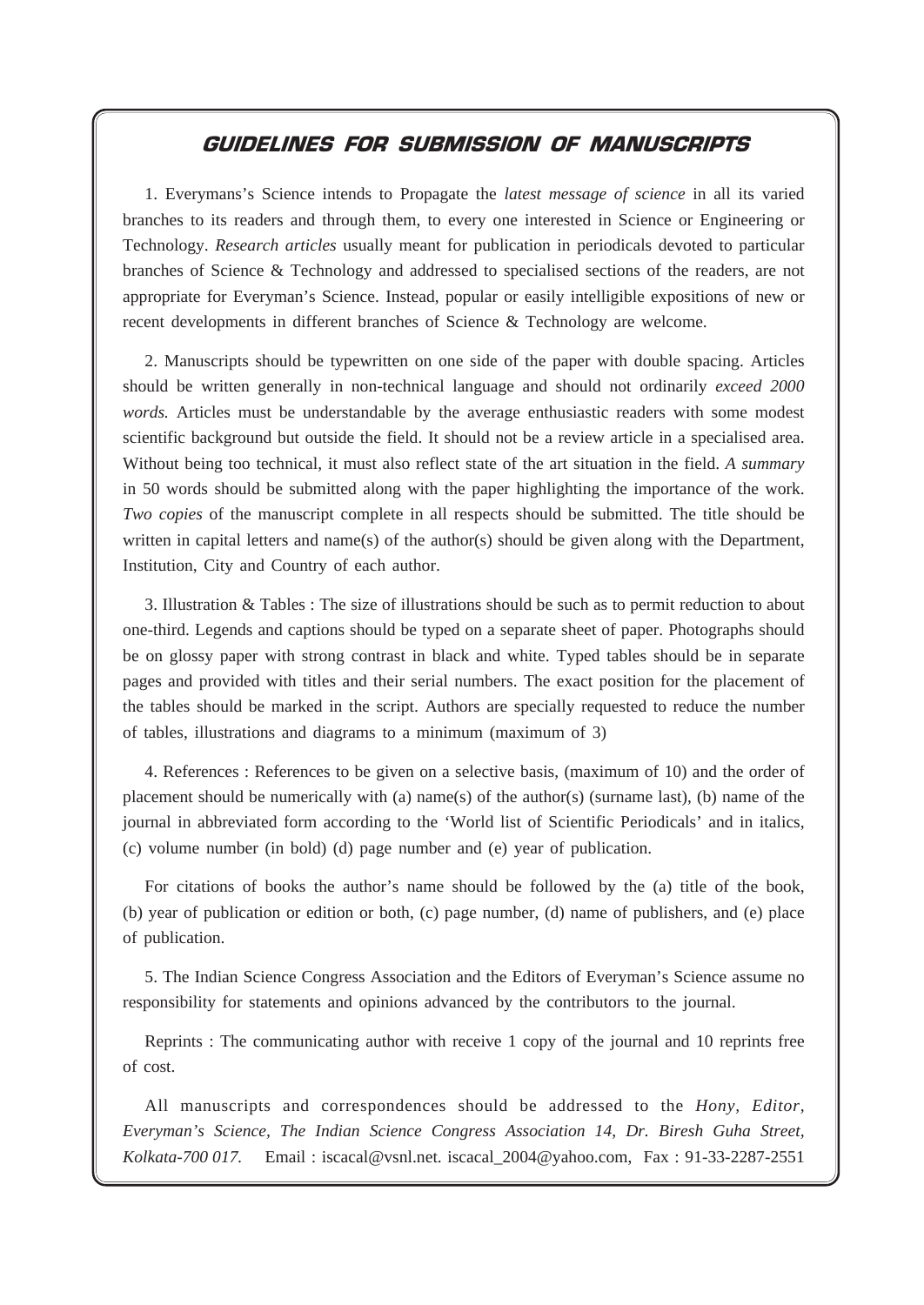# MEMBERS OF THE COUNCIL FOR 2007-2008

**Everyman's Science VOL. XLII NO. 6, Feb — March '08**

371

**General President** Prof. R. Ramamurthi, Tirupati **Immediate Past General President** Prof. Harsh Gupta, Hyderabad **General President-Elect** Dr. T. Ramasami, New Delhi **General Secretary (Headquarters)** Prof. Avijit Banerji, Kolkata **General Secretary (Outstation)** Prof. Dr. Ashok K. Saxena, Kanpur **Treasurer** Prof. Col. Dr. Ranajit Sen, Kolkata **Elected Members of the Executive Committee** Dr. (Mrs.) Vijay Laxmi Saxena, Kanpur Dr. D. Dalela, Lucknow Prof. Geetha Bali, Bangalore Prof. P. V. Arunachalam, Tirupati Dr. A. B. Banerjee, Kolkata Prof. Ranjit K. Verma, Bodh Gaya Prof. Santosh Kumar, Bhopal Dr. S. Z. Qasim, New Delhi Prof. R. C. Sobti, Chandigarh Prof. Dr. Ajit Varma, Noida **Representative of the Department of Science & Technology, Government of India** Dr. T. Ramasami, New Delhi **Local Secretaries** Dr. P. Veerraju, Visakhapatnam Dr. P. Rajendra Prasad, Visakhapatnam **Past General Presidents** Prof. M. S. Swaminathan, Chennai Dr. H. N. Sethna, Mumbai Prof. A. K. Sharma, Kolkata Prof. M. G. K. Menon, New Delhi Prof. R. P. Bambah, Chandigarh Prof. C. N. R. Rao, Bangalore Prof. Yash Pal, Noida Prof. D. K. Sinha, Kolkata Dr. Vasant Gowariker, Pune Prof. P. N. Srivastava, Haryana Dr. S. C. Pakrashi, Kolkata Prof. U. R. Rao, Bangalore Prof. S. K. Joshi, New Delhi Dr. P. Rama Rao, Hyderabad Dr. (Mrs.) Manju Sharma, New Delhi Dr. R. A. Mashelkar, Pune Dr. R. S. Paroda, Uzbekistan Prof. S. S. Katiyar, Kanpur Dr. K. Kasturirangan, Bangalore

Prof. Asis Datta, New Delhi Prof. N. K. Ganguly, New Delhi Dr. I. V. Subba Rao, Secunderabad **Past General Secretaries** Dr. (Miss) S. P. Arya, New Delhi Prof. H. P. Tiwari, Allahabad Prof. S. P. Mukherjee, Kolkata Dr. (Mrs.) Yogini Pathak, Vadodara Prof. Uma Kant, Jaipur Prof. B. Satyanarayana, Hyderabad Prof. B. P. Chatterjee, Kolkata Prof. S. P. Singh, Kurukshetra **Past Treasurer** Dr. S. B. Mahato, Kolkata **Sectional Presidents** Prof. Biswapati Mandal, Kalyani Prof. (Dr.) Upinder Dhar, Ahmedabad Prof. N. K. Kaushik, Delhi Dr. V. P. Dimri, Hyderabad Dr. Gurdip Singh, Mohali Prof. V. K. Verma, New Delhi Dr. A. K. Nayak, Patna Prof. S. N. Sahu, Bhubaneswar Prof. M. R. Adhikari, Kolkata Prof. Col. Dr. Ranajit, Sen, Kolkata Prof. P. R. Sudhakaran, Trivandrum Prof. Lalan Jha, Darbhanga Prof. S. V. S. Chauhan, Agra **Elected Members of the Council** Mr. Gauravendra Swarup, Kanpur Prof. P. C. Trivedi, Jaipur Prof. K. C. Pandey, Lucknow Prof. Nirupama Agrawal, Lucknow Prof. K. Janardhan Reddy, Hyderabad Dr. Dhyanendra Kumar, Arrah Dr. M. Aruchami, Coimbatore **Representative of the Kolkata Municipal Corporation** Mr. N. B. Basu, Kolkata **Co-opted Members of the Finance Committee** Prof. D. K. Sinha, Kolkata **Co-opted Members of the Establishment Committee** Prof. S. C. Pakrashi, Kolkata Mr. N. B. Basu, Kolkata **Editor-in-Chief of Everyman's Science** Prof. S. P. Mukherjee, Kolkata **Representative of Indian National Science Academy (INSA) Council** Prof. A. Verma, New Delhi